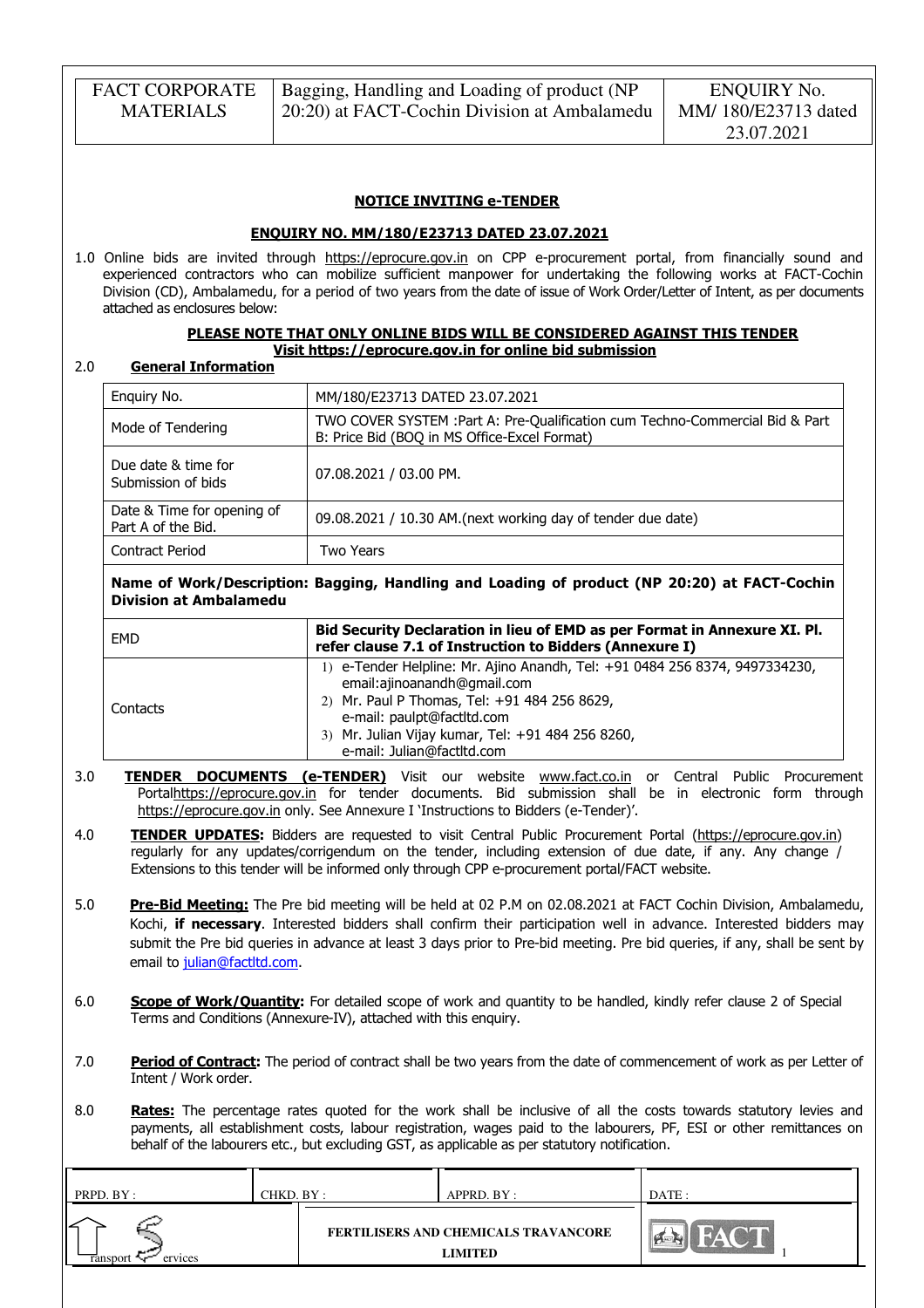| <b>FACT CORPORATE</b> | Bagging, Handling and Loading of product (NP              | ENQUIRY No.         |
|-----------------------|-----------------------------------------------------------|---------------------|
| <b>MATERIALS</b>      | <sup>1</sup> 20:20) at FACT-Cochin Division at Ambalamedu | MM/180/E23713 dated |
|                       |                                                           | 23.07.2021          |

8.1 The estimated rates of the various items are printed in the Price Bid Format. A single (%) percentage rate [(-) below or (+) above or at par)] of the total estimated value shall be quoted by the bidders. The rates of each item (Schedule of Work 1, 2,3,4,  $\&$  5) will be arrived at by adding or reducing the  $(+)$  percentage quoted by the bidder, as applicable, to/from the Rs./MT rate indicated by FACT, multiplied by the respective quantity. GST, if applicable, shall be paid extra by FACT as per statutory notification.

### 8.2 Illustration:

In case a bidder offers a single percentage of (-) 10, the same shall be evaluated as follows:

| Work       | Estimated quantity x offered rate        | Total value (Rs.) |
|------------|------------------------------------------|-------------------|
| Item $(1)$ | 12,50,000 MT x Rs.89.62* (Rs.99.58 -10%) | 112025000/-       |
| Item $(2)$ | 60,000 MT x Rs.127.88* (Rs.142.09 -10%)  | 7672800/-         |
| Item $(3)$ | 30,000 MT x Rs.79.82* (Rs.88.69 -10%)    | 2394600/-         |
| Item $(4)$ | 25,000 MT x Rs.102.11*(Rs.113.46 -10%)   | 2552750/-         |
| Item $(5)$ | 25,000 MT x Rs.70.02* (Rs.77.80 -10%)    | 1750500/-         |
|            | <b>Combined total value</b>              | 126395650/-       |

\* Shall be Rounded off to two decimal places for evaluation and placement of work order.

9.0 Any information on site familiarization/nature of work, if required by the bidders, can be had from The Deputy General Manager (Production), FACT-CD [i.e. DGM (P)-CD] (Phone – 272 3642) or Senior Manager Product Handling, FACT-CD (Phone-272 3371). For any clarification on this enquiry, Asst. General Manager (Materials)-TS (Phone – 256 8260 / 2545196), or Sr.Officer (Materials) phone-2568629, Centralised Materials, FACT Ltd., PD Administrative Building, Udyogamandal may be contacted. The bidders are advised to duly get themselves informed of all the details they require before submitting their bids.

### 10.0 Evaluation of bids

- 10.1 Bids will be evaluated based on the pre-qualification criteria and other requirements stipulated in the tender enquiry.
- 10.2 Bidder shall be required to quote for all the items of work of Price Bid Format .
- 10.3 The contract will be based on percentage rate contract, wherein the estimated rates of the various items are printed in the Price Bid Format (BoQ). Bidders shall quote a single (%) percentage rate [(-)below or (+)above or at par)] of the total estimated value.
- 10.4 Evaluation of bids and determination of L1 bidder shall be based on the lowest rate in percentage quoted by the bidder and a single work order shall be issued for all the items of work. However GST shall be extra as applicable as per statutory notifications.
- 10.5 In case there is no change from the rates indicated as above, bidder shall mention 0% (Zero Percentage) in the price bid format after choosing either +/-(excess/less).

Bids not complying with the above will not be considered.

11. "Integrity Pact: The bidders shall sign and submit an "Integrity Pact (IP)" to be executed between the bidder and Fertilisers and Chemicals Travancore Ltd. along with the bid as per Annexure- XII. IP shall be implemented through the following Independent External Monitor (IEM) for the bid.

 Mr. P.K. Vijayakumar, IRS (Retd), Madhavam, Vaniyan Lane, Punkunnam P.O, Thrissur – 680002 Mobile: 8547381122 E-mail address: vkmenon78@gmail.com

| PRPD. BY :          | CHKD. BY : | APPRD. BY :                                            | DATE: |
|---------------------|------------|--------------------------------------------------------|-------|
| ervices<br>ransport |            | <b>FERTILISERS AND CHEMICALS TRAVANCORE</b><br>LIMITED | c     |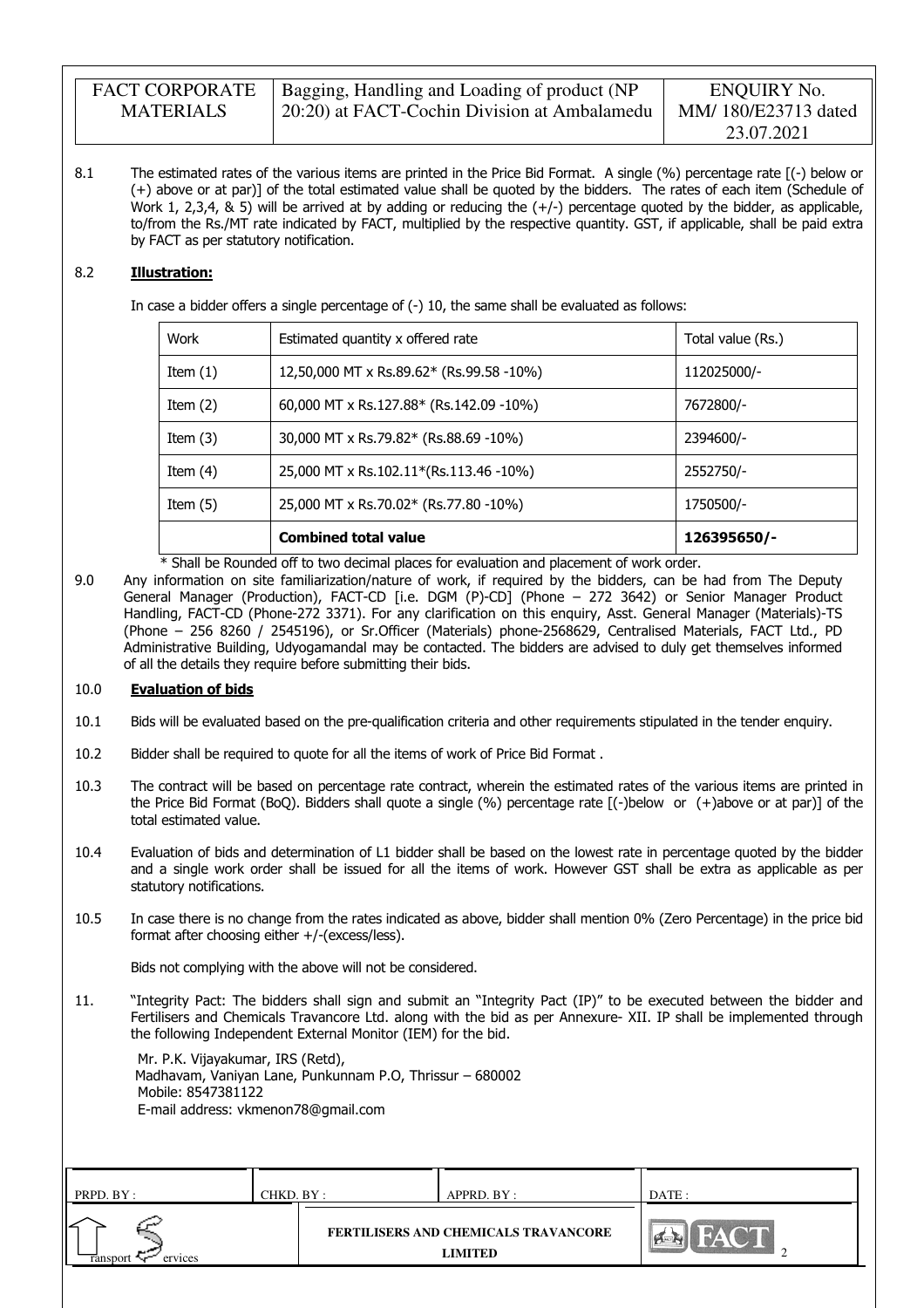| <b>FACT CORPORATE</b> | Bagging, Handling and Loading of product (NP | ENQUIRY No.         |
|-----------------------|----------------------------------------------|---------------------|
| <b>MATERIALS</b>      | 20:20) at FACT-Cochin Division at Ambalamedu | MM/180/E23713 dated |
|                       |                                              | 23.07.2021          |

Note: The Original Integrity Pact on Rs.500/- stamp paper signed by the bidder is to be sent by Post / Courier to The Assistant General Manager (T&S), Materials Department, PD Administrative Building, FACT Ltd., Udyogamandal P.O, Ernakulam-683501.

 In case of any clarifications, please contact the officers at 9.0 above. Kindly note that the Independent External Monitor should NOT be contacted for clarifications regarding the tender."

#### 12.0 GENERAL

- 12.1 When bids are received from any proprietorship / firm / company having the same proprietor or one or more partners/directors in the business organization of any other party quoting against this tender (hereinafter called Common Firms), such bids shall be considered having been received from only one applicant in different names and the lowest acceptable quotation of such Common Firm shall only be considered for evaluation.
- 12.2 Bids from bidders against whom any criminal case, enquiry or investigation / report by authorities like vigilance, CBI etc., are pending in relation with FACT or bidders who are defaulting contractors of FACT shall be disqualified and rejected.
- 12.3 FACT reserves the right to reject any or all bids without assigning any reasons whatsoever, based on the past unsatisfactory performance by bidders at FACT / other PSEs / Govt. Departments. The opinion of FACT regarding the same shall be final and conclusive.
- 12.4 The Contractor shall obtain valid license from the Labour Department for employing contract labour under the Contract Labour (Regulation and Abolition Act) before commencement of the work. The Contractor shall also ensure coverage of the labourers under the PF and ESI Acts, as applicable.

Yours faithfully,

For The Fertilisers And Chemicals Travancore Ltd.,

Asst. General Manager (Materials) – T & S

#### List of Enclosures:

|     | <b>Instructions to Bidders</b>                  | (Annexure-I)     | 7 pages |
|-----|-------------------------------------------------|------------------|---------|
| 2.  | Pre-qualification Criteria                      | (Annexure-II)    | 1 page  |
| 3.  | Information about the Bidder                    | (Annexure-III)   | 4 pages |
| 4.  | Special Terms and Conditions                    | (Annexure-IV)    | 7 pages |
| 5.  | <b>Standard Terms and Conditions</b>            | (Annexure-V)     | 5 pages |
| 6.  | Compliance Statement                            | (Annexure-VI)    | 1 page  |
|     | Un priced Copy of Price Bid                     | (Annexure -VII)  | 2 pages |
| 8.  | Price Bid format                                | (Annexure -VIII) | 1 pages |
| 9.  | Proforma of Bank Guarantee for security deposit | (Annexure-IX)    | 2 pages |
|     | 10. Proforma of Agreement                       | (Annexure-X)     | 1 page  |
| 11. | <b>Bid Security Declaration Format</b>          | (Annexure-XI)    | 1 page  |
| 12. | <b>Integrity Pact</b>                           | (Annexure-XII)   | 5 page  |
|     |                                                 |                  |         |

| PRPD. BY :          | CHKD. BY : | APPRD. BY :                                                   | DATE : |
|---------------------|------------|---------------------------------------------------------------|--------|
| ervices<br>ransport |            | <b>FERTILISERS AND CHEMICALS TRAVANCORE</b><br><b>LIMITED</b> | r.     |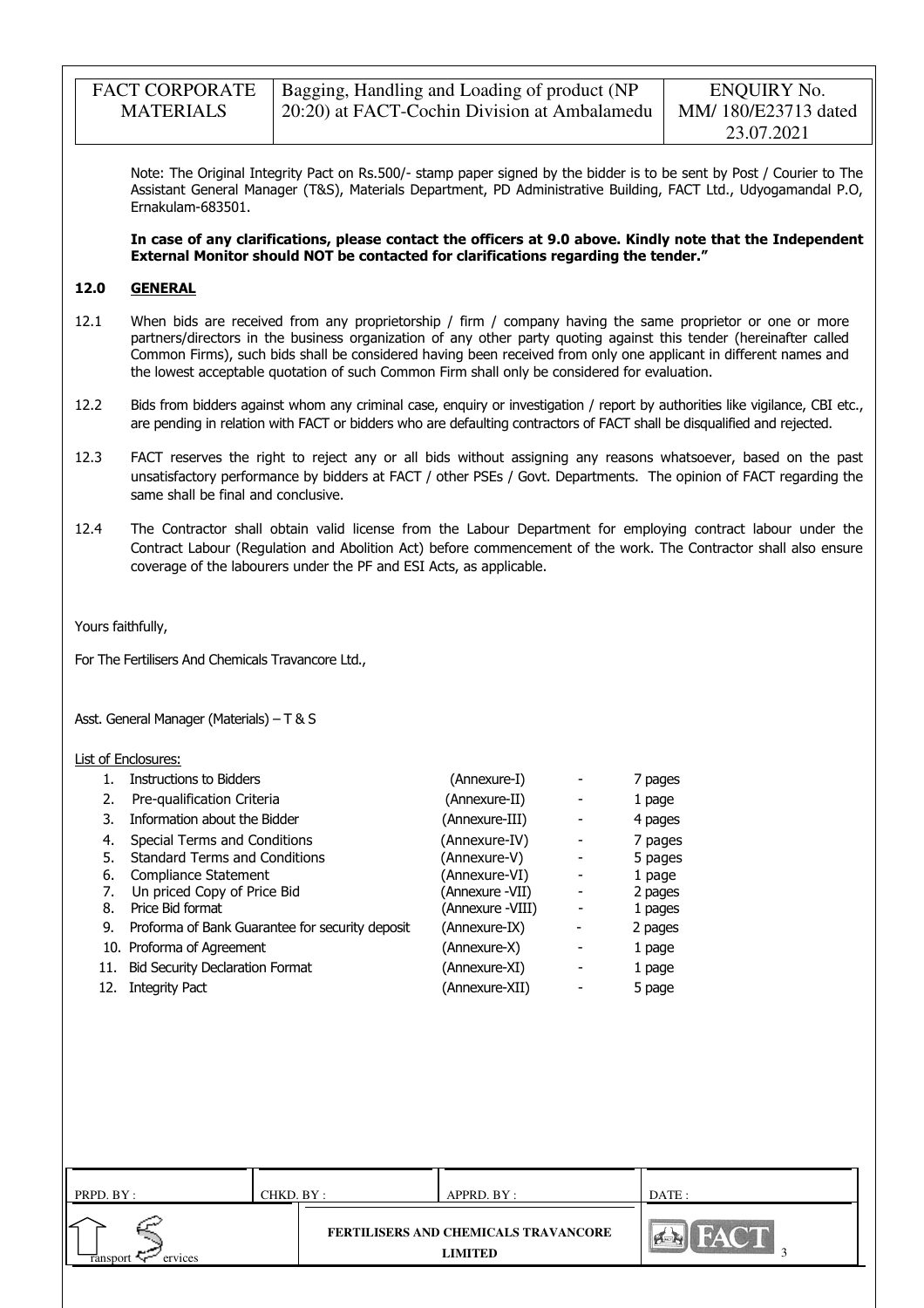| <b>FACT CORPORATE</b> | Bagging, Handling and Loading of product (NP | ENQUIRY No.         |
|-----------------------|----------------------------------------------|---------------------|
| MATERIALS             | 20:20) at FACT-Cochin Division at Ambalamedu | MM/180/E23713 dated |
|                       |                                              | 23.07.2021          |

## **ANNEXURE – I**

# **Instructions to Bidders (OPEN e-Procurement)**

- 1.0 Bidders shall study carefully the complete tender documents viz. NIT with Prequalification criteria, Instructions to Bidders (ANNEXURE-I), Technical Procurement Specifications if any, Terms & Conditions and any other documents forming part of this tender attached herewith. All conditions set out there in shall be binding on the bidders unless conflicting with any conditions expressly stated by FACT while accepting any bid in the event of such acceptance. One signed and scanned copy of the above documents shall accompany their online bids signifying their acceptance of the same. Bidder shall also submit along with his bid Vendor data updation (Declaration) Form, Check list (If applicable) and Compliance Statement duly filled with all details required therein and also attach supporting documents as required.
- 2.0 Before submitting the bid, the bidder shall familiarise himself about the details of the work, operating conditions during different seasons of year, etc., collect all necessary data regarding the facilities available at various points indicated in Special Terms and Conditions, applicable timings, routes etc., and satisfy himself on all aspects relating to this work which he has to handle and execute for the full contract period and shall make due provisions in his rates for any contingency or difficulty involved in the work covered by this enquiry. Claiming lack of knowledge shall not be a reason for exoneration of the bidder of his contractual obligations, if the contract is awarded to him or for demand for increase in rate.
- 3.0 Offers against this NIT shall be submitted online on e-Tendering portal https://eprocure.gov.in, with valid digital signature certificate. Offers submitted on any other platform or in any other mode or including e-mails, physical submission of offers etc. SHALL NOT be accepted.
- 3.1 The bidders are requested to register themselves on the above website with their valid digital signature certificate, if not done already. It is mandatory for bidder to have valid digital signature certificate (Class II or Class III) issued by any of the Certifying Authority approved by Govt. of India for participating in the tender. The digital signature certificate shall be arranged by the bidder at his cost. Bidders may refer **Bidders Manual Kit**  available on the above website for detailed information and instructions for registration, bid submission etc.
- 3.2 The documents, if any, which necessarily have to be submitted in originals if specified specifically in the enquiry documents, shall be submitted offline. However scanned copies of such documents shall be uploaded along with the offer submitted online.
- 3.3 The cover (s) containing the documents in original etc. to be submitted offline as required in the enquiry documents shall be duly superscribed with enquiry No., due date of enquiry, bidder's name & address and contact details. The documents shall be submitted to the following on or before the due date : The Asst.General Manager (T&S), Centralized Materials, PD Administrative Building, FACT Ltd., Udyogamandal PO, Kochi – 683 501, Kerala

| FERTILISERS AND CHEMICALS TRAVANCORE | PRPD. BY:           | CHKD. BY : | APPRD. BY :    | DATE: |
|--------------------------------------|---------------------|------------|----------------|-------|
|                                      | ervices<br>ansport: |            | <b>LIMITED</b> |       |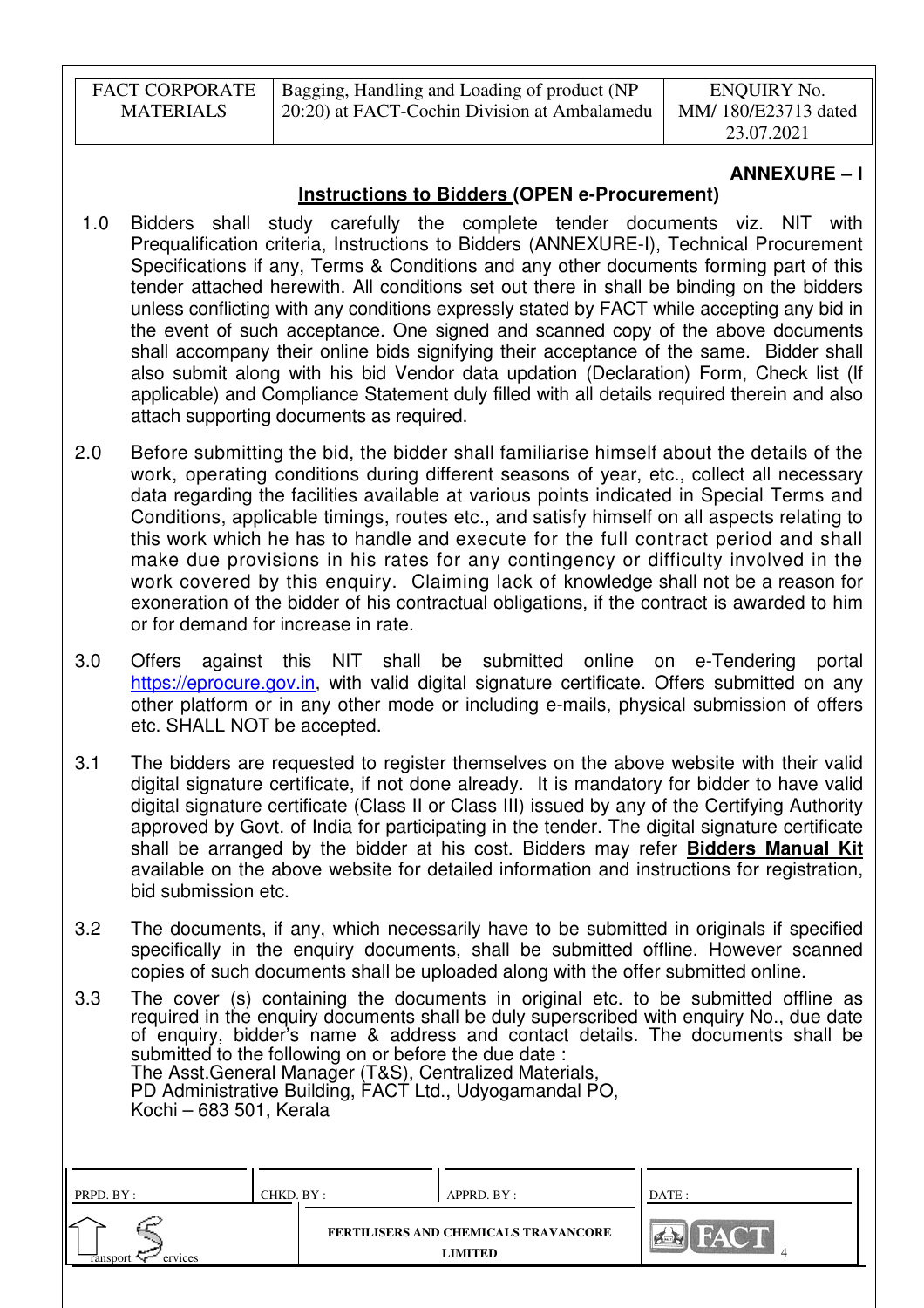| <b>FACT CORPORATE</b> | Bagging, Handling and Loading of product (NP | ENQUIRY No.         |
|-----------------------|----------------------------------------------|---------------------|
| <b>MATERIALS</b>      | 20:20) at FACT-Cochin Division at Ambalamedu | MM/180/E23713 dated |
|                       |                                              | 23.07.2021          |

### **4.0 SUBMISSION OF BIDS: The bid shall be uploaded with all relevant documents before due date and time in the above portal as given above.**

5.0 Bid documents shall consist of Part-A and Part B as detailed below:

# 5.1 **Part A (Pre-qualification-cum-Techno Commercial Bid) shall contain:**

- 1. Bid Security Declaration as per our Format or Claim for EMD exemption with documentary proof.
- 2. Scanned copies of supporting documents for satisfying Pre-Qualification criteria.
- 3. Digitally Signed copies of NIT, Instructions to Bidders (Annexure I) and terms conditions.
- 4. Scanned copy of Signed & duly filled Vendor Data Updation Declaration Form'
- 5. Signed and duly filled up Check List for Commercial Terms' (if applicable) and scanned copies of attached documents as detailed in Check list.
- 6. Scanned copy of Signed & duly filled 'Compliance Statement'
- 7. Scanned copy of Signed "Un-priced bid indicating "QUOTED" in the applicable columns. Rates shall not be indicated in Un-priced Bid.

## 5.2 **Part-B: shall comprise of the filled Price bid. The filled price bid ie. BoQ attached to the tender shall be uploaded after filling all relevant details such as name and address of the bidder, rates etc. as applicable.**

- 5.3 The priced BOQ shall be uploaded strictly in the format attached, failing which the offer is liable to be rejected. Renaming or changing the format of the BoQ is not permitted and the System will not accept any such changed document.
- 5.4 Fill-in all the relevant fields of the BoQ either in value or as a percentage as specified in the BoQ. Blank field, if any, in the uploaded BoQ shall be considered as Nil (not Quoted). No claim or revisions shall be entertained in this regard.
- 5.5 Bidders shall quote prices in the BOQ only and nowhere else. No other documents shall be enclosed with Price Bid (BOQ).
- 5.6 Rates shall be quoted in the same unit of measure given in the BOQ and shall be considered accordingly.
- 5.7 Bidders shall ensure that all the required documents as per enquiry are uploaded in the System before due date and time. The System does not allow submission of bids or any other document forming part of the bid after due date & time of bid submission. Nonsubmission of documents or incomplete documents may result in rejection of offers and no communication in this regard will be entertained. FACT reserves the right to reject any bid not submitted as per instructions at their discretion.
- 5.8 Timely submission of offers along with all the relevant documents online is the responsibility of the bidder concerned. The bids may be submitted well in advance to avoid last minute issues like non availability of internet, server not available, power failure etc. FACT shall not be held responsible for bidder's inability to submit documents in time, incomplete submission of offers or non submission of any documents forming part of the offers etc.
- 5.9 Bidders shall meet all expenses in connection with submission of his bid, attending the bid opening, meetings etc.

| PRPD. BY :               | CHKD. BY : | APPRD. BY :                                                   | DATE : |
|--------------------------|------------|---------------------------------------------------------------|--------|
| ↙<br>ervices<br>ransport |            | <b>FERTILISERS AND CHEMICALS TRAVANCORE</b><br><b>LIMITED</b> |        |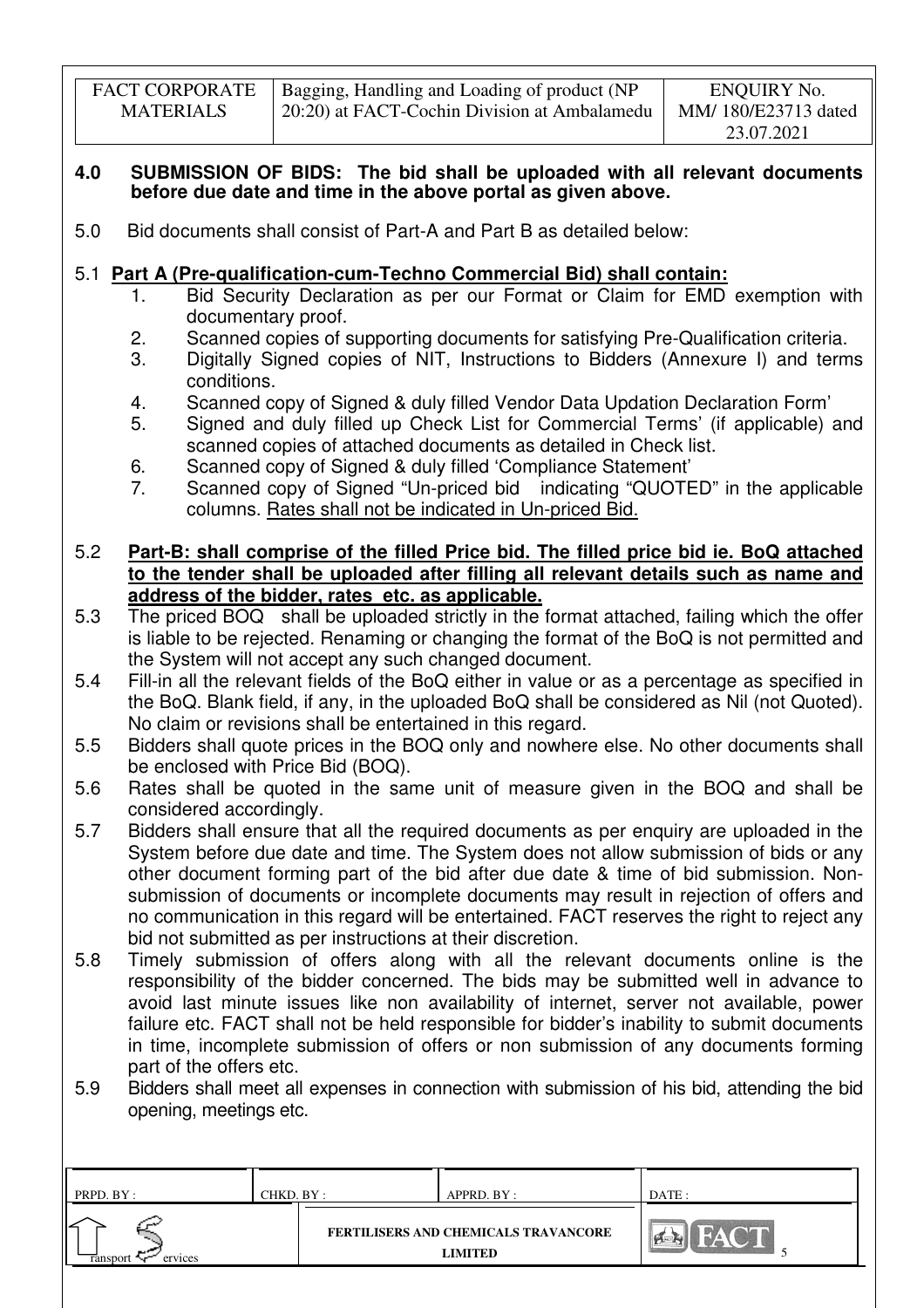| <b>FACT CORPORATE</b> | Bagging, Handling and Loading of product (NP | ENQUIRY No.         |
|-----------------------|----------------------------------------------|---------------------|
| <b>MATERIALS</b>      | 20:20) at FACT-Cochin Division at Ambalamedu | MM/180/E23713 dated |
|                       |                                              | 23.07.2021          |

### **6.0 BID OPENING:**

- 6.1 **Part-A** of the bids of all bidders who submit their Bids as per the instructions on or before the due date and time shall be opened online, on the specified bid opening date and time. Bids submitted not in conformity with the Enquiry instructions are liable to be rejected without further processing.
- 6.2 **Part-B** Price bids of those bidders whose Part-A bid is acceptable, based on prequalification and techno-commercial evaluation, only shall be opened online on a subsequent date, on completion of evaluation.

### **7.0 BID SECURITY DECLARATION IN LIEU OF EARNEST MONEY DEPOSIT:**

- 7.1 All bidders except those specifically exempted shall furnish Bid Security Declaration as per our format in lieu of Earnest Money Deposit, failing which such offers will be rejected. Submission of Bid Security Declaration will be exempted for Govt. Depts and firms/public sector units/ MSE units registered under MSMED Act (subject to Declaration of Udyam Registration Numbers by the vendors on CPP Portal and uploading the copy of latest valid Udyam Registration Certificate along with their bid) / firms registered under NSIC and Khadi Board as per applicable govt. directions, and on submission of valid documents/certificates in proof of the same.
- 7.2 If any bidder retracts from or without request of FACT revises or amends his bid during its validity period or fails to submit Security Deposit within the stipulated time or fails to execute the required agreement when the contract is awarded or fails to commence the execution of the work on the stipulated date, they will be disqualified from bidding for any contract with FACT for a period of **Three years** from the date of notification, without prejudice to FACT's right to claim damages and/or other legal recourse.

# **8.0 PURCHASE PREFERENCE:**

This tender shall be based on MSME order dt. 23<sup>rd</sup> March 2012, and as amended from time to time, pertaining to Public Procurement Policy in respect of procurement of goods and services, produced and provided by micro and small enterprises (MSE), including special benefits to MSE firms owned by SC/ST and women entrepreneurs, on furnishing relevant documents as proof. Declaration of Udyam Registration Numbers on CPPP is mandatory, failing which bidders will not be able to enjoy the benefits as per PP policy. Bidders will get the benefit of PP policy only if they are MSE bidders at the time of submission of their bids, in proof of which latest valid Udyam Registration Certificate shall be uploaded. Bidders may note that failure to update the relevant information within the period specified in the online Udyam Registration portal will render the enterprise liable for suspension of its MSE status, in which case they will not be eligible to claim PP benefits/EMD exemption.

In divisible tenders, participating MSEs quoting price within price band of L1+15% shall also be allowed to supply a portion of requirement by bringing down their price to L1 price in a situation where L1 price is from someone other than an MSE. Such MSEs shall be allowed to supply atleast 25% (or as applicable) of the total tendered value. In case of more than one such MSE, the supply will be shared proportionately (to tendered quantity). Special provisions extended to certain categories of MSEs as per the order shall also be applicable.

| PRPD. BY:                | CHKD. BY : | APPRD. BY :                                            | DATE : |
|--------------------------|------------|--------------------------------------------------------|--------|
| ↙<br>ervices<br>ransport |            | FERTILISERS AND CHEMICALS TRAVANCORE<br><b>LIMITED</b> |        |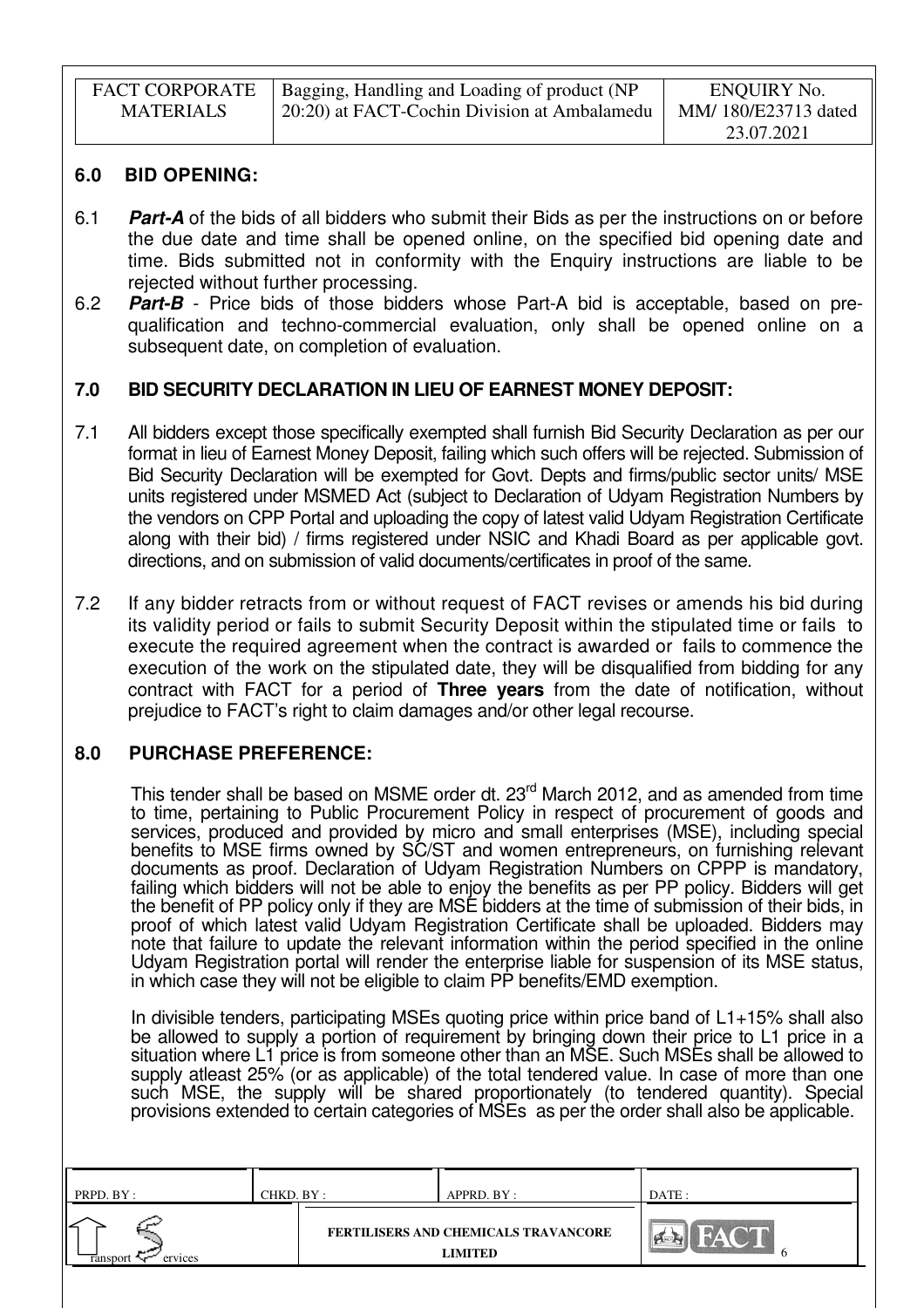| <b>FACT CORPORATE</b> | Bagging, Handling and Loading of product (NP | ENQUIRY No.         |
|-----------------------|----------------------------------------------|---------------------|
| <b>MATERIALS</b>      | 20:20) at FACT-Cochin Division at Ambalamedu | MM/180/E23713 dated |
|                       |                                              | 23.07.2021          |

In case of non divisible tenders, an MSE quoting in the price band of L1+15% may be awarded for full/complete work of tendered value, considering the spirit of policy for enhancing the Government procurement from MSEs subject to bringing down of price to L1 by the MSE concerned.

This tender is non divisible.

## **9.0 DEVIATIONS:**

- 9.1 Deviations in the tender clauses shall not be accepted.
- 9.2 FACT reserves the right to reject the offers with deviations without further correspondence.
- 9.3 Bidder shall clearly indicate the time required for mobilisation /commencement of work from the date of receipt of Letter of Intent (LOI) / Work Order.

# **10.0 CONFORMITY:**

Bids must conform in all respects with the applicable terms and conditions of this enquiry. Bidder must certify in the compliance Statement that his bid complies with all Enquiry documents and technical specifications.

### **11.0 Rates:**

11.1 Bidder shall quote his lowest rate for the work strictly as per the BoQ (Price Bid format) . Bids not complying with the above are liable to be rejected.

The Un-priced bid shall be submitted along with Part-A bid duly signed by the Bidder, indicating "QUOTED" in the columns. Rates shall not be indicated in Un-priced Bid.

- 11.2 Bidder shall quote all-inclusive rate for the work, but **exclusive of GST.** GST if applicable, will be payable extra by FACT as per statutory notification.
- 11.3 The rates quoted in the tender are to hold good for a period of four months from the date of opening of the Pre-Qualification-cum-Techno-Commercial bid (Part-A). If contract is awarded, the work order rates shall be valid for the entire period of contract inclusive of extension / extensions. **No bidder can withdraw his tender or revoke or revise the rates within the aforesaid period of 120 days.** If the bidder withdraws/revises/revokes OR shows unwillingness to confirm with his offer, they will be disqualified from bidding for any contract with FACT for a period of **Three years** from the date of notification, without prejudice to FACT's other right to claim damages.

# 12.0 **SECURITY DEPOSIT**:

12.1 The successful bidder (Contractor) shall be required to furnish an interest free Security Deposit (SD) equivalent to **three percent (3%) of the total contract value** by DD/NEFT/RTGS or by Bank Guarantee issued by a Nationalised / Scheduled Bank as per the Proforma prescribed within 15 days of issue of the work order. The Bank

| PRPD. BY :          | CHKD. BY : | APPRD. BY :                                     | DATE: |
|---------------------|------------|-------------------------------------------------|-------|
| ervices<br>ransport |            | FERTILISERS AND CHEMICALS TRAVANCORE<br>LIMITED | m.    |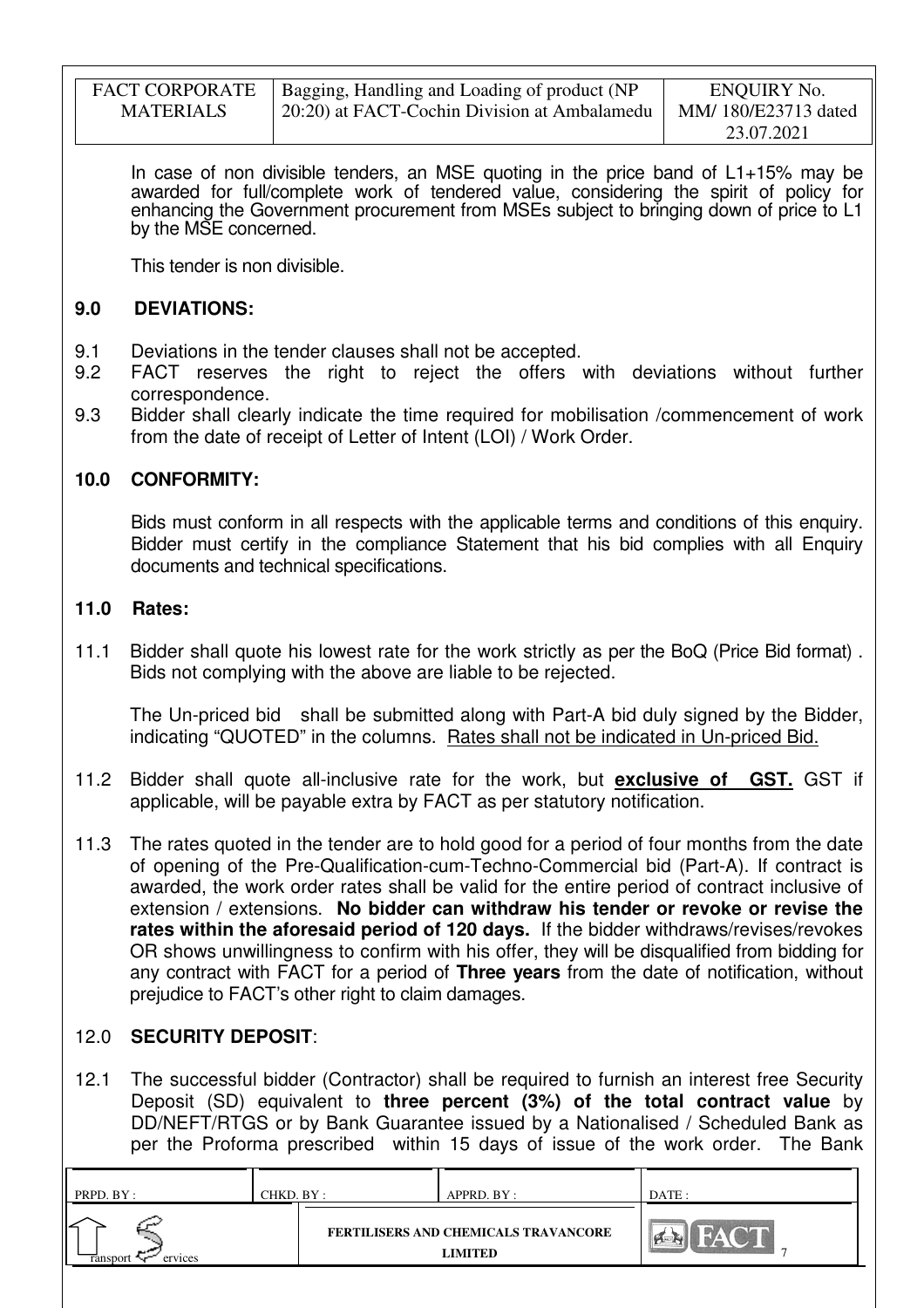| <b>FACT CORPORATE</b> | Bagging, Handling and Loading of product (NP | ENQUIRY No.         |
|-----------------------|----------------------------------------------|---------------------|
| <b>MATERIALS</b>      | 20:20) at FACT-Cochin Division at Ambalamedu | MM/180/E23713 dated |
|                       |                                              | 23.07.2021          |

Guarantee shall be valid till the expiry of the contract with a claim period of six months thereafter. FACT a/c No. 57017844467 with the State Bank of India, Udyogamandal Branch, IFSC Code SBIN0070158 shall be used in case of remittance of Security deposit by NEFT/RTGS and proof of remittance shall be submitted to FACT.

12.2 In case the bidder whose bid is accepted, fails to deposit the prescribed Security Deposit or fails to execute the agreement or fails to commence the execution of the work within the specified time, the contract issued to him is liable to be terminated and alternative arrangements made at the risk and cost of the Contractor.

# **13.0 PURCHASER'S RIGHT:**

 FACT reserves the right to reject any or all bids without assigning any reason whatsoever. No claims shall lie against FACT on this account and FACT's decision in this regard shall be final and binding on the bidders. FACT reserves the right to negotiate with the lowest bidder.

# 14.0 **CONTRACTOR TO EXECUTE AGREEMENT**:

 The contractor's responsibility under this contract will commence on the date specified in the Letter of Intent/Work Order. The successful Bidder shall be required to execute an Agreement with FACT, within 15 days of the receipt by him of the Work order issued by FACT for carrying out the work according to the terms and conditions of the contract given along with the Work Order. The Agreement shall be executed on Rs.200/- Stamp paper and shall be in the pro forma as specified by FACT. The provisions contained in tender papers and other documents exchanged between the Bidder and FACT shall form part of the contract.

# **15.0 The bidder shall furnish the following along with the offers.**

- 1. The GST registration Number and details. In the case of Provisional ID, GST Registration Number shall be provided on receipt of the same.
- 2. Place of supply/Service
- 3. Address of the supplier/service provider's billing the item if it is different from 2 above
- 4. GST rates applicable for each item
- 5. HSN / SAC codes of each of the goods / services quoted

In case of unregistered contractor, a declaration to that effect with reason should be furnished.

FACT's GST No. in the state of Kerala is **32AAACT6204C1Z2**. FACT's GST numbers in other southern states is as follows:

| Tamilnadu:      | 33AAACT6204C1Z0 |
|-----------------|-----------------|
| Karnataka:      | 29AAACT6204C1ZP |
| Andhra Pradesh: | 37AAACT6204C1ZS |
| Telangana:      | 36AAACT6204C1ZU |
| Puducherry:     | 34AAACT6204C1ZY |

| PRPD. BY:          | CHKD. BY : | APPRD. BY :                                            | DATE: |
|--------------------|------------|--------------------------------------------------------|-------|
| ervices<br>ranspo: |            | <b>FERTILISERS AND CHEMICALS TRAVANCORE</b><br>LIMITED |       |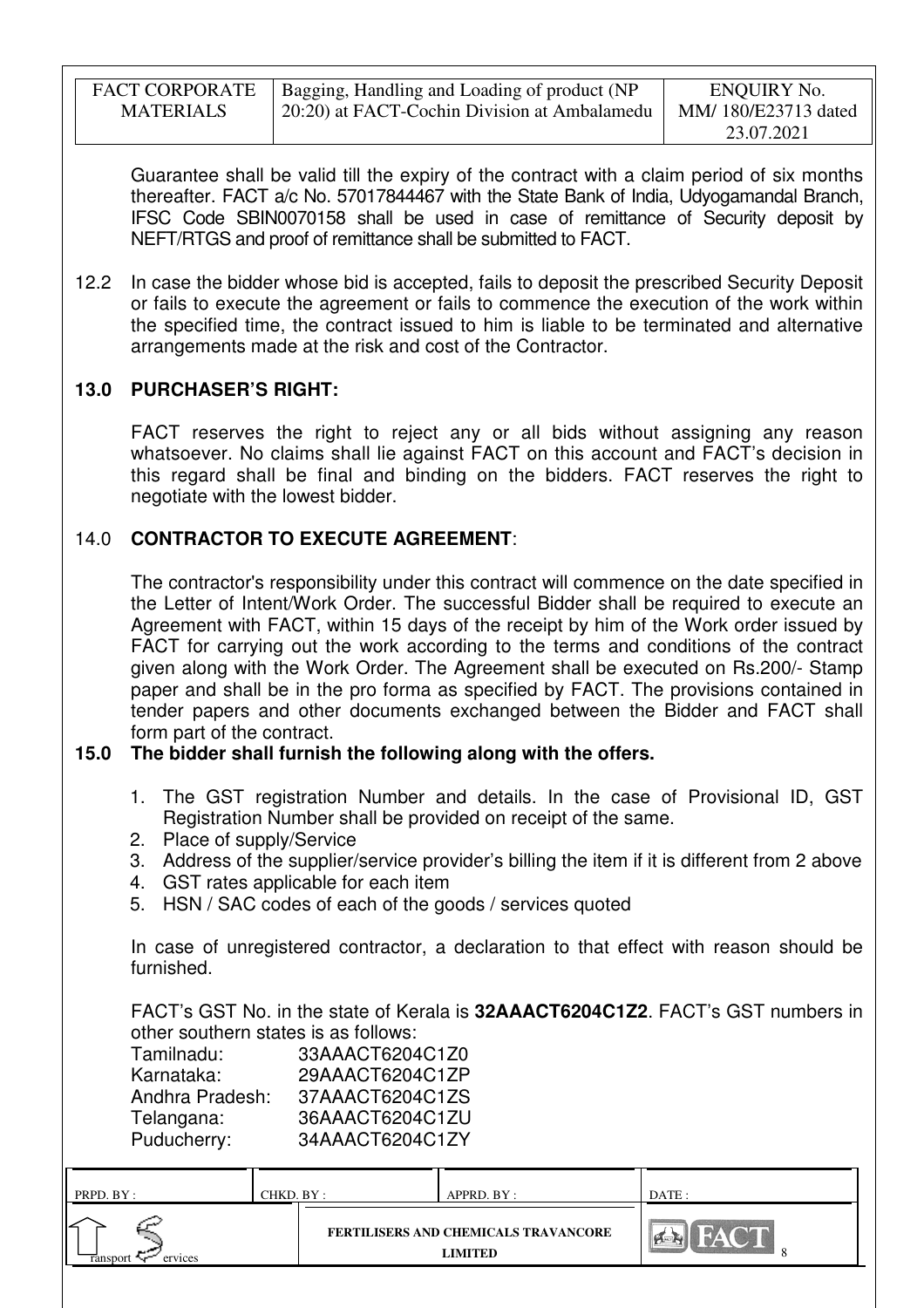| <b>FACT CORPORATE</b> | Bagging, Handling and Loading of product (NP | ENQUIRY No.         |
|-----------------------|----------------------------------------------|---------------------|
| <b>MATERIALS</b>      | 20:20) at FACT-Cochin Division at Ambalamedu | MM/180/E23713 dated |
|                       |                                              | 23.07.2021          |

The supplier/contractor shall do the following:

- a) Submit GST compliant tax invoice to FACT along with supply.
- b) Shall ensure uploading the above invoice as per statute &
- c) File monthly returns in time enabling FACT to claim the input tax credit.

GST charged by the supplier/contractor shall be released separately to the supplier/contractor only after filing of (i) the outward supply details & the monthly return on GSTN portal by the supplier/contractor and (ii) on matching the input tax credit to such invoice with the corresponding details of outward supply of the supplier/contractor.

In case FACT incurs any liability (like interest, penalty etc.,) due to denial/reversal of such input tax credit in respect of the invoice submitted by the supplier/contractor, for the reasons attributable to the supplier/contractor, the same shall be recovered from the supplier/contractor

Further in case FACT is deprived of the input tax credit due to any reason attributable to the supplier/contractor, the same shall not be paid or recovered if already paid to the supplier/contractor.

# 16.0 **GENERAL:**

- 16.1 FACT reserves the right to extend without giving any reason, the last date for submission and opening of bid, but such extension will be duly intimated to those who have submitted online. In case the date of bid opening happens to be a day of strike/hartal etc. due to any reasons or happens to be a holiday for FACT, declared due to unforeseen and emergency reasons or due to any tech problems, the bids will be opened at the same time on the next full working day.
- 16.2 FACT reserves the right to make changes in the tender documents, but such changes will be published in our portal as a corrigendum. Bidders are requested to counter check with portal before submitting their bids.
- 16.3 Mere submission of all the documents will not necessarily mean that the Bidder is suitable. Worthiness assessed by FACT will be final and binding on the Bidder.
- 16.4 FACT may relax condition of prior turnover and prior experience (if specified in the Pre Qualification criteria) with respect to Micro & Small Enterprises (MSEs) subject to meeting of quality and technical specifications.
- 16.5 Except in the cases of items/services related to public safety, health, critical security operations and equipment etc., FACT at its discretion may relax the conditions of prior turnover and prior experience (if specified in the Pre Qualification criteria) for Startups recognised by Dept. of Industrial policy and promotion (DIPP) subject to meeting quality and technical specifications, on furnishing copies of relevant certificates / documents in proof of such recognition by DIPP.

| PRPD. BY :                 | CHKD. BY : | APPRD. BY :                                            | DATE: |
|----------------------------|------------|--------------------------------------------------------|-------|
| <b>Tansport</b><br>ervices |            | FERTILISERS AND CHEMICALS TRAVANCORE<br><b>LIMITED</b> |       |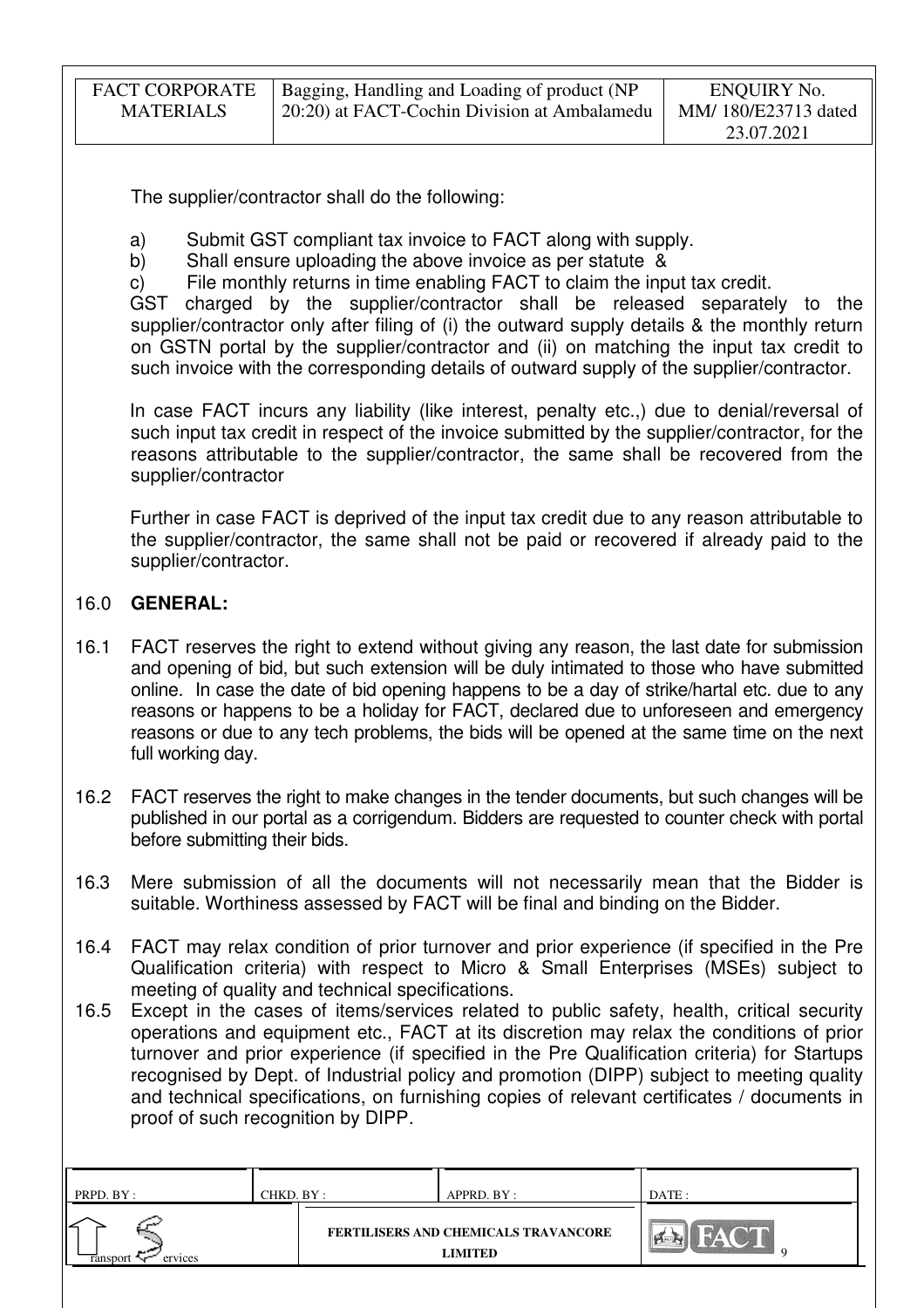| <b>FACT CORPORATE</b> | Bagging, Handling and Loading of product (NP | ENQUIRY No.         |
|-----------------------|----------------------------------------------|---------------------|
| <b>MATERIALS</b>      | 20:20) at FACT-Cochin Division at Ambalamedu | MM/180/E23713 dated |
|                       |                                              | 23.07.2021          |

- 16.6 All clarification and correspondence related to this enquiry shall be made only in English to the Asst.General Manager(Materials)T&S, Centralised Materials, PD Administrative Building, FACT Ltd., Udyogamandal – 683 501, Tel : 0484-2568260/2568629/2545196; Email:julian@factltd.com
- 16.7 All disputes and questions, claims, rights, matters or things, whatsoever, in any way, arising out of or relating to the calling of bids, evaluation of offers, award of contract, change in structure of bids or any other matter relating to finalization of contract are to be referred to the sole Arbitrator who shall be the General Manager [Materials] of FACT. The award shall be binding on both the parties. The bidders are advised to get informed of all details they require regarding the work before submitting their bids.

Work order shall be issued by Asst. General Manager [Materials]-T&S.

# **17.0 TENDER UPDATES:**

Bidders are requested to visit Central Public Procurement Portal (https://eprocure.gov.in) regularly for any updates/corrigendum on the tender, including extension of due date, if any. No other mode of communication shall be made in this regard.

# **18.0 FRAUD PREVENSION POLICY:**

Bidders shall comply with Fraud Prevention Policy of FACT 2012 (FPPF 2012). The said Policy is available in FACT's Website www.fact.co.in.

**ASST. GENERAL MANAGER (MATERIALS)-TS** 

| PRPD. BY :                 | CHKD. BY : | APPRD. BY :                                     | DATE: |
|----------------------------|------------|-------------------------------------------------|-------|
| ervices<br><b>Tansport</b> |            | FERTILISERS AND CHEMICALS TRAVANCORE<br>LIMITED | 10    |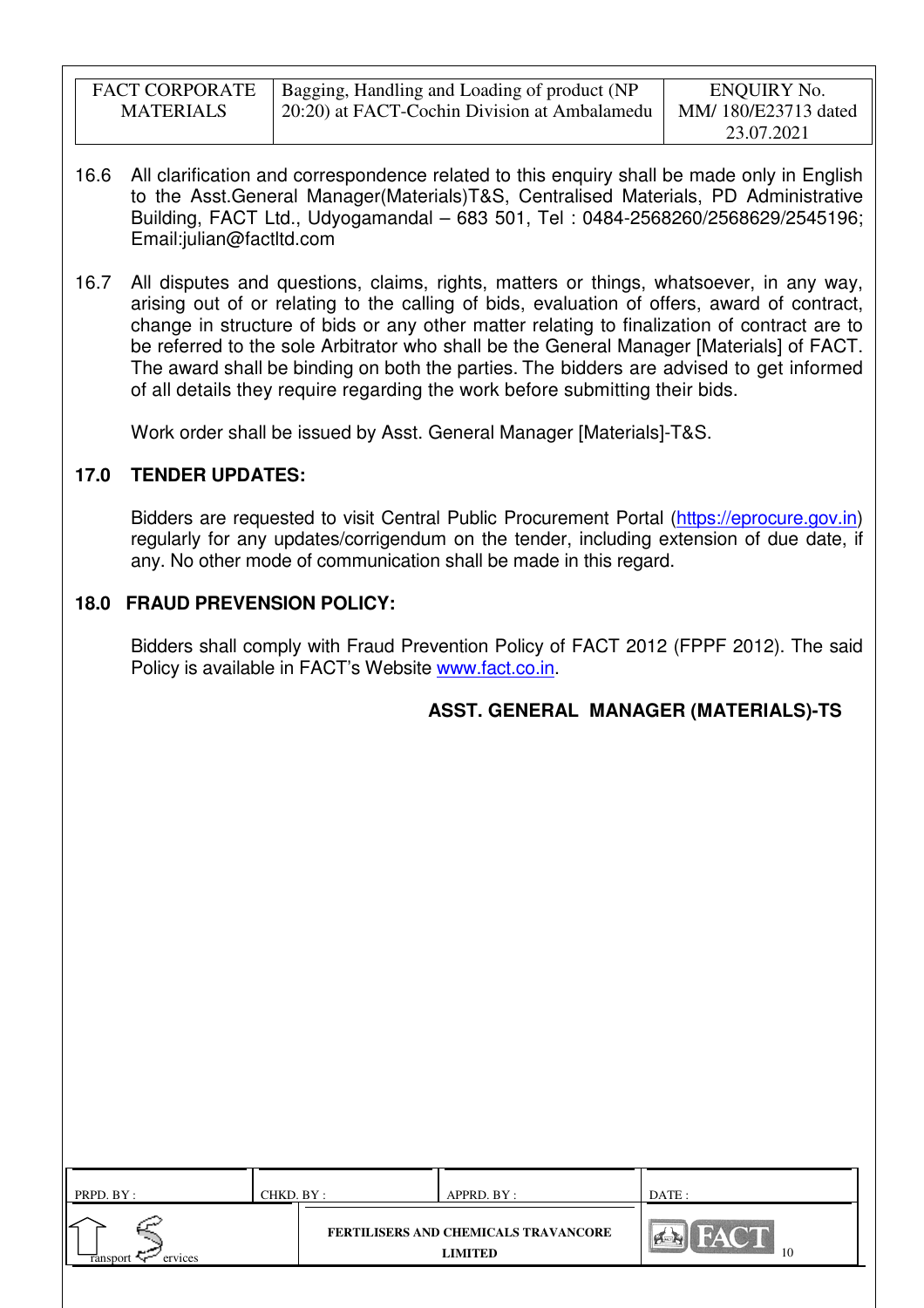|           | <b>FACT CORPORATE</b><br><b>MATERIALS</b> |                                                                                                                                   | Bagging, Handling and Loading of product (NP<br>20:20) at FACT-Cochin Division at Ambalamedu                                                                                                                                                                                                                                                                                                                                                                                                                                                                                                                                                                                                                                                                                                                                                                                                                                                      | <b>ENQUIRY No.</b><br>MM/180/E23713 dated<br>23.07.2021 |
|-----------|-------------------------------------------|-----------------------------------------------------------------------------------------------------------------------------------|---------------------------------------------------------------------------------------------------------------------------------------------------------------------------------------------------------------------------------------------------------------------------------------------------------------------------------------------------------------------------------------------------------------------------------------------------------------------------------------------------------------------------------------------------------------------------------------------------------------------------------------------------------------------------------------------------------------------------------------------------------------------------------------------------------------------------------------------------------------------------------------------------------------------------------------------------|---------------------------------------------------------|
|           |                                           |                                                                                                                                   |                                                                                                                                                                                                                                                                                                                                                                                                                                                                                                                                                                                                                                                                                                                                                                                                                                                                                                                                                   | <b>Annexure - II</b>                                    |
|           |                                           |                                                                                                                                   | Pre-qualification criteria to be met by bidders:                                                                                                                                                                                                                                                                                                                                                                                                                                                                                                                                                                                                                                                                                                                                                                                                                                                                                                  |                                                         |
| 1.        |                                           |                                                                                                                                   | Bidder should have experience in undertaking at least one similar job (such as bagging, material handling, loading/<br>unloading/ stacking etc.) for a minimum contract value of not less than Rs. 10.00 lakhs for any organization during<br>any one of the last 5 years as on date of tender. Bidder shall enclose copies of the (i) Work order supported by (ii)<br>Experience certificate and (iii) Performance certificate issued by the contractee with Part A bid as documentary<br>evidence. In case of running contracts, Performance certificate submitted should have been issued after the date of<br>enquiry. For this purpose the documents from organisations of similar standing as FACT, or organisations of sound<br>financial capability and having status of principal employer; or Govt./Quasi Govt. Depts./ Pvt. Ltd. companies, which<br>do their work mainly through public contracts shall be considered for acceptance. |                                                         |
| 2.        |                                           | issued shall be dated after three months prior to the date of enquiry."                                                           | "Bidder shall furnish a solvency certificate (original or copy duly attested by a Notary) for a minimum of Rs.30.00<br>lakh from a Nationalised/Scheduled Bank along with Part-A (Techno commercial) Bid. The Solvency Certificate                                                                                                                                                                                                                                                                                                                                                                                                                                                                                                                                                                                                                                                                                                                |                                                         |
|           |                                           |                                                                                                                                   | Bidders fulfilling both the Pre-qualification criteria 1 and 2 above only will be considered.                                                                                                                                                                                                                                                                                                                                                                                                                                                                                                                                                                                                                                                                                                                                                                                                                                                     |                                                         |
|           | <b>NOTE:</b><br>without any relaxation.   | them, directly with the clients or any other agency in this regard.<br><b>Note for Micro &amp; Small Enterprises and Startups</b> | The offers of such bidders who meet PQ Criteria shall only be considered for technical evaluation and<br>opening of price bids. Offers received without supporting documents or with incomplete form / documents<br>are liable to be rejected. FACT reserves the right to verify the claim of the bidders /documents submitted by<br>Prequalification criteria specified above shall also be applicable for Micro & Small Enterprises and Startups                                                                                                                                                                                                                                                                                                                                                                                                                                                                                                |                                                         |
|           |                                           |                                                                                                                                   |                                                                                                                                                                                                                                                                                                                                                                                                                                                                                                                                                                                                                                                                                                                                                                                                                                                                                                                                                   |                                                         |
|           |                                           |                                                                                                                                   |                                                                                                                                                                                                                                                                                                                                                                                                                                                                                                                                                                                                                                                                                                                                                                                                                                                                                                                                                   |                                                         |
|           |                                           |                                                                                                                                   |                                                                                                                                                                                                                                                                                                                                                                                                                                                                                                                                                                                                                                                                                                                                                                                                                                                                                                                                                   |                                                         |
|           |                                           |                                                                                                                                   |                                                                                                                                                                                                                                                                                                                                                                                                                                                                                                                                                                                                                                                                                                                                                                                                                                                                                                                                                   |                                                         |
|           |                                           |                                                                                                                                   |                                                                                                                                                                                                                                                                                                                                                                                                                                                                                                                                                                                                                                                                                                                                                                                                                                                                                                                                                   |                                                         |
|           |                                           |                                                                                                                                   |                                                                                                                                                                                                                                                                                                                                                                                                                                                                                                                                                                                                                                                                                                                                                                                                                                                                                                                                                   |                                                         |
| PRPD. BY: |                                           | CHKD. BY:                                                                                                                         | APPRD. BY :                                                                                                                                                                                                                                                                                                                                                                                                                                                                                                                                                                                                                                                                                                                                                                                                                                                                                                                                       | DATE:                                                   |
| ransport  | ervices                                   |                                                                                                                                   | <b>FERTILISERS AND CHEMICALS TRAVANCORE</b><br><b>LIMITED</b>                                                                                                                                                                                                                                                                                                                                                                                                                                                                                                                                                                                                                                                                                                                                                                                                                                                                                     |                                                         |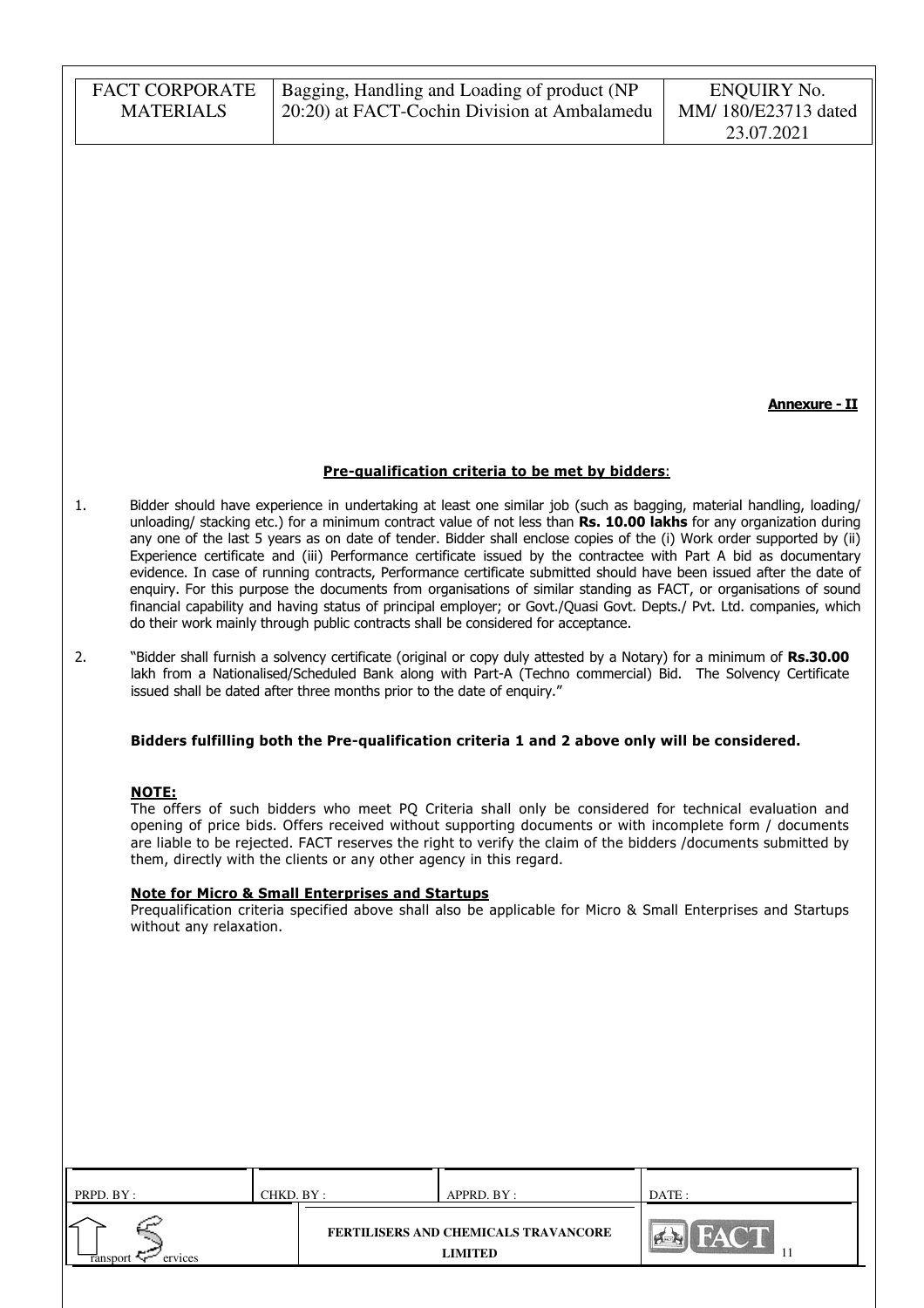|                 | <b>MATERIALS</b>           | <b>FACT CORPORATE</b>                     |                                                                                      | Bagging, Handling and Loading of product (NP<br>20:20) at FACT-Cochin Division at Ambalamedu |          |    |           |                | <b>ENQUIRY No.</b><br>MM/180/E23713 dated<br>23.07.2021                                                                                                                                                                                                    |
|-----------------|----------------------------|-------------------------------------------|--------------------------------------------------------------------------------------|----------------------------------------------------------------------------------------------|----------|----|-----------|----------------|------------------------------------------------------------------------------------------------------------------------------------------------------------------------------------------------------------------------------------------------------------|
|                 |                            |                                           |                                                                                      |                                                                                              |          |    |           |                |                                                                                                                                                                                                                                                            |
|                 |                            |                                           | (PLEASE USE ADDITIONAL SHEETS, IF SPACE IS INSUFFICIENT)                             | <b>INFORMATION ABOUT THE BIDDER</b>                                                          |          |    |           |                | <b>ANNEXURE III</b>                                                                                                                                                                                                                                        |
|                 |                            |                                           | facts and withholding of information may result in disqualification.                 |                                                                                              |          |    |           |                | FACT reserves the right to verify the information given as per the format and enclosures. It is the responsibility of the<br>bidder to give full details asked for as per this format for evaluating his bid as per this Enquiry. Any misrepresentation of |
| 1.              |                            | Name of the Bidder:                       |                                                                                      |                                                                                              |          |    |           |                |                                                                                                                                                                                                                                                            |
| 2.              | Address:                   |                                           |                                                                                      |                                                                                              |          |    |           |                |                                                                                                                                                                                                                                                            |
|                 |                            |                                           |                                                                                      |                                                                                              |          |    |           |                |                                                                                                                                                                                                                                                            |
| 3.              |                            | Office Telephone No.:                     |                                                                                      |                                                                                              |          |    |           |                |                                                                                                                                                                                                                                                            |
| 3.1             | Office Fax No.:            |                                           |                                                                                      |                                                                                              |          |    |           |                |                                                                                                                                                                                                                                                            |
| 3.2             | E-Mail ID:                 |                                           |                                                                                      |                                                                                              |          |    |           |                |                                                                                                                                                                                                                                                            |
| 4.              |                            |                                           | Name, address and designation of the Key<br>person with whom company may correspond. |                                                                                              |          |    |           |                |                                                                                                                                                                                                                                                            |
|                 | Name:<br>Address:          |                                           |                                                                                      |                                                                                              |          |    |           |                |                                                                                                                                                                                                                                                            |
|                 | Designation:<br>Mobile No: |                                           |                                                                                      |                                                                                              |          |    |           |                |                                                                                                                                                                                                                                                            |
| 5.              |                            | Addresses/phone nos. of                   | ÷                                                                                    |                                                                                              |          |    |           |                |                                                                                                                                                                                                                                                            |
|                 | i)                         | Registered office/:<br><b>Head Office</b> |                                                                                      |                                                                                              |          |    | Phone No. |                |                                                                                                                                                                                                                                                            |
|                 | ii)                        | Branches -                                |                                                                                      |                                                                                              |          | 1. |           |                |                                                                                                                                                                                                                                                            |
|                 |                            | (list out each<br>if required)            | branch with phone nos. -<br>(use additional sheets                                   |                                                                                              | 2.       |    |           |                |                                                                                                                                                                                                                                                            |
|                 | iii)                       |                                           | Address of Cochin Office                                                             |                                                                                              |          |    |           |                |                                                                                                                                                                                                                                                            |
|                 |                            | Phone No<br>Fax No.<br>Mobile No:         | Name of Contact person:                                                              |                                                                                              |          |    |           |                |                                                                                                                                                                                                                                                            |
| 6.              |                            |                                           | Name of the person authorised to<br>sign the Bid and related documents               |                                                                                              |          |    |           |                |                                                                                                                                                                                                                                                            |
| 7.              |                            | Date of Registration of the Firm          | (Attach copy of Registration Certificate):                                           |                                                                                              |          |    |           |                |                                                                                                                                                                                                                                                            |
| 8.              | /Partners/                 |                                           | Name and address of proprietor<br><b>Directors</b>                                   |                                                                                              | 1.       |    |           |                |                                                                                                                                                                                                                                                            |
|                 |                            |                                           |                                                                                      |                                                                                              | 2.       |    |           |                |                                                                                                                                                                                                                                                            |
|                 |                            |                                           |                                                                                      |                                                                                              |          |    |           |                |                                                                                                                                                                                                                                                            |
| <b>PRPD RV.</b> |                            |                                           | CHKD RV ·                                                                            |                                                                                              | APPRD RV |    |           | $\Gamma$ ATE · |                                                                                                                                                                                                                                                            |

| PRPD. BY:          | CHKD. BY : | APPRD. BY:                                             | DATE :      |
|--------------------|------------|--------------------------------------------------------|-------------|
| ervices<br>ranspor |            | FERTILISERS AND CHEMICALS TRAVANCORE<br><b>LIMITED</b> | $1^{\circ}$ |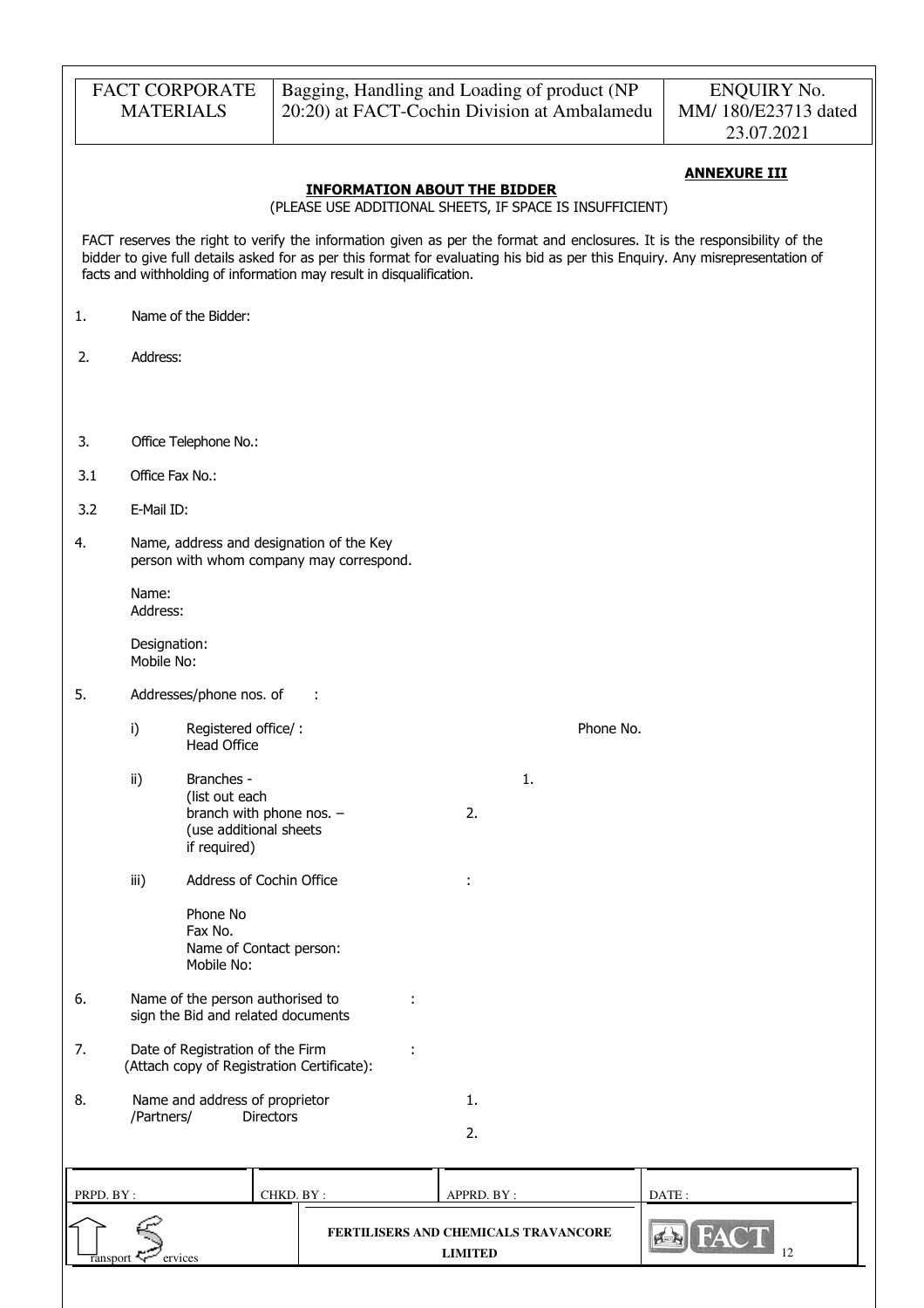|                 | <b>FACT CORPORATE</b><br><b>MATERIALS</b> |                                  | Bagging, Handling and Loading of product (NP                                                                                                                       |                                       | 20:20) at FACT-Cochin Division at Ambalamedu | <b>ENQUIRY No.</b><br>MM/180/E23713 dated<br>23.07.2021                                                                                                                                                                              |  |
|-----------------|-------------------------------------------|----------------------------------|--------------------------------------------------------------------------------------------------------------------------------------------------------------------|---------------------------------------|----------------------------------------------|--------------------------------------------------------------------------------------------------------------------------------------------------------------------------------------------------------------------------------------|--|
|                 |                                           |                                  |                                                                                                                                                                    | 3.                                    |                                              |                                                                                                                                                                                                                                      |  |
|                 |                                           |                                  |                                                                                                                                                                    | 4.                                    |                                              |                                                                                                                                                                                                                                      |  |
| 9.              | Constitution (Please tick):               |                                  |                                                                                                                                                                    |                                       |                                              |                                                                                                                                                                                                                                      |  |
|                 |                                           |                                  | Proprietary / Partnership / Private Limited / Public Limited/Public Sector<br>(Enclose copy of Partnership Deed/Memorandum/Articles of Association, as applicable) |                                       |                                              |                                                                                                                                                                                                                                      |  |
| 10.             | Details of EMD:                           |                                  |                                                                                                                                                                    |                                       |                                              | Whether Exempted or Bid Security declaration form is enclosed: EXEMPTED / BID SECURITY DECLARATION<br><b>ENCLOSED</b>                                                                                                                |  |
| 11.             | Category:                                 |                                  |                                                                                                                                                                    |                                       |                                              |                                                                                                                                                                                                                                      |  |
|                 |                                           | Micro / Small / medium           | i) Whether the entrepreneur comes under the following status (please tick)                                                                                         |                                       |                                              |                                                                                                                                                                                                                                      |  |
|                 | SC / ST                                   |                                  | ii) In case bidder is an Entrepreneur whether he/she belongs to SC / ST category.                                                                                  |                                       |                                              |                                                                                                                                                                                                                                      |  |
|                 | Officer                                   |                                  | iii) Enclose copy of the MSME/NSIC Registration Certificate duly attested by a Gazetted                                                                            |                                       |                                              |                                                                                                                                                                                                                                      |  |
|                 |                                           |                                  |                                                                                                                                                                    |                                       |                                              |                                                                                                                                                                                                                                      |  |
| 12.             | <b>Financial Worthiness</b>               |                                  |                                                                                                                                                                    |                                       |                                              |                                                                                                                                                                                                                                      |  |
|                 |                                           |                                  | i) Name Address & Tel. Nos. of Bank with which the Bidder has financial dealings:                                                                                  |                                       |                                              |                                                                                                                                                                                                                                      |  |
|                 |                                           |                                  | ii) Details of credit limits/ facilities enjoyed.<br>(Please submit Certificate from the Bank)                                                                     |                                       |                                              |                                                                                                                                                                                                                                      |  |
|                 | S.No.                                     | Name of the Bank                 |                                                                                                                                                                    | Type of credit<br>(i.e C/C, O/D etc.) | Amount<br>Sanctioned Rs.                     | of<br>Credit<br>Limit                                                                                                                                                                                                                |  |
|                 | 1                                         |                                  |                                                                                                                                                                    |                                       |                                              |                                                                                                                                                                                                                                      |  |
|                 | $\overline{2}$                            |                                  |                                                                                                                                                                    |                                       |                                              |                                                                                                                                                                                                                                      |  |
|                 | 3                                         |                                  |                                                                                                                                                                    |                                       |                                              |                                                                                                                                                                                                                                      |  |
| 13.             |                                           |                                  | with your Banker's authorisation letter:                                                                                                                           |                                       |                                              | In case the bidder becomes a successful contractor, payment as per terms and conditions of Work Order will be<br>credited to your bank through National Electronic Fund Transfer or RTGS. Please furnish the following details along |  |
|                 | 1                                         |                                  | Income Tax PAN No.                                                                                                                                                 |                                       |                                              |                                                                                                                                                                                                                                      |  |
|                 | $\overline{2}$<br>3                       |                                  | GST Registration No.<br>Name of the Bank with address                                                                                                              |                                       |                                              |                                                                                                                                                                                                                                      |  |
|                 | 4                                         |                                  | Name of the Branch with address                                                                                                                                    |                                       |                                              |                                                                                                                                                                                                                                      |  |
|                 | 5                                         | <b>MICR Code</b>                 |                                                                                                                                                                    |                                       |                                              |                                                                                                                                                                                                                                      |  |
|                 | 6                                         | <b>IFSC Code</b>                 |                                                                                                                                                                    |                                       |                                              |                                                                                                                                                                                                                                      |  |
|                 | 7<br>8                                    | Account Type<br>Bank Account No. |                                                                                                                                                                    |                                       |                                              |                                                                                                                                                                                                                                      |  |
|                 | 9                                         |                                  | Account holder's Name                                                                                                                                              |                                       |                                              |                                                                                                                                                                                                                                      |  |
|                 | 10                                        |                                  | Vendor email address                                                                                                                                               |                                       |                                              |                                                                                                                                                                                                                                      |  |
| PRPD. BY:       |                                           |                                  | CHKD. BY:                                                                                                                                                          | APPRD. BY :                           |                                              | DATE:                                                                                                                                                                                                                                |  |
|                 |                                           |                                  |                                                                                                                                                                    |                                       | <b>FERTILISERS AND CHEMICALS TRAVANCORE</b>  |                                                                                                                                                                                                                                      |  |
| <b>Tansport</b> | ervices                                   |                                  |                                                                                                                                                                    | <b>LIMITED</b>                        |                                              | 13                                                                                                                                                                                                                                   |  |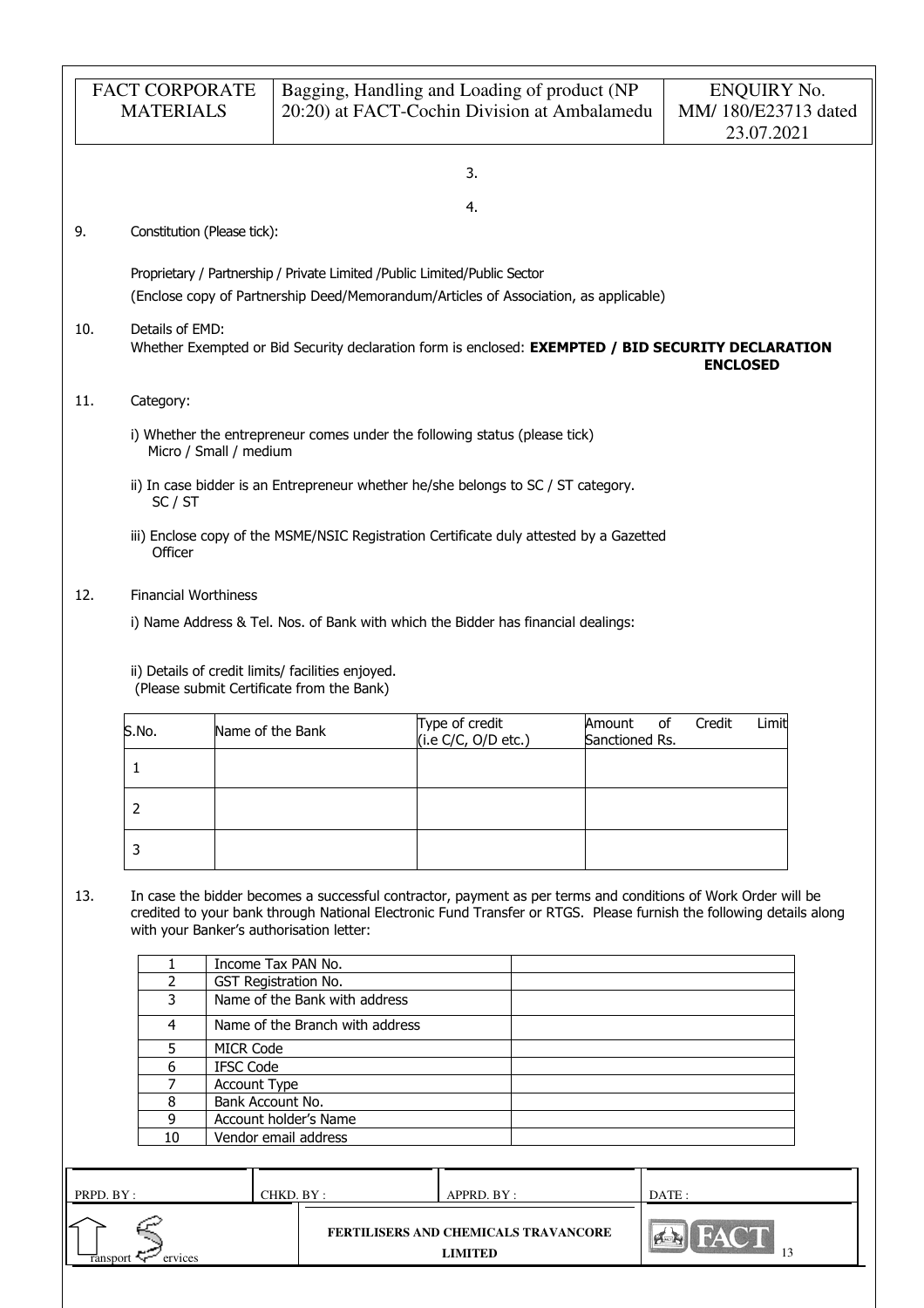| <b>FACT CORPORATE</b> | Bagging, Handling and Loading of product (NP | ENQUIRY No.         |
|-----------------------|----------------------------------------------|---------------------|
| <b>MATERIALS</b>      | 20:20) at FACT-Cochin Division at Ambalamedu | MM/180/E23713 dated |
|                       |                                              | 23.07.2021          |

### 14. Details of Profit & Loss Account:

(Please enclose copies for the preceding three financial years (duly audited)

| S.No. | Year      | Total revenue receipts Rs. | Profit / Loss Rs. |
|-------|-----------|----------------------------|-------------------|
|       | 2017-2018 |                            |                   |
|       | 2018-2019 |                            |                   |
|       | 2019-2020 |                            |                   |

15. Details of Balance Sheet of the bidder/firm for preceding three years, if applicable:

| S.No. | Year (as on) | <b>Total Capital</b><br>employed (Rs.) | Reserves & Surplus<br>(Rs.) | Fixed Assets (Rs.) | <b>Current Assets</b><br>(Rs.) |
|-------|--------------|----------------------------------------|-----------------------------|--------------------|--------------------------------|
|       | 2017-2018    |                                        |                             |                    |                                |
| 2     | 2018-2019    |                                        |                             |                    |                                |
| 3     | 2019-2020    |                                        |                             |                    |                                |

(Please enclose copies of Balance Sheets, duly audited, for the preceding three financial years.

16. Turnover for last 3 financial years ending - (Rs. in lakhs) :

2017-2018 2018-2019 2019-2020

- 17. Working Capital that can be mobilised for ONE MONTH} Operation of the contract with supporting details} Rs. …….. lakhs
- 18. Bidder shall enclose copies of (i) Work order (ii) Experience certificate and (iii)Performance certificates issued by the contractee with PART-A bid as documentary evidence.
- 19. Have you ever been blacklisted by any Government: **YES/ NO** Departments, Public Sector, Quasi Government Undertaking:
- 20. Mobilization time required for commencement of work from the date of issue of Letter Of Intent (LOI) or Work Order whichever is earlier, by FACT. (Maximum 5 Days)  $\ldots$   $\ldots$   $\ldots$  Days:
- 21. Permanent Account Number" (PAN) of the bidder:

| (Attach copy of PAN Card) |
|---------------------------|
|---------------------------|

22. Bidder's Registration details with Labour/PF/ESI Depts:

(Attach copy of registrations)

23. GST registration details:

(Attach copy of GST registration)

| PRPD. BY:           | CHKD. BY : | APPRD. BY :                                            | DATE : |
|---------------------|------------|--------------------------------------------------------|--------|
| ervices<br>ransport |            | <b>FERTILISERS AND CHEMICALS TRAVANCORE</b><br>LIMITED | 14     |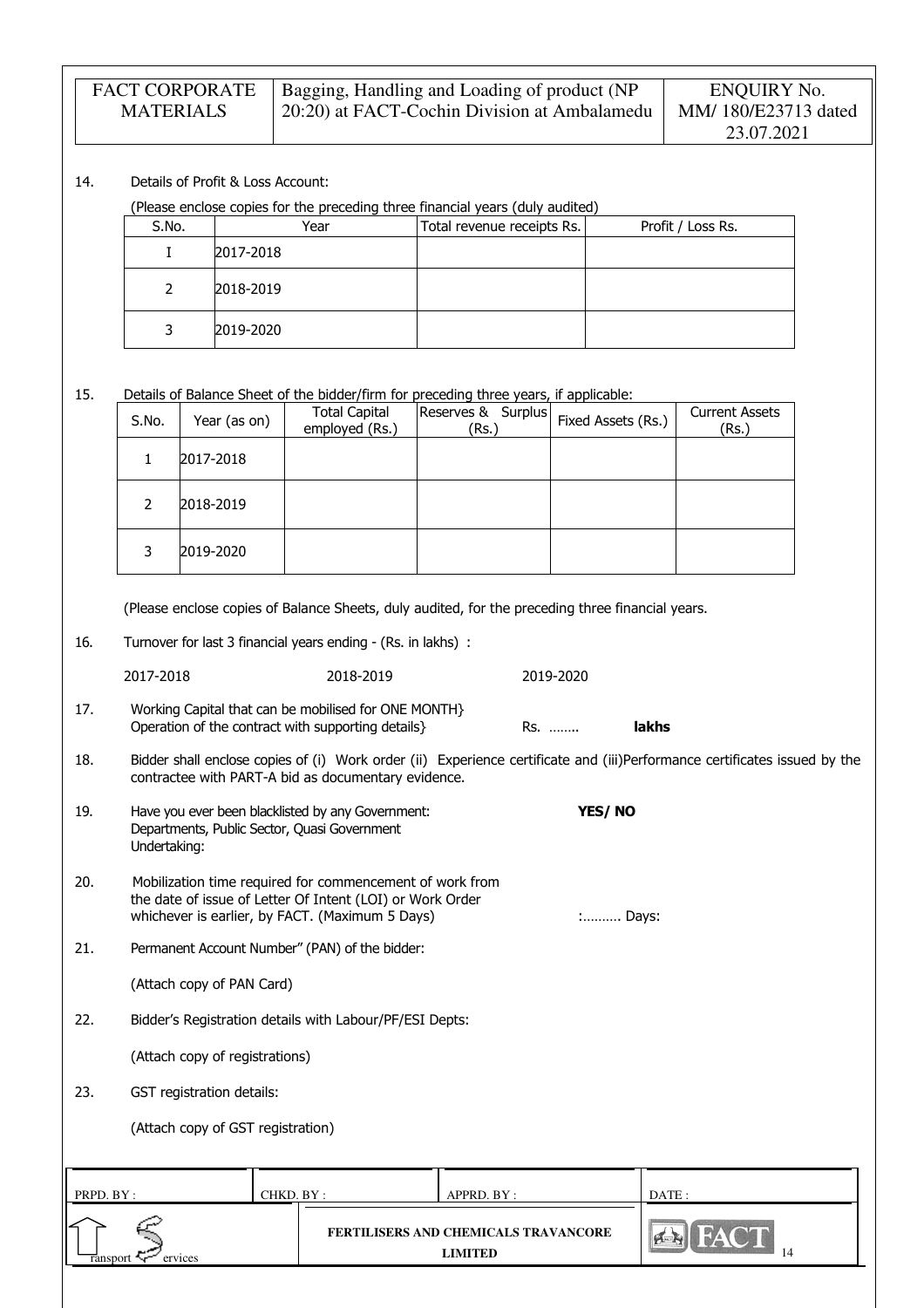- 24. Accepted terms and conditions of this enquiry: YES / NO
- 25. Bidder shall attach a copy of the latest Income Tax return filed by the Bidder.
- 26. Following documents shall be enclosed along with Part-A of Bid
	- 1. Proof of constitution of firm, if applicable.
	- 2. Copy of "Permanent Account Number" (PAN) Card.
	- 3. Copy of GST registration, if any
	- 4. Copy of valid registration with Labour/PF/ESI Depts.
	- 5. Copy of latest Income tax return filed by Bidder for the previous assessment year.
	- 6. Copy of Balance sheets, Profit & Loss Account for preceding last three years
	- 7. Experience certificate, work order copies & performance Certificate from Clients.
	- 8. Solvency Certificate as per clause 2 of Pre-Qualification.

#### UNDERTAKING BY BIDDER

I/We hereby declare that the particulars furnished above are true to the best of my/our knowledge and belief. I/we hereby agree that FACT shall have the right to visit my/our office/works to satisfy themselves that the particulars furnished above are correct and I/we shall furnish any additional information/documents that may be required by FACT. I/we understand that suppression of any facts/furnishing false information shall render us liable for disqualification, with the forfeiture of EMD.

I/We also declare that all statutory requirements and obligations required for employing workers/labourers for the work as per this enquiry shall be met by me/us.

Place:

Date: Name of Bidder:

Signature of Bidder:

(Seal)

| PRPD. BY :                      | CHKD. BY : | APPRD. BY :                                            | DATE: |  |
|---------------------------------|------------|--------------------------------------------------------|-------|--|
| ↙<br><b>Tansport</b><br>ervices |            | FERTILISERS AND CHEMICALS TRAVANCORE<br><b>LIMITED</b> |       |  |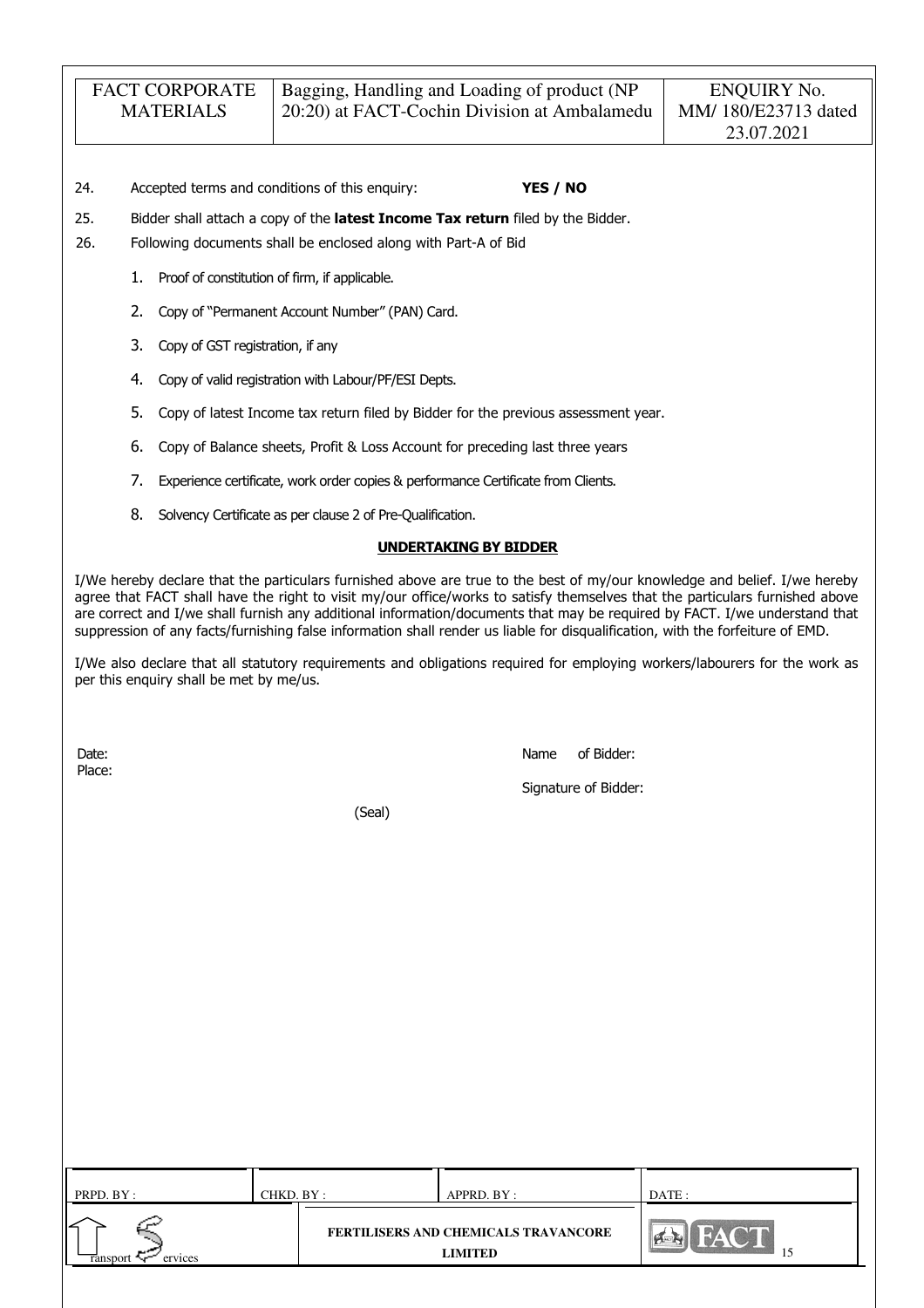| <b>FACT CORPORATE</b> | Bagging, Handling and Loading of product (NP | ENQUIRY No.         |
|-----------------------|----------------------------------------------|---------------------|
| <b>MATERIALS</b>      | 20:20) at FACT-Cochin Division at Ambalamedu | MM/180/E23713 dated |
|                       |                                              | 23.07.2021          |

#### ANNEXURE –IV

DEFINITIONS:

.

- A. FACT Shall mean The Fertilisers And Chemicals Travancore Limited.
- **B. Contractor** Shall mean the person/company /firm with whom FACT has entered into the contract for subject work in FACT Cochin Division at Ambalamedu.

SPECIAL TERMS AND CONDITIONS OF THE CONTRACT

### 1. Introduction

In the Bagging plant of FACT Cochin Division, about 2400 MT/day NP complex fertiliser is being bagged and despatched through 8 slats (6 operating and 2 stand by). FACT proposes to operate 6 slats by contract for a period of two years. FACT intends to operate the slats allotted to the contractor continuously without interruption, so as to minimize diversion of product to Silo where bulk product is stored. The minimum quantity to be bagged and loaded on to rail wagons/trucks in each Slat is 375 MT in a day of 24 hours. The minimum daily output shall be thus 1500 MT. If situation warrants, additional one more Slat shall also be allotted to the contractor with prior intimation in order to enhance daily output beyond 1500 MT.

The Contractor shall guarantee bagging and loading of 2250 MT of bagged product using the 6 Slats per day of 24 hours, depending on FACT's requirement.

#### 2. Scope of Work/ Quantity:

- 2.1 Bagging of Product NP 20:20 in any **SIX** slats in the bagging plant and loading of the bagged product in HDPE bags of net 50 kg on to Rail wagons or lorries. The quantity to be bagged in each Slat is 375 MT in a day of 24 hours reckoned from 00.00 hours to mid night the next day. Estimated quantity for two years for this work: 12, 50,000 MT.
- 2.2 Bagging of Product NP 20:20 in No.3/No.5 slats in the bagging plant and transferring the bagged product (bagged in HDPE bags of net 50 kg) from the chute to the conveyor leading to the product godown and stacking the same in the product godown up to a lead of 10 Meters or Bagging of Product NP 20:20 in No.8 slat in the bagging plant and transferring the bagged product (bagged in HDPE bags of net 50 kg) from the chute area / Platform to Asiad godown and stacking the same in the Asiad godown up to a lead of 10 Meters. Estimated quantity for two years: 60,000 MT.
- 2.3 Loading and stacking of bagged product available in the product godown/Asiad godown in to wagons placed on No.1/No.6/No.7 Railway tracks adjacent to the product godown/Asiad godown or to lorries (Single rate to be given irrespective of the lead to the wagons). Estimated quantity for two years: 30,000 MT.
- 2.4 Bagging of product in no. 2, 6 slats and shifting the bagged product bags and stacking at the platform no. 4 and 5 at 12 bags height using the new stacking conveyor system. This will have to be carried out throughout the length of 4 and 5 platform. Estimated quantity for two years: 25,000 MT.
- 2.5 Loading and stacking of bagged product available in the no. 4 and 5 platforms to wagons placed on 4 and 5 Railway tracks (Single rate to be given irrespective of the lead to the wagons). Estimated quantity for two years: 25,000 MT.

(FACT reserves the right to appropriate the total quantity among all items of work included in price bid, as per requirement from time to time during the contract period.)

- 2.6 Necessary man power is to be provided for activities such as hammering of the Bunkers, cleaning of weigh scales, supply of empty bags etc. for the Slats in which the contractor is working.
- 2.7 The spillages and the product from the damaged bags in the Slats and Chute in which the contractor is working is to be cleared as and when generated and re-bagged, standardized stitched and loaded on to Wagons/lorries.
- 2.8 Rail Wagons received may occasionally contain debris, rice husk, cement, etc., which shall be cleared or cleaned by the Contractor before loading the product. Contractor shall also arrange to close the doors of Wagons after loading of bagged products.

| PRPD. BY:           | CHKD. BY : | APPRD. BY :                                            | DATE: |
|---------------------|------------|--------------------------------------------------------|-------|
| ervices<br>ransport |            | FERTILISERS AND CHEMICALS TRAVANCORE<br><b>LIMITED</b> | 16    |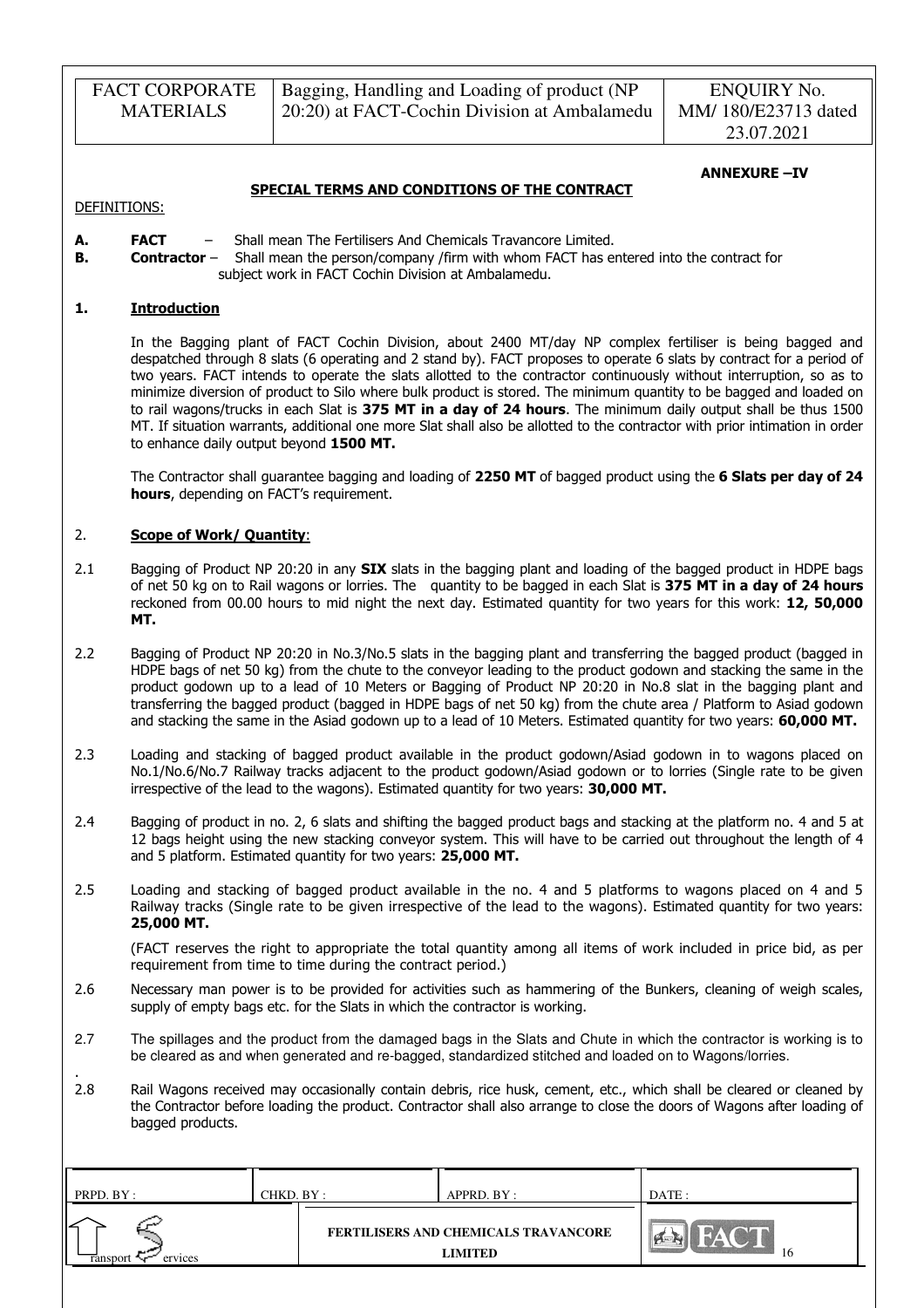| <b>FACT CORPORATE</b> | Bagging, Handling and Loading of product (NP |
|-----------------------|----------------------------------------------|
| <b>MATERIALS</b>      | 20:20) at FACT-Cochin Division at Ambalamedu |

- 2.9 The contractor shall maintain the work area / platform and surroundings neat and tidy by regular cleaning, ensuring proper house keeping.
- 2.10 The contractor shall ensure loading of correct number of bags on to Rail wagons/Lorries as per the specified capacity of the Wagons/ Lorries.
- 2.11 Parallel Bagging/Loading of product in to the wagons/lorries in the balance slats or stacking in the Platform / Product godown/ Asiad godown or loading from the godown will be arranged by the company through employees, CLR etc. for which the contractor will not have any claim.

Contractor is also liable for Loading and stacking of bagged product available in the Product godown/ Asiad godown into wagons placed on the Railway tracks adjacent to these godowns, where previous stacking was done by company.

- 2.12 The contractor shall mobilise sufficient crew for item 5 in addition to the crew for operation of **SIX** slats so that both activities shall be operated simultaneously.
- 3. **Quantity:** The quantities indicated are only approximate indications and are liable to vary either way depending on the seasonal demands, Govt. policies, monsoon pattern, plant production level, Wagon/Lorry availability, Rail movement, raw material availability etc. The contractor shall be liable to carry out the work as per the actual requirement of FACT and as per instructions from FACT officers from time to time. FACT reserves the right to reduce or increase the estimated quantity as given above at any time without assigning any reason whatsoever and does not give any guarantee regarding the quantity to be produced/handled. FACT does not guarantee to the Contractor, either continuity of work or any definite or minimum quantity for production/handling/transportation at any time or during the contract period. The Contractor shall have no right to claim damages including idle time of the labourers engaged by the Contractor or loss of profit on account of reduction in revenue arising out of decrease in quantity made available for the various works as above, which may also be due to equipment failure/production shortage. Prior intimation shall be given to the contractor to the extent possible regarding loss of production/ break down of equipment etc.
- 4. The Contractor shall furnish to FACT a copy of the agreement executed between himself and his labour/workers for the period of contract as and when required.
- 5. The contractor shall be responsible for all the goods/materials entrusted to him and will indemnify the Company in all aspects of any damage or loss to the goods while in the contractor's custody and during the various courses of the work.<br>
In case of damage to the bags and material inside the bag while work. In case of damage to the bags and material inside the bag while bagging/loading/unloading/transporting/stacking due to rough handling by contractor's labourers or machinery, the cost of bag and material as fixed by the company from time to time will be recovered from the contractor's bills. Hooks shall not be used for handling the bags.
- 6. The contractor shall maintain the work area/platform and surroundings neat and tidy by regular cleaning for proper housekeeping.
- 7. The Contractor shall obtain all required license(s) from the Labour Department for employing his labourers before commencement of the work. The Contractor shall also ensure coverage of the labourers under the PF and ESI Acts, as applicable.

### 8. FACT's Scope of supply:

- 8.1 FACT shall supply bags, stitching machines, bagging machines, threads required for stitching etc.
- 8.2 Maintenance service of bagging machines and stitching machines shall also be provided by FACT.
- 8.3 Power connection will be provided by FACT.
- 9. No machinery support will be provided by FACT for loading/ stacking/ unloading. However FACT may allow the contractor to use his own equipment/ machinery at his risk and cost.
- 10. Rates: The rates shall be per MT of product in terms of net weight. Standard weight of product is 50 Kg net per bag.

The rates shall be firm during the period of contract. No revision in rates shall be allowed for any reason whatsoever.

| PRPD. BY :               | CHKD. BY : | APPRD. BY :                                                   | DATE :           |
|--------------------------|------------|---------------------------------------------------------------|------------------|
| ↙<br>ervices<br>ransport |            | <b>FERTILISERS AND CHEMICALS TRAVANCORE</b><br><b>LIMITED</b> | $\sum_{i=1}^{n}$ |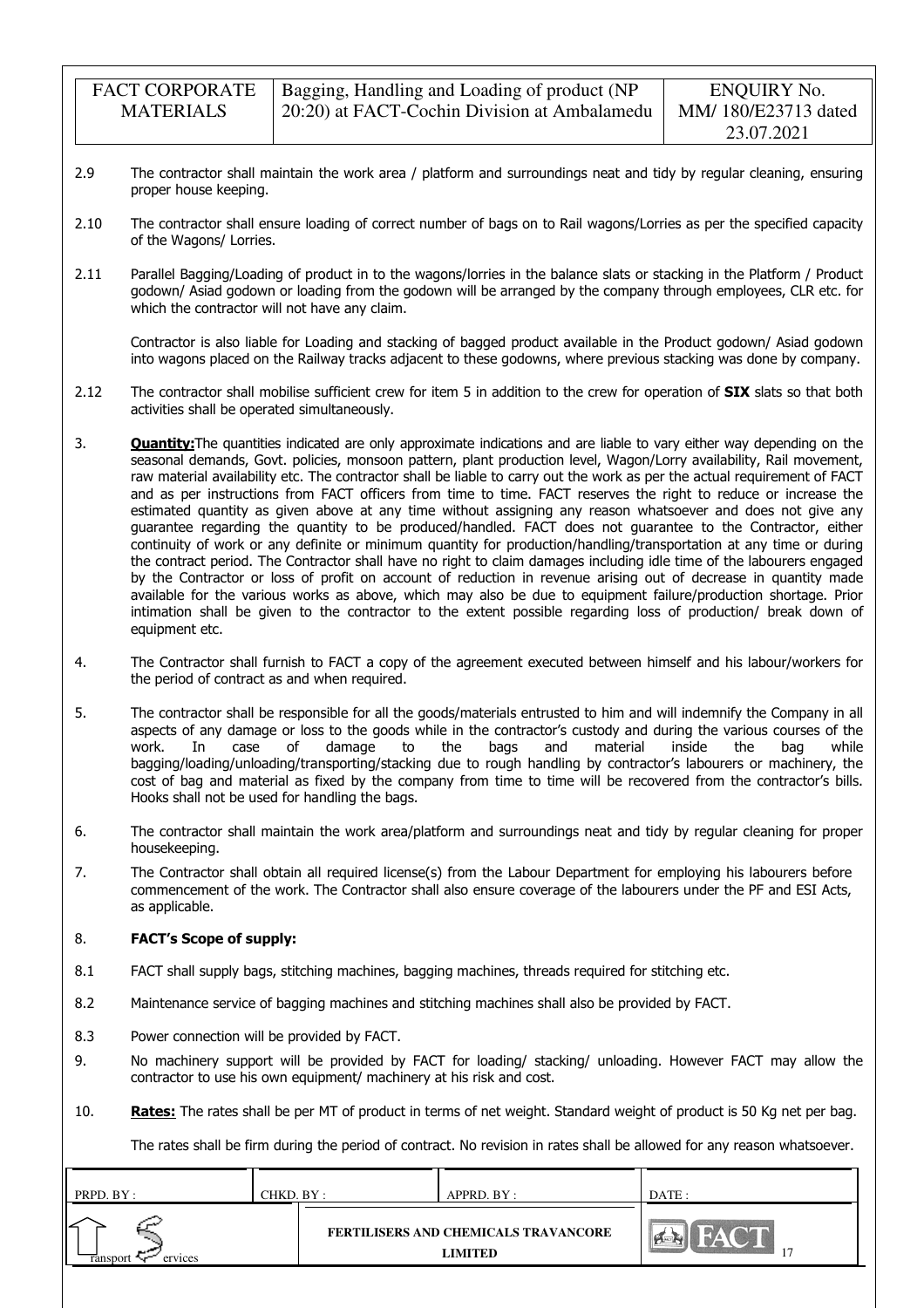| <b>FACT CORPORATE</b> | Bagging, Handling and Loading of product (NP | ENQUIRY No.         |
|-----------------------|----------------------------------------------|---------------------|
| <b>MATERIALS</b>      | 20:20) at FACT-Cochin Division at Ambalamedu | MM/180/E23713 dated |
|                       |                                              | 23.07.2021          |

The rates for each item of work shall be inclusive of all the costs towards statutory levies and payments, all establishment costs, labour registration, wages paid to the labourers, PF, ESI or other remittances on behalf of the labourers etc., but excluding service tax, as applicable as per statutory notification.

10.1 In case the contractor is requested to carry out any similar extra work not initially covered by the rates given in the contract, during the period of contract, the contractor shall be prepared to undertake such work, at rates mutually agreed upon.

#### 11. Assessment of quantity:

The assessment of quantity for releasing payments to the Contractor for the work done shall be based on the quantity executed under each item of work. For assessment of quantity, weight of one bag filled with NP20:20 will be considered as 50 Kg. Contractor should take all precautions to ensure correct weight of the bagged product. Contractor should ensure that those bags which are indicated as underweight / overweight based on the alarm/status of the respective bagging machine shall not be released to the conveyor for loading and stacking. In case of complaints from Marketing Division regarding underweight bags, the contractor is liable for a penalty at the rate of Rs.10 per ton of bagged product in the particular shift.

- 12. Period of Contract: The period of contract shall be two years tentatively from 15.08.2021 to 14.08.2023.
- 13. **Capacity of Contractor**: Contractor shall be able to mobilize sufficient labour (skilled and unskilled) to discharge their obligations in respect of the contract issued by FACT.

#### An estimated manpower requirement for the work is given below:

| Total workers required per day                   | 138 workers.         |
|--------------------------------------------------|----------------------|
| Total workers required per shift                 | 46 workers.          |
| For cleaning and allied works per shift          | 4 unskilled workers  |
| For loading six Chutes per shift                 | 24 unskilled workers |
| For clearing six bunkers per shift               | 6 unskilled workers  |
| For bagging and stitching in six Slats per shift | 12 skilled workers   |

The contractor shall ensure that trained personnel are deployed for bagging and stitching operations, as it is a skilled job.

#### 14. **Security Deposit:**

The contractor shall remit an amount equal to 3% (Three Percent) of the total value of the work order, towards Security Deposit by way of DD/NEFT/RTGS or by Bank Guarantee issued by a Nationalised / Scheduled Bank as per the Proforma prescribed within 15 days of issue of the work order. The Bank Guarantee shall be valid till the expiry of the contract with a claim period of six months thereafter. FACT a/c No. 57017844467 with the State Bank of India, Udyogamandal Branch, IFSC Code SBIN0070158 shall be used in case of remittance of Security deposit by NEFT/RTGS and proof of remittance shall be submitted to FACT. No interest shall be payable by FACT on the security deposit. The security deposit shall be released only after the work as per contract is satisfactorily completed and final bills paid, after deducting all amounts, which are due to FACT from the contractor.

#### 15. Agreement:

The Contractor shall execute within 15 days from the date of issue of Work Order an Agreement on Non Judicial Stamp paper of value of Rs.200/- in the form prescribed by FACT and shall bear all expenses incidental thereto.

#### 16. Penalty for non-performance.

16.1 Contractor shall deploy adequate number of workers/ labourers on each day of work, as required for carrying out the work as per the instructions from MPHD-CD.

| PRPD. BY: | CHKD. BY : | APPRD. BY :                          | DATE:         |
|-----------|------------|--------------------------------------|---------------|
| ervices   |            | FERTILISERS AND CHEMICALS TRAVANCORE | <b>CALLES</b> |
| ranspor   |            | <b>LIMITED</b>                       | -18           |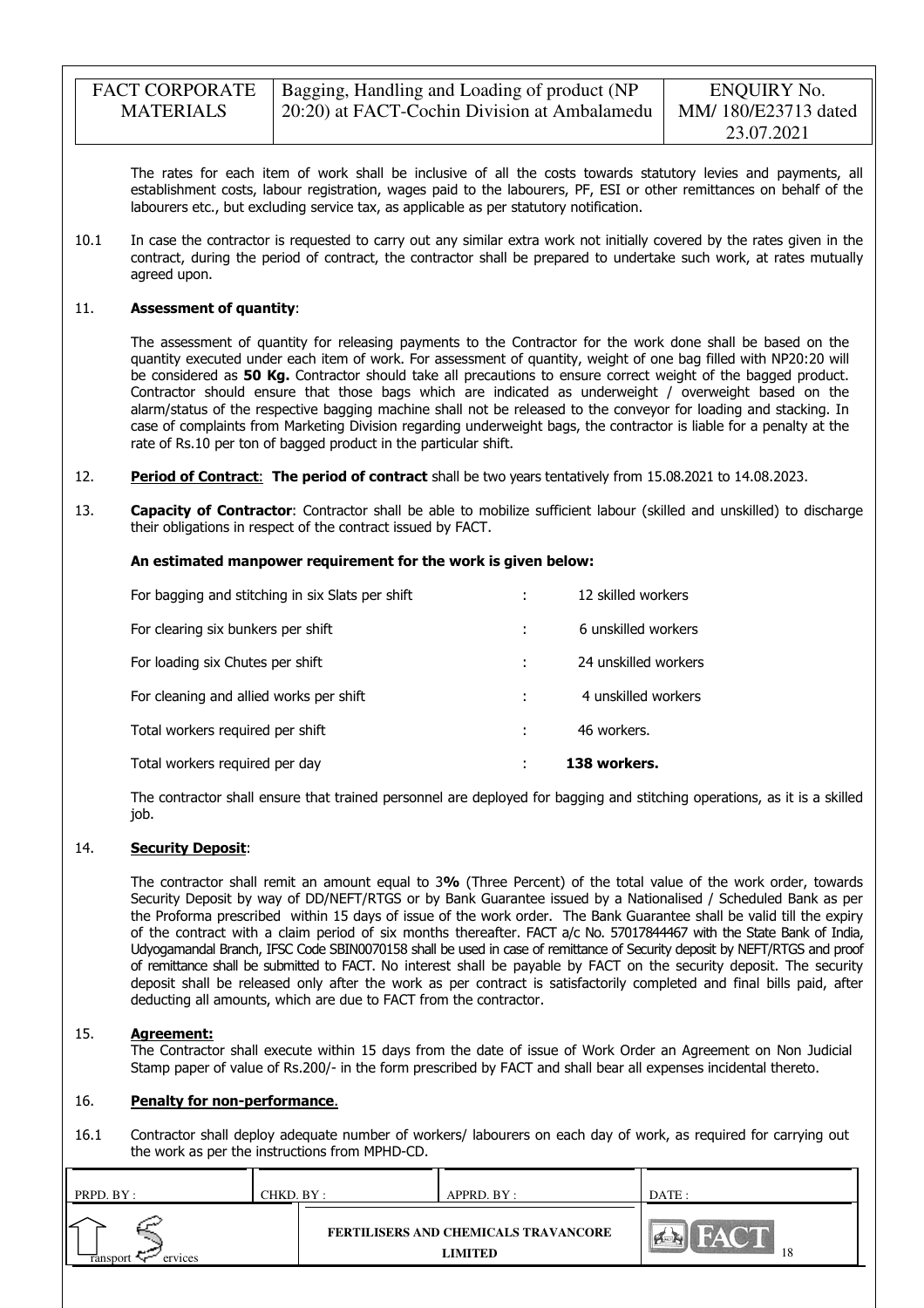| <b>FACT CORPORATE</b> | Bagging, Handling and Loading of product (NP | ENQUIRY No.         |
|-----------------------|----------------------------------------------|---------------------|
| <b>MATERIALS</b>      | 20:20) at FACT-Cochin Division at Ambalamedu | MM/180/E23713 dated |
|                       |                                              | 23.07.2021          |

- 16.2 If the contractor fails to bag and load the required quantity in each shift, penalty at the rate of Rs.30 per MT for the short fall, limited to 10% of total work order value shall be levied from the contractor's bill. Contractor can make up the shortfall in subsequent shift of the day. The period of time reckoning for this purpose is 00.00 hours to mid night on the next day. Penalty will not be imposed for the first 10 days in order to familiarize the bagging & stitching operation.
- 16.3 If the shortage is due to non-availability of sufficient quantity of product due to stoppage of production, failure of bagging machine / stitching machines etc., penalty will be waived proportionately.
- 16.4 If the contractor fails to keep the working area (Bunker floor, Bagging floor and Chute area of the platforms) of the contractor side in a clean condition as observed and certified by shift in charge, the amount due to the work force engaged by the Company for cleaning purpose will be recovered from the bills of the Contractor towards penalty.
- 16.5 Prior information will be given to the contractor for loading product previously stacked in the Product godown/ Asiad godown. The stipulated time notified by the railways for loading the wagons is furnished below:

1 to 20 wagons - 5 hours

If the contractor fails to meet the above requirement during wagon loading, Railways will impose demurrage. The demurrage charges in actual will be deducted from the bills of the contractor.

Along with on line bagging/ loading, simultaneous Loading and stacking of bagged product available in the platform no.4 and 5 , product godown and Asiad godown into wagons as per requirement intimated shall be carried out. Wagons will be placed on Railway track adjacent to platform no. 4 and 5, the Product godown/ Asiad godown. On prior intimation, Contractor shall arrange to load bagged NP 20:20 stacked at the Product Godown/ Asiad Godown into wagons requested, simultaneously with online loading. If the contractor fails to load wagons, Company will make alternate arrangements by deploying sufficient crews for loading the wagons and the wages paid by the Company will be deducted from the bill of the Contractor towards penalty. Notional penalty will not apply. In addition company will levy a penalty of Rs.2,800 per wagon where alternate loading is arranged.

16.6 In addition to the above, in case the Contractor failed to perform the contract as per the terms and conditions of the contract, FACT shall have the power to terminate the contract and make alternative arrangements to carry out the work for the remaining period at the risk and cost the Contractor. In such case, the Contractor shall be liable for any expenses, loss or damage, which FACT may incur or sustain by reason of or in connection with the Contractor's default. FACT will also have the option to put the vendor on Enquiry Holiday for a minimum period of three years

#### 17. Liability to work:

- 17.1 The contractor shall post one representative at FACT-CD in each shift for coordinating and supervising the work who shall do all liaison work with the Product Handling dept and ensure safe and continuous operation of Slat. Before commencement of work in each shift, the contractor's representative shall inform the officer in Product Handling dept. regarding the number of labourers posted at each bagging/loading point. The Contractor or his authorised representative shall call on the Senior Manager Product Handling, i.e., SMPHD [CD] or any other officer nominated by him, to receive instructions regarding the execution of work as per the contract and arrange to work accordingly. Orders given to the Contractor's representative shall be considered to have the same effect as if they have been given to the Contractor himself. The appointment of the authorized representative(s) shall be notified by the Contractor and got approved by SMPHD [CD]. SMPHD [CD] shall be the Contract Administrator for this work.
- 17.2 Before commencing the work, the Contractor shall submit all the details of labourers/ working crew and vehicles/equipments deployed for the work to the authorised officer at FACT-CD.
- 17.3 The contract shall not mean continuous work for the Contractor. There will not be any payment towards idling charges on account of this.
- 17.4 FACT shall have the right to object to any unsafe practice used or resorted to by the Contractor and to direct the Contractor to carry out the job in a manner considered safe by FACT.

| PRPD. BY:           | CHKD. BY : | APPRD. BY :                                     | DATE: |
|---------------------|------------|-------------------------------------------------|-------|
| ervices<br>ransport |            | FERTILISERS AND CHEMICALS TRAVANCORE<br>LIMITED | 19    |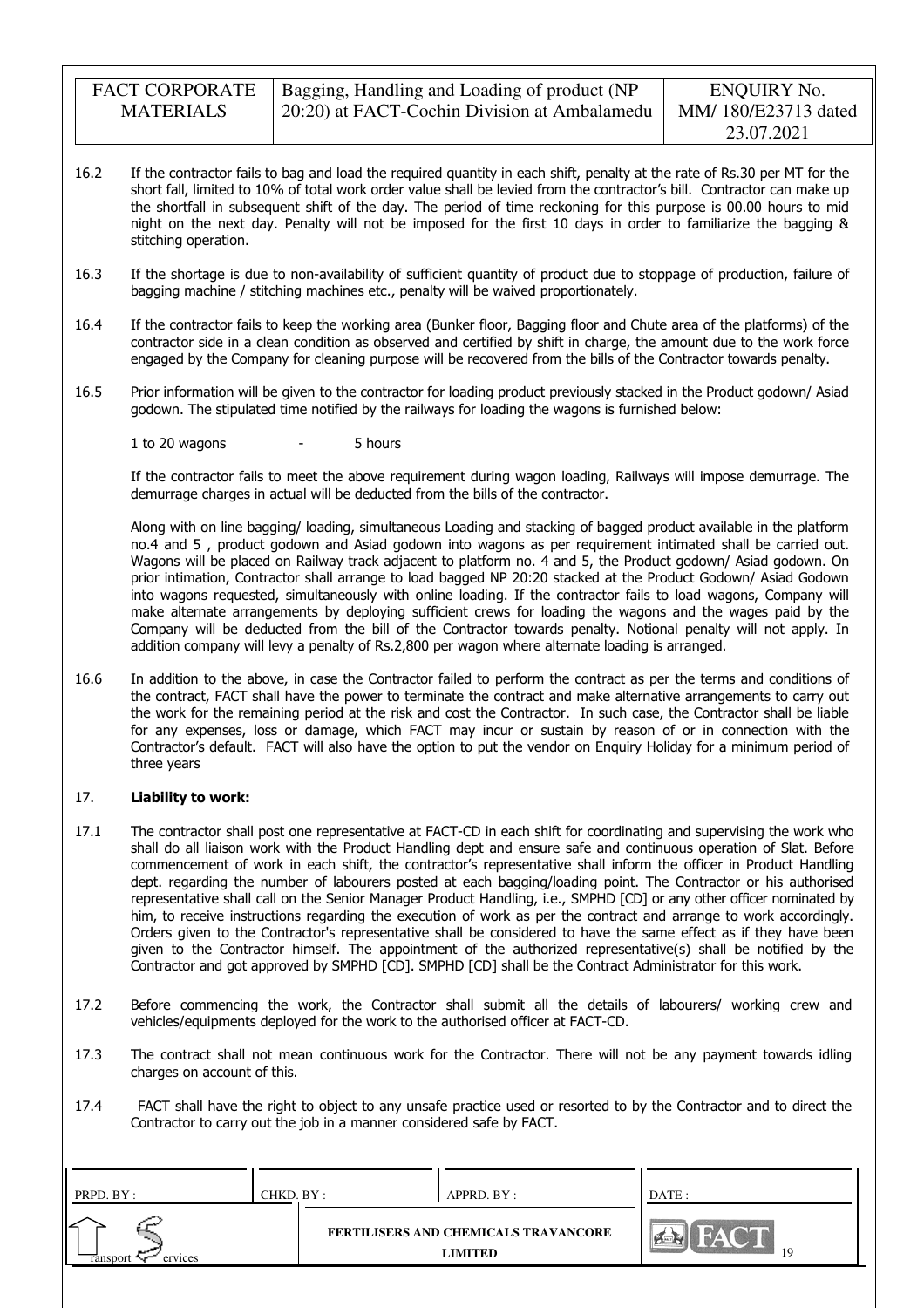| <b>FACT CORPORATE</b> | Bagging, Handling and Loading of product (NP | ENQUIRY No.         |
|-----------------------|----------------------------------------------|---------------------|
| <b>MATERIALS</b>      | 20:20) at FACT-Cochin Division at Ambalamedu | MM/180/E23713 dated |
|                       |                                              | 23.07.2021          |

- 17.5 In case, the contractor fails to carry out the works satisfactorily as per the contract, FACT may give 24 hours notice in writing to the contractor calling him to make good the failure, neglect or contravention complained of within the said time. In default of compliance of said notice, the company shall have the option and be at liberty without prejudice to its rights, to arrange to complete the work by other means/other agencies and all losses, damages or extra expenditure incurred in this connection including demurrage charges to Railways, if any, shall be to the contractor's account.
- 17.6 If the contractor becomes insolvent or in the event of his going into liquidation or winding up his business as the case may be or if in the opinion of the company, fails to fulfil his obligations in the execution of the work to company's satisfaction, the company may forthwith terminate the contract or take it over in whole or in part and employ any other agency or agencies to continue the work or get it done departmentally and forfeit the contractor's security deposit and retention of money without prejudice to the company's rights to claim compensation from the contractor for losses or damages suffered by the company as a result of the above arrangements. The contractor shall have no claim to compensation for any loss that may occur consequent to the above arrangements.
- 17.7 The security and safety of the Contractor's belongings shall be arranged by him at his own responsibility and cost.
- 17.8 Insurance coverage of the Contractor's vehicles/equipments and crew deployed for the job shall be arranged by him at his own responsibility and cost.
- 17.9 The Contractor shall exercise care, diligence and promptness in the work and adhere to all rules and regulations, statutory obligations and all other rules and laws that have a bearing on the work. Any damage, or any action legal or otherwise arising on account of the contractor's failure or negligence or breach of the statutory obligations, shall be to the contractor's account. If any loss/expenditure arising from the breach thereof is not satisfactorily met/settled by the contractor, FACT reserves the right to withhold payment of bills/security deposit and discharge the obligations of the contractor without prejudice to the company's right to claim from the contractor full value of damage/compensation. The Account rendered by FACT in this connection shall be treated as final.
- 17.10 The Contractor shall assume all liabilities for, and keep FACT wholly indemnified against, all actions or suits, costs, damages, changes and expenses arising out of or in connection with carrying out of the work covered by the contract with respect to the labourers/equipments/machinery deployed by the contractor for the work.
- 17.11 No claim for extra payment on account of incidental expenses such as Kettukooli, Attikooli, Marikooli etc., incurred by the contractor shall be entertained by FACT. FACT shall not make any payment to the contractor other than the rates as per the work order.
- 17.12 Strike etc. by Contractor's labour owing to any dispute pertaining to the wages or otherwise will not be deemed to be a reason beyond the control of the Contractor.

#### 18. Settlement of Bills:

- a) The contractor shall submit bills in the prescribed form along with supporting documents on a fortnightly basis to SMPHD [CD] for his certification.
- b) Payment will be credited within 15 days after effecting all deductions applicable based on certification as per terms of the work order by SMPHD (CD) to Contractor's bank through National Electronic Fund Transfer or RTGS. Contractors are required to furnish the following details along with their Banker's authorisation letter:
	- a) Bank Name, b) Branch Name, c) MICR Code d) IFSC code, e) Account type f) Account No.
- c) Statutory Deductions Statutory deductions towards Income Tax, ESI, Provident Fund etc., shall be made from the contractor's bills, as applicable.
- d) The Contractor shall not be eligible for any other charges on any account other than that specifically mentioned in the Work Order. The contractor shall submit ESI/PF clearance certificate along with the bill for effecting payment.
- 19. GST: GST extra as applicable, as per statutory notification. Contractor, on award of work, shall have to register with GST authority (in case he does not have registration at present) and obtain necessary registration number for enabling him to pay the GST, as applicable for the work.

| PRPD. BY:         | CHKD. BY : | APPRD. BY :                                     | DATE: |
|-------------------|------------|-------------------------------------------------|-------|
| ervices<br>ranspo |            | FERTILISERS AND CHEMICALS TRAVANCORE<br>LIMITED | 20    |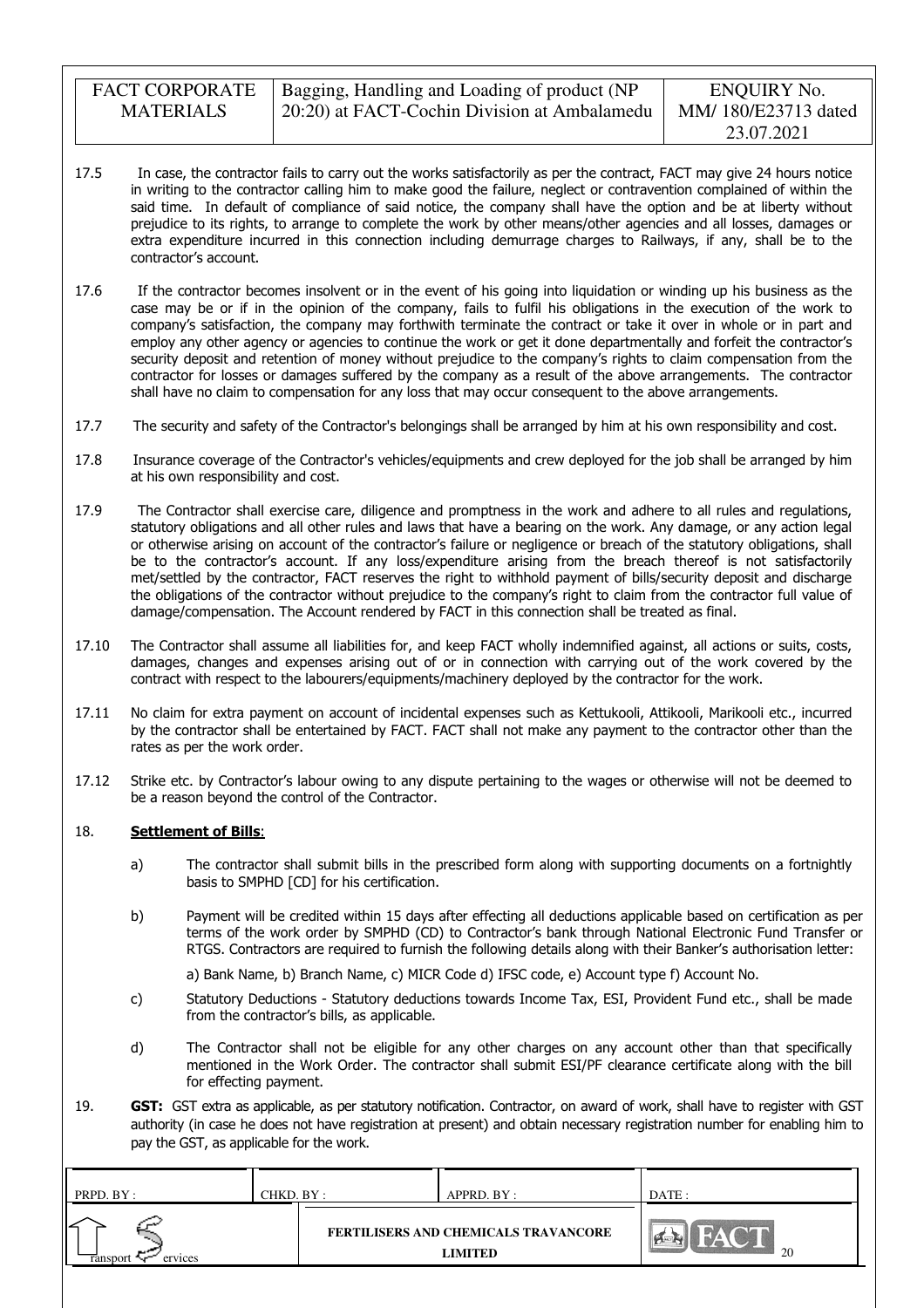| <b>FACT CORPORATE</b> | Bagging, Handling and Loading of product (NP | ENQUIRY No.         |
|-----------------------|----------------------------------------------|---------------------|
| <b>MATERIALS</b>      | 20:20) at FACT-Cochin Division at Ambalamedu | MM/180/E23713 dated |
|                       |                                              | 23.07.2021          |

#### 20. Working Hours:

The work shall be carried out in all days of the week, including Sundays and Holidays. For the purpose of this contract, a day of 24 hours shall start at 00.00 hours to mid night next day, spilt in three shifts. The Contractor is expected to arrange his work accordingly without interruptions and any failure shall be subject to the provisions of the work order.

- 21. The contractor shall keep Muster Rolls of all the labourers employed by him at the site, noting their daily attendance and wages. The signature or thumb impressions and Bank Account details of the employees shall be obtained in respect of wages on rolls. A copy of the attendance and wage register shall be produced to the Finance Department within three days after wage disbursement as per forms supplied by FACT.
- 22. The contractor shall employ only those adult workers (above 18 years of age) with Police Clearance Certificate (PCC) who are not disabled. Mentally unsound, women in advanced stage of pregnancy or very old persons etc. shall not be employed.
- 23. The Contractor shall produce the license from the competent authority as per provisions of Contract Labour (Regulation and Abolition) Act, 1970. The Contractor shall comply with the PF and ESI Acts and shall adhere to the rules and procedures being followed by the Company towards the above statues. The Contractor shall obtain a valid license from the Regional Labour Commissioner (Central), Kochi. The contractor shall abide by all the provisions of the various statutes and the rules framed there under in respect of the above.
- 24. PF & ESI Acts: The workers deployed by the Contractor for the work shall be covered under the PF & ESI Acts. The Contractor shall ensure full compliance to the above Acts. The Contractor shall be responsible for making all payments to his workmen, including ESI and Provident Fund benefits etc., as applicable. Deductions towards PF & ESI contributions on behalf of the workers will be made from the Contractor's bills, and remitted to the concerned Departments by FACT based on wage roll cum attendance roll to be furnished by the Contractor. If the workers are not presently registered with PF & ESI, necessary applications signed by the workers shall be submitted by the Contractor for enabling their registration. It is also made clear that FACT shall not make any payments to the Contractor other than the rates agreed for the work. All extra payments, if any, to be made to the Contractor's workmen during the course of contract period shall be borne entirely by the Contractor. In case the Contractor fails to discharge his statutory obligations leading to a situation wherein FACT is to incur any expenditure/loss in their capacity as the Principal Employer, such expenditure/loss shall be realized from the Contractor.
- 25. The contractor shall be liable for payment of all claims, compensation or expenses payable as a result of any accident or injury sustained by workmen employed or hired by the contractor in the execution of the contract, which the contractor is liable to pay by rule, law and order of Government. The expenses, if any, incurred by FACT on the above will be realized from any amount that may be due to the contractor from FACT. Also, the Contractor shall be liable to pay all damages and expenses suffered by the company due to his negligence to perform any of the services mentioned in the contract or due to any action or omission of his employees.
- 26. The Contractor shall obtain photo identity badges (passes) approved and issued by CISF FACT-CD Unit for himself, his workers and representatives for entry inside the premises of FACT and where handling/transportation/loading/ unloading points are located. Passes are not transferable and shall be renewed on expiry. Passes must be surrendered to FACT's Security Department, when workers/representatives are changed or when the contract is completed/terminated, failing which amount as fixed by the FACT shall be payable for every pass thus not surrendered.
- 27. The Contractor and his employees are expected to abide by discipline and traffic regulations as directed by FACT and CISF Personnel from time to time within Office and Plant premises. FACT reserves the right to demand the removal of the contractor or his employees who have been declared by FACT as offending its directives, without relieving the contractor from his obligations under the contract.
- 28. If any work entrusted with other parties by FACT is obstructed by, interfered with or caused to be interfered, to the detriment of FACT's interest by the contractor or his employees, the contract shall be terminated without notice and the remaining work for the un-expired period of the contract shall be arranged by FACT through other parties at the contractor's risk and cost. The matter whether FACT's work has been interfered with or obstructed shall be decided by FACT and shall be final.

| PRPD. BY: | CHKD. BY : | APPRD. BY :                          | DATE :    |
|-----------|------------|--------------------------------------|-----------|
| ervices   |            | FERTILISERS AND CHEMICALS TRAVANCORE | $\bigcap$ |
| ransport  |            | <b>LIMITED</b>                       | ∸         |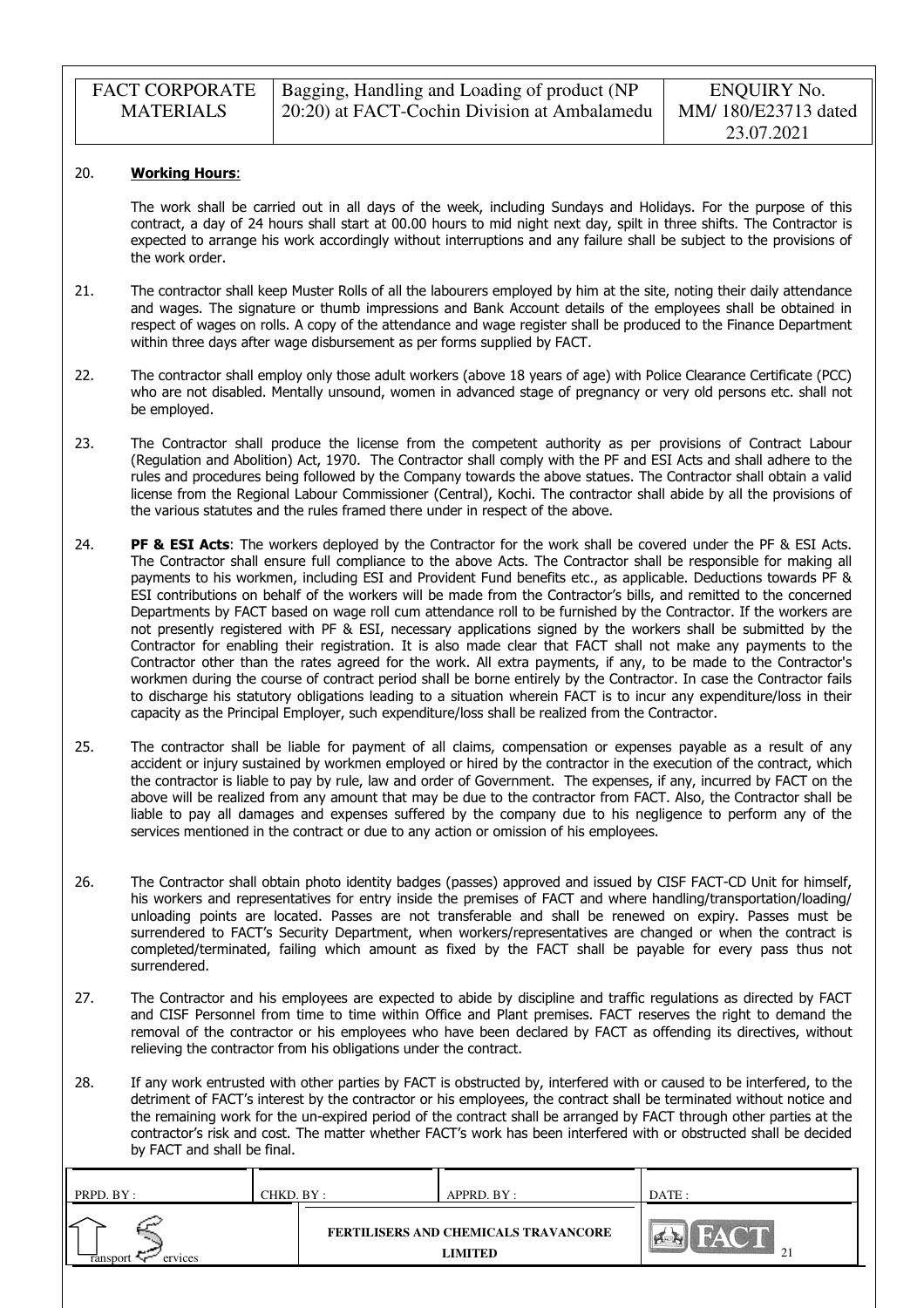FACT CORPORATE MATERIALS

- 29. It is to be understood that FACT shall not provide any other services except as specifically defined. Contractor shall render all other services/carry out all incidental works whether mentioned herein or not for executing the contract to the satisfaction of FACT.
- 30. The contract can be terminated by FACT with one months' notice at any time during the pendancy of the contract, without assigning any reason thereto.
- 31. The contract once awarded shall not imply that the Contractor will have the exclusive right for handling FACT's goods/materials in other related areas. The contract is not a guarantee to the Contractor either for continuity of work on all days or any definite volume of work at any time.
- 32. In the event of unsatisfactory performance on the part of the contractor to execute the work to FACT's satisfaction, FACT shall have the right to make alternate arrangements for carrying out the work at the risk and cost of the Contractor with or without cancellation of the contract. FACT may make such alternative arrangements and recover the additional costs from the contractor's running bills or from any dues to the contractor. Liquidated damages as per Para 16 above will not be levied in such cases.

### 33. Entirety of Contract:

The contract includes all of the agreement between the Contractor and FACT and no other communication or proposal or understanding, written, oral or implied shall be considered to be included in the work order or form part of the contract between the contractor and FACT unless specifically agreed to in that behalf in writing by FACT.

OTHER TERMS AND CONDITIONS: All other terms and conditions shall be as per our "Standard Terms and Conditions of Contract viz. Annexure-V". In case of any contradiction between Special Terms and Conditions (Annexure–IV) and Standard Terms and Conditions of Contract (Annexure-V), Special Terms and Conditions (Annexure–IV) shall prevail.

| PRPD. BY :          | CHKD. BY : | APPRD. BY :                                                   | DATE: |
|---------------------|------------|---------------------------------------------------------------|-------|
| ervices<br>ransport |            | <b>FERTILISERS AND CHEMICALS TRAVANCORE</b><br><b>LIMITED</b> | 22    |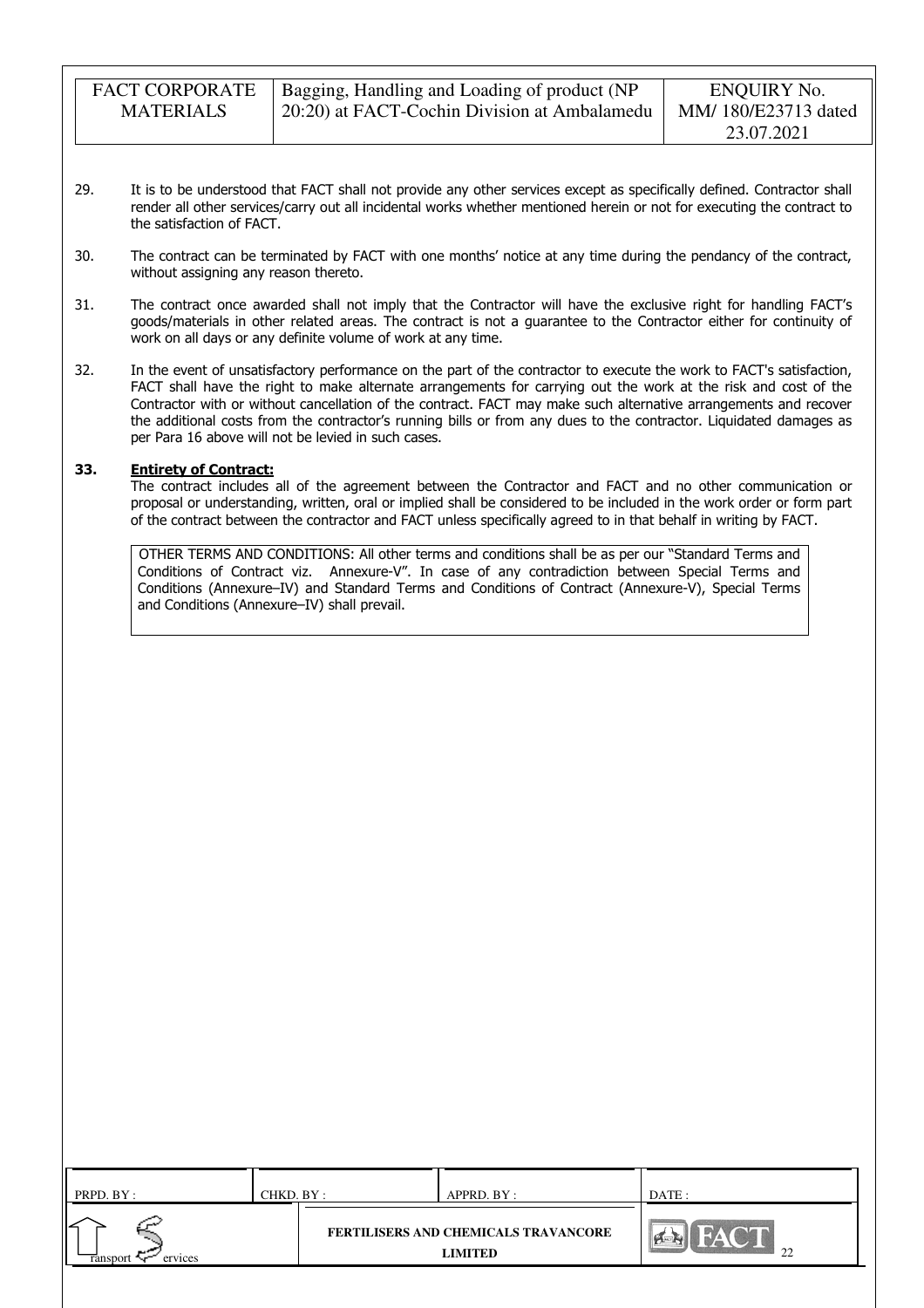| <b>FACT CORPORATE</b> | Bagging, Handling and Loading of product (NP | ENQUIRY No.         |
|-----------------------|----------------------------------------------|---------------------|
| <b>MATERIALS</b>      | 20:20) at FACT-Cochin Division at Ambalamedu | MM/180/E23713 dated |
|                       |                                              | 23.07.2021          |

### Annexure-V

STANDARD TERMS AND CONDITIONS OF CONTRACT

- 00. CONTENTS :
- 01. GENERAL:
- 02. SECURITY DEPOSIT:
- 03. RATES:
- 04. PAYMENT:
- 05. OUANTITY:
- 06. CONTINUITY OF WORK:<br>07. RESPONSIBILITY FOR M
- RESPONSIBILITY FOR MATERIAL:
- 08. SECURITY & SAFETY REGULATIONS:
- 09. STATUTORY OBLIGATIONS:
- 10. CONTRACTOR's WORKMEN:
- 11. DEFAULT:
- 12. TERMINATION:
- 13. FORCE MAJEURE:
- 14. ASSIGNMENT:
- 15. APPLICABLE LAW & SETTLEMENT OF BILLS:
- 16. ENVIRONMENT MANAGEMENT SYSTEM:
- 17. FRAUD PREVENTION POLICY OF FACT:
- 18. ENTIRETY OF CONTRACT:

### 01. GENERAL:

"FACT" shall mean the Fertilisers and Chemicals Travancore Limited, with registered office at Udyogamandal and its operating Divisions at Udyogamandal and Ambalamedu.

"Contractor" shall mean the firm/company/individual, who has been awarded the work order (Contract) against their bid in response to the enquiry issued by FACT.

The Contractor shall return to FACT the duplicate copy of the work order with terms and conditions duly acknowledged and signed in confirmation of having accepted the order as per terms and conditions mentioned.

The Contractor shall execute within 15days from the date of receipt of FACT's Letter of Intent, an agreement in stamp paper in the form prescribed by FACT and shall bear all expenses incidental thereto.

The contract once awarded will not imply that the Contractor has exclusive right for the particular job.

The Contractor is deemed to have carefully examined and satisfied himself on the nature and extent of work to be executed and no claims for any extra payment shall be admissible under any circumstances.

FACT shall not in any way be responsible to the Contractor for payment of compensation for hold up of work, if any, due to any situation beyond the control of FACT.

#### 02. SECURITY DEPOSIT :

The contractor) shall remit interest free Security Deposit (SD) equivalent to three percent (3%) of the total contract value by DD/NEFT/RTGS or by Bank Guarantee issued by a Nationalised / Scheduled Bank as per the Proforma prescribed within 15 days of issue of award of Letter Of Intent or contract, whichever is earlier. The Bank Guarantee shall be valid till the expiry of the contract with a claim period of six months thereafter.

The EMD (if applicable) remitted by the Contractor can be adjusted towards security deposit, if so desired by him. Such EMD shall be returned only on remittance of requisite Security Deposit. The Security Deposit shall not be released until the work as per the Contract is satisfactorily completed and accepted and final bills paid. Any amount due from the Contractor to FACT shall be deducted from the Security Deposit without prejudice to FACT's right to claim balance amount, if any, from the Contractor.

The violation of any of the terms and conditions of Contract by the Contractor shall be liable to forfeiture of the Security Deposit and disqualification from further work with FACT without prejudice to FACT's right to avail other remedies.

| PRPD. BY:          | CHKD. BY : | APPRD. BY :                                            | DATE : |
|--------------------|------------|--------------------------------------------------------|--------|
| ervices<br>ranspor |            | <b>FERTILISERS AND CHEMICALS TRAVANCORE</b><br>LIMITED | $\cap$ |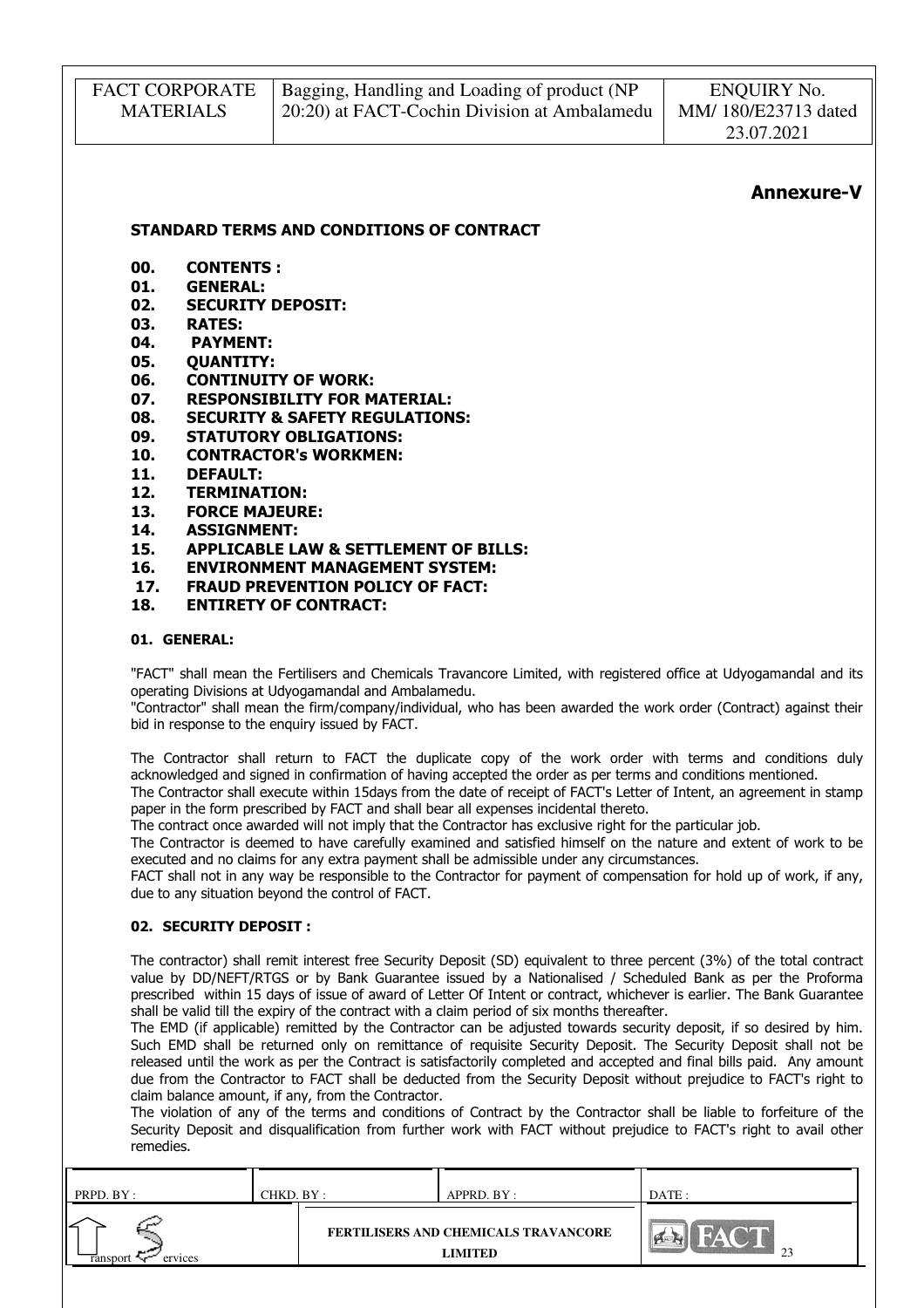| <b>FACT CORPORATE</b> | Bagging, Handling and Loading of product (NP | ENQUIRY No.         |
|-----------------------|----------------------------------------------|---------------------|
| <b>MATERIALS</b>      | 20:20) at FACT-Cochin Division at Ambalamedu | MM/180/E23713 dated |
|                       |                                              | 23.07.2021          |

#### 03. RATES:

The rates shall be inclusive of all incidental and other charges excluding GST which may have to be incurred by the Contractor in execution of the work as per this contract. The rates shall be firm for the period of contract.

Rate revision on account of changes in the price of High Speed Diesel (HSD) oil shall be effected only if specified in the Special Terms and conditions.

#### 04. PAYMENT :

Payment shall be effected, on presentation of the bills to the Chief Manager(Fin)-Bills duly certified by the authorised person specified in the special conditions attached. Final settlement of contractors bill shall be made after deduction of (1) amounts due from them to FACT on account of shortage / damages / loss to the goods entrusted to them, (2) statutory levies such as PF liability, Income Tax, TDS on GST etc. if any and (3) any other amount due from the contractor for any other reason. If the amount due from the contractor is more than the amount due to the contractor, the contractor shall arrange to pay FACT the difference without delay.

#### 05. QUANTITY :

Quantity given in the contract is only an approximate indication and FACT does not guarantee the total quantity to be transported. FACT reserves the right to reduce or increase the quantity at any time without assigning any reason whatsoever and does not give any guarantee regarding the quantity. The Contractor has no right to claim loss / loss of profit on account of reduction in revenue arising out of variation in quantity made available for transport.

#### 06. CONTINUITY OF WORK :

The contract shall not mean continuity of work for the Contractor. The Contractor shall contact the authorised representatives of FACT for obtaining instructions. The instructions given over telephone have also to be complied with.

#### 07. RESPONSIBILITY FOR MATERIAL:

The Contractor shall be responsible for the material entrusted to him and shall compensate FACT for any shortage or damage while the goods are in his custody.

#### 08. SECURITY & SAFETY REGULATIONS (If Applicable):

The Contractor shall strictly observe the Security and Safety Regulations of FACT. Any loss or damage incurred by FACT, on account of the neglect or failure of the Contractor or the Contractor's employees, representatives including the crew of the vehicles/tankers to observe the security and safety regulations shall be to the Contractor's account. Smoking and carrying smoking material (including matches) inside FACT premises is prohibited due to safety reasons

and the Contractor shall ensure that his employees, representatives and crew comply with this. Any damage caused to any of FACT's buildings, equipment, vehicles, crafts etc. and that of any other contractor/s due to the negligence of the Contractor, his employees, his representatives and crew shall be to the account of the Contractor and FACT shall be indemnified and compensated in all such respects by the Contractor.

All precautions in transporting and handling whether stipulated or not shall be adhered to by the Contractor. The Contractor shall exercise care, diligence and promptness in the work and adhere to transport Rules and regulations, statutory obligations and all other Rules and Laws that have a bearing on the work. Any damages/shortages/penalties or any action legal or otherwise arising out of the Contractor's delay or failure or negligence or breach of statutory obligations shall be to the Contractor's account. If any loss/expenditure arising from the breach thereof is not met satisfactorily by the Contractor, FACT reserves the right to withhold payment of bills/Security Deposit and discharge the obligations of the Contractor without prejudice to FACT claiming from the Contractor full value of damages/compensation. The account rendered by FACT in this connection shall be treated as final.

The vehicles/tankers, if any, employed during the course of the execution of the Contract, shall have valid permits for carrying out the intended task.

Due safety requirements in handling and transporting hazardous chemicals like liquid Sulphuric Acid, Sulphuric Acid

| PRPD. BY:           | CHKD. BY : | APPRD. BY :                                                   | DATE : |  |
|---------------------|------------|---------------------------------------------------------------|--------|--|
| ervices<br>ransport |            | <b>FERTILISERS AND CHEMICALS TRAVANCORE</b><br><b>LIMITED</b> | 24     |  |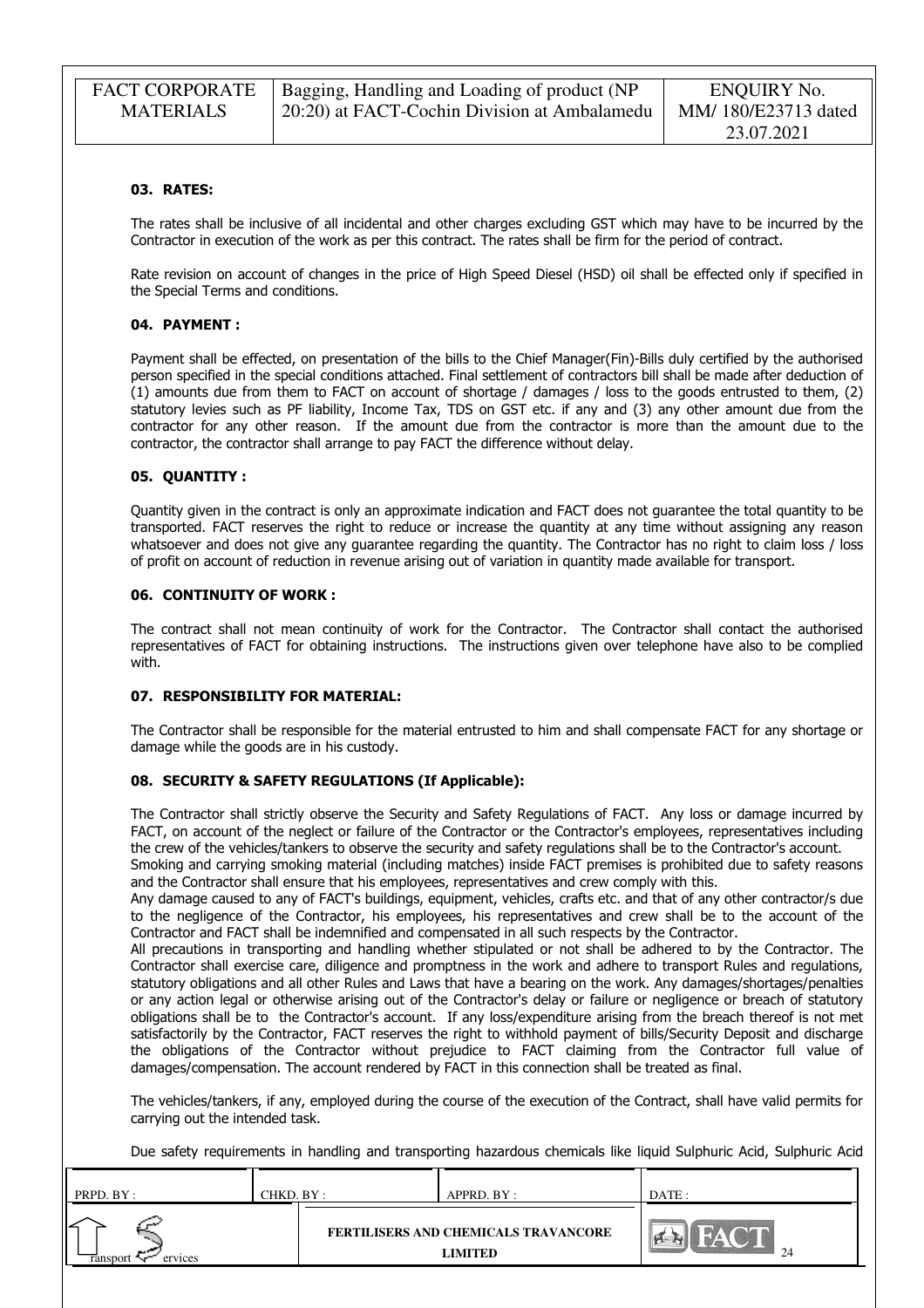etc. filled in tankers, as provided vide Motor Vehicles Act 1988 and the Central Motor Vehicle Rules 1989 and regulations formulated from time to time by the proper authority, shall be adhered to by the Contractor at his own expense. The vehicles shall be legibly and conspicuously marked with an emergency information panel, as applicable, in each of the three places as per Rule 134 of the Central Motor Vehicle Rules 1989. Further any person driving the vehicle employed in the work as per the Contract shall have the ability to read and write at least one Indian language as per rule 9 of the Central Motor Vehicle Rules 1989 and Rules 4 of the Central Motor Vehicles (amended) Rules 1993.The vehicles shall be equipped with all the necessary safety appliances/equipment for emergency and rescue purpose as stipulated in Motor Vehicles Act 1988 and rules thereto.

### 09. STATUTORY OBLIGATIONS

The Contractor shall comply with the requirements of all Local, State and Central Govt. Acts, Rules Regulations, By-Laws, Orders etc, in force from time to time and in particular Indian Factories Act, Workmen's Compensations Act, Contract Labour (regulations and abolition) Act 1970, Minimum Wages Act 1936, The Mines Act 1952, The Explosives Act 1884 and all other relevant Acts and Laws as amended from time to time in so far as they are or may be applicable to the execution of works as per this contract.

The Contractor shall obtain at his cost all permits, license and other authorisation, as required for his work, from Govt. authorities. The Contractor shall maintain proper records & registers as required by the concerned statutes and submit them to FACT as and when required.

Proper records of payment of wages to workers/labourers/crew etc. engaged in the work shall be maintained by the Contractor and produced for inspection when required by FACT.

The Contractor shall be responsible for all payments to his workmen including Employees State Insurance and Provident Fund benefits etc., if any, i.e. FACT shall not make any payments to the Contractor other than the rates agreed for the work. All extra payments, if any, to be made to the Contractor's workmen during the course of contract period shall be borne entirely by the Contractor.

In case the Contractor fails to discharge his statutory obligations leading to a situation wherein FACT is to incur any expenditure/loss in their capacity as the Principal Employer such expenditure/loss shall be realised from the Contractor.

#### 10. CONTRACTOR's WORKMEN

FACT shall have no dealing with the Contractor's workmen or their Union. FACT reserves the right to debar any of the contractor's employees/workmen/crew from entering FACT premises for whatever reason FACT deems fit.

#### 11. DEFAULT:

In the event of failure on the part of the Contractor to execute the Contract to FACT's satisfaction, FACT may, at their option, either recover from the Contractor liquidated damages as prescribed in the "Special Conditions", if any, or at the risk and cost of the Contractor and without prejudice to FACT's other rights as per the Contract, terminate the Contract wholly or partially and carry out the work through other contractors or by themselves.

#### 12. TERMINATION :

If any work entrusted with other contractors by FACT is obstructed by, interfered with or caused to be interfered with by the Contractor, his employees, his representatives or crew, the contract shall be terminated without notice and the remaining work for the unexpired portion of the contract arranged by FACT through others at the Contractor's risk and cost. The contract can be terminated by FACT with one month's notice at any time during the pendency of the contract.

### 13. FORCE MAJEURE:

Neither the Contractor nor FACT shall be considered in default in the performance of their obligations under the Work Order so long as the performance is prevented or delayed because of Force Majeure conditions like war or hostilities, riots or civil commotion, earth quake, flood or tempest, drought, accident, fire or explosion, labour strike or lock-out or Act-of-God or because of any law and order proclamation, regulation or ordinance of Government or

| PRPD. BY: | CHKD. BY : | APPRD. BY :                          | DATE :   |
|-----------|------------|--------------------------------------|----------|
| ervices   |            | FERTILISERS AND CHEMICALS TRAVANCORE | $\gamma$ |
| ransport  |            | LIMITED                              | ت        |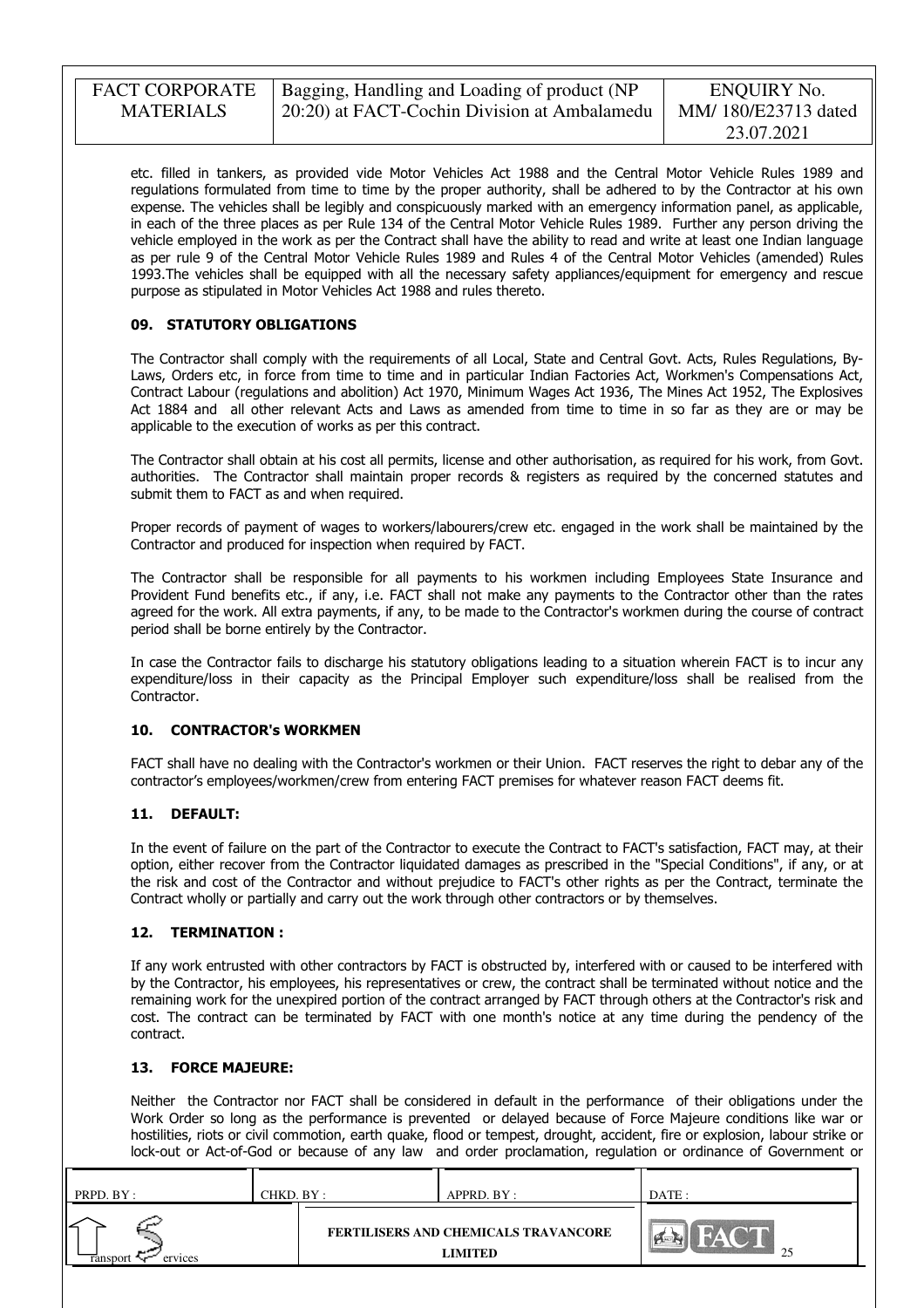| <b>FACT CORPORATE</b> | Bagging, Handling and Loading of product (NP  | ENQUIRY No.         |
|-----------------------|-----------------------------------------------|---------------------|
| <b>MATERIALS</b>      | [20:20] at FACT-Cochin Division at Ambalamedu | MM/180/E23713 dated |
|                       |                                               | 23.07.2021          |

subdivision there of and situation arising out of our plant break downs. Notice of a Force Majeure situation shall be given by the affected party to the other party with in one week of its occurrence. Should such a delay be for more than three months, FACT shall have the right to cancel the Work Order at no charge to FACT and FACT shall be entitled to reimbursement of any amount due from the Contractor.

### 14. ASSIGNMENT :

The Contractor shall not assign, transfer or sub-let this work order without the prior written approval of FACT.

#### 15. APPLICABLE LAW & SETTLEMENT OF DISPUTES:

This contract shall be subject to and shall in all respects be governed by Indian law.

If any dispute arises out of or relating to or in connection with this contract, between the contractor and the owner/FACT, the same shall be amicably settled through mutual discussions, failing which, the unresolved dispute (s) shall be referred to arbitration in accordance with the provisions of the Arbitration and Conciliation Act, 1996, as amended from time to time and number of Arbitrator shall be one. The Venue of the Arbitration shall be at Ernakulam and the proceeding shall be in English.

Any legal proceedings relating to or in connection with this contract shall be limited to the exclusive jurisdiction of the High Court of Kerala.

#### 16. ENVIRONMENT MANAGEMENT SYSTEM :

FACT is a company having Environmental Management System according to ISO 14001 standard. The Contractor shall ensure that none of their activities cause damage to the environment.

#### 17. FRAUD PREVENTION POLICY OF FACT:

FACT a Central Public Sector Undertaking (PSU) follows Corporate Governance principles proactively and has formulated a Fraud Prevention Policy. Details of Fraud Prevention Policy of FACT-2012 can be viewed in FACT's Website www.fact.co.in. Contractors shall make themselves aware and also ensure compliance of the same.

#### 18. ENTIRETY OF CONTRACT :

All of the terms agreed to between the Contractor and FACT are included in the Work Order and no other communication, written, oral, or implied shall be considered to be included in the Work Order or form part of the Work Order, unless specifically agreed to in writing by FACT. ========================================================================

| PRPD. BY :          | CHKD. BY : | APPRD. BY :                                            | DATE: |
|---------------------|------------|--------------------------------------------------------|-------|
| ervices<br>ransport |            | FERTILISERS AND CHEMICALS TRAVANCORE<br><b>LIMITED</b> | 26    |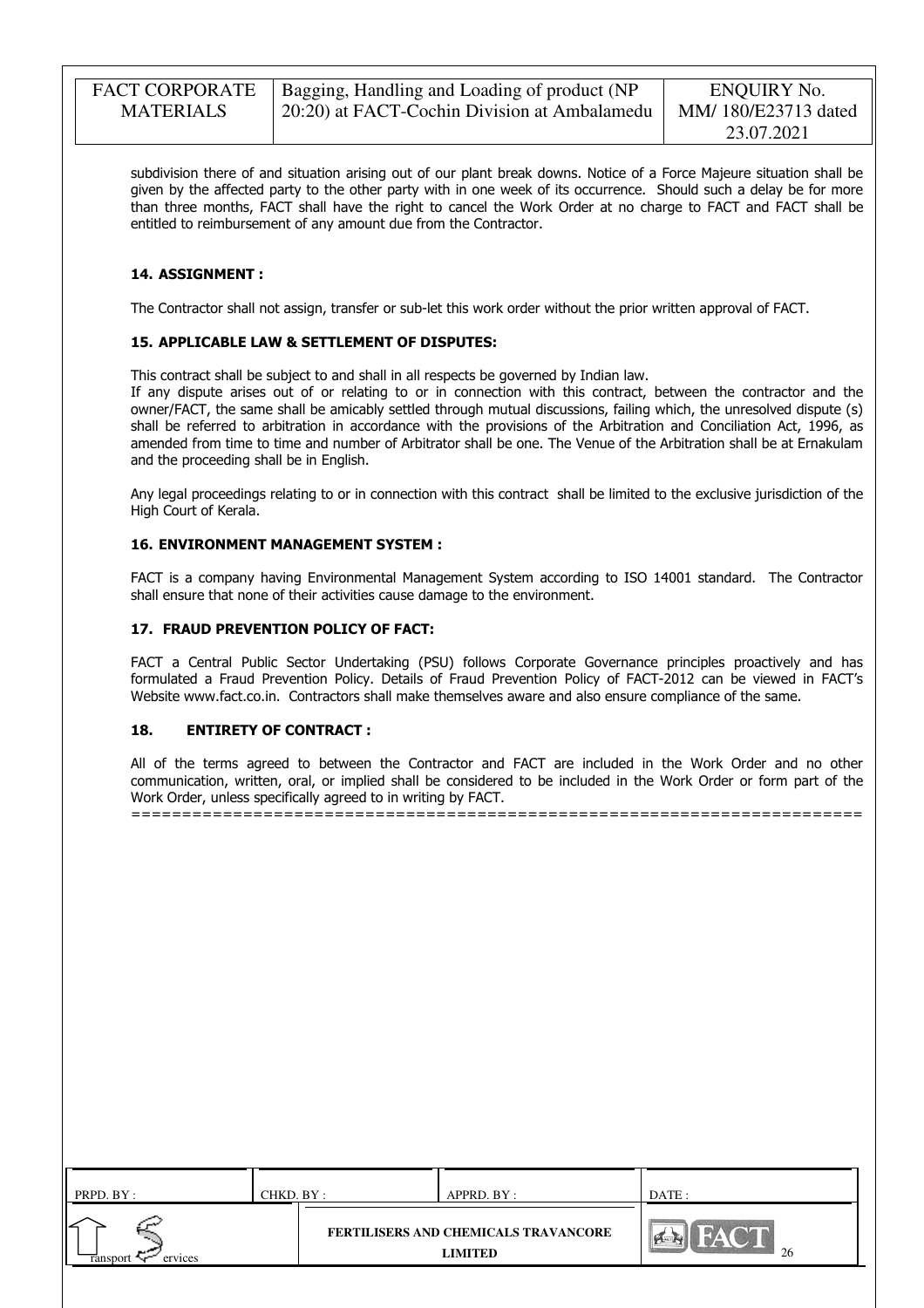| <b>FACT CORPORATE</b><br><b>MATERIALS</b> |                                                                                                                                                                                                                                                                                                                                                                          | Bagging, Handling and Loading of product (NP<br>20:20) at FACT-Cochin Division at Ambalamedu | <b>ENQUIRY No.</b><br>MM/180/E23713 dated<br>23.07.2021 |  |  |  |
|-------------------------------------------|--------------------------------------------------------------------------------------------------------------------------------------------------------------------------------------------------------------------------------------------------------------------------------------------------------------------------------------------------------------------------|----------------------------------------------------------------------------------------------|---------------------------------------------------------|--|--|--|
|                                           |                                                                                                                                                                                                                                                                                                                                                                          |                                                                                              |                                                         |  |  |  |
|                                           |                                                                                                                                                                                                                                                                                                                                                                          |                                                                                              |                                                         |  |  |  |
|                                           |                                                                                                                                                                                                                                                                                                                                                                          |                                                                                              | <b>Annexure VI</b>                                      |  |  |  |
|                                           |                                                                                                                                                                                                                                                                                                                                                                          | <b>COMPLIANCE STATEMENT</b>                                                                  |                                                         |  |  |  |
| our acceptance to the same.               | We state that Enquiry No. MM/180/E23713 dtd. 23.07.2021 is in full compliance with the documents issued against the<br>Enquiry No: MM/180/E23713 dtd. 23.07.2021 and we have read and understood the Notice Inviting Tender, Scope of Work,<br>Instructions to Bidders and Terms and Conditions of Contract attached with this enquiry referred above and hereby confirm |                                                                                              |                                                         |  |  |  |
| Name of bidder:                           | Signature of the Bidder:                                                                                                                                                                                                                                                                                                                                                 |                                                                                              |                                                         |  |  |  |
| Place:                                    | Date:                                                                                                                                                                                                                                                                                                                                                                    | (Seal)                                                                                       |                                                         |  |  |  |
|                                           |                                                                                                                                                                                                                                                                                                                                                                          |                                                                                              |                                                         |  |  |  |
|                                           |                                                                                                                                                                                                                                                                                                                                                                          |                                                                                              |                                                         |  |  |  |
|                                           |                                                                                                                                                                                                                                                                                                                                                                          |                                                                                              |                                                         |  |  |  |
|                                           |                                                                                                                                                                                                                                                                                                                                                                          |                                                                                              |                                                         |  |  |  |
|                                           |                                                                                                                                                                                                                                                                                                                                                                          |                                                                                              |                                                         |  |  |  |
|                                           |                                                                                                                                                                                                                                                                                                                                                                          |                                                                                              |                                                         |  |  |  |
|                                           |                                                                                                                                                                                                                                                                                                                                                                          |                                                                                              |                                                         |  |  |  |
|                                           |                                                                                                                                                                                                                                                                                                                                                                          |                                                                                              |                                                         |  |  |  |
|                                           |                                                                                                                                                                                                                                                                                                                                                                          |                                                                                              |                                                         |  |  |  |
| PRPD. BY:                                 | CHKD. BY:                                                                                                                                                                                                                                                                                                                                                                | APPRD. BY:                                                                                   | DATE:                                                   |  |  |  |
| ervices<br>ransport Tr                    |                                                                                                                                                                                                                                                                                                                                                                          | FERTILISERS AND CHEMICALS TRAVANCORE<br><b>LIMITED</b>                                       | FACT<br>27                                              |  |  |  |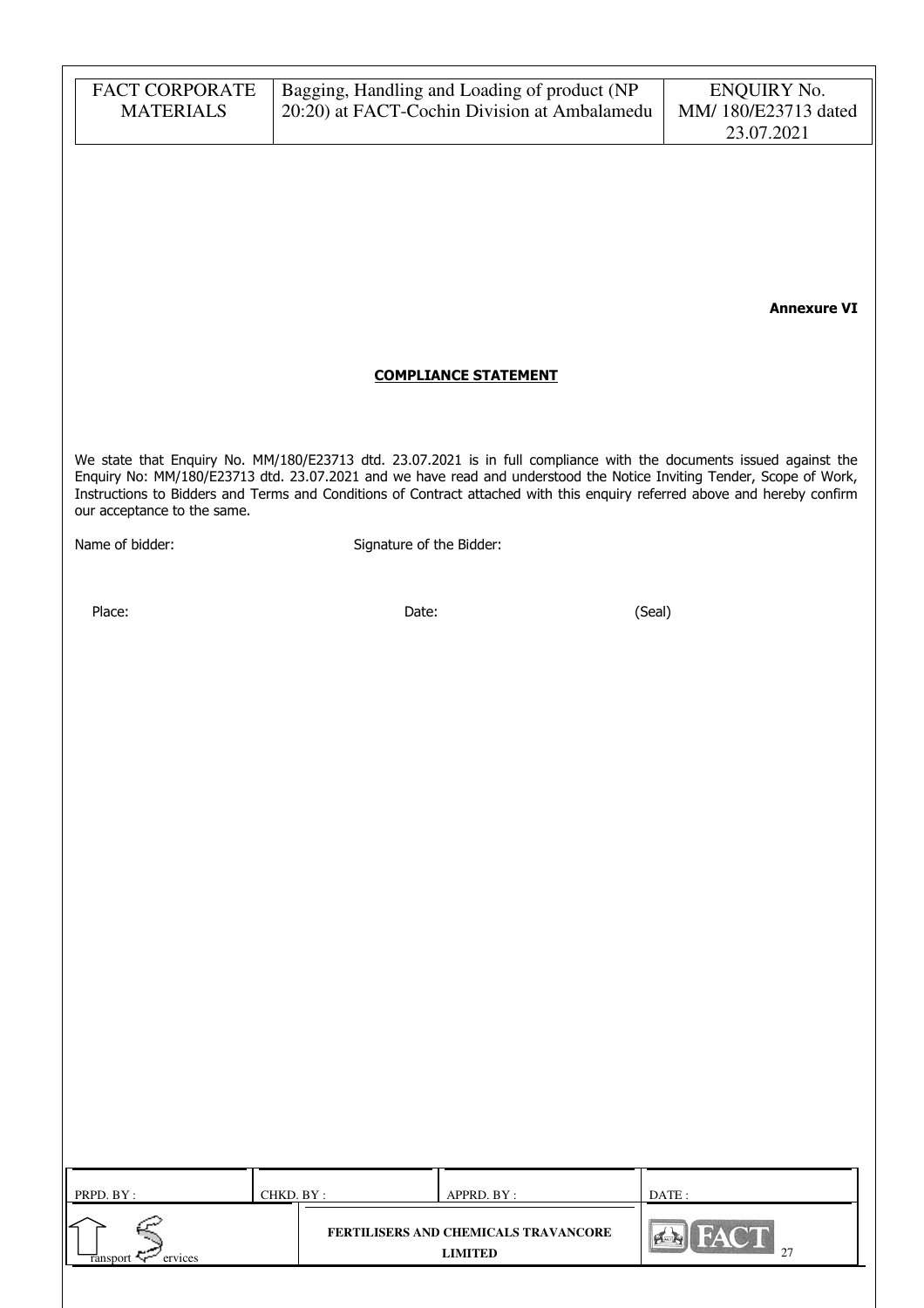|                  | <b>FACT CORPORATE</b><br><b>MATERIALS</b>                                                                                                                          |                                                                                                                                                                                                                                                                                                                                                                                                                                                                                                                                                                      |                                                                                                                                                                         | Bagging, Handling and Loading of product (NP<br>20:20) at FACT-Cochin Division at Ambalamedu |                                                                                     | <b>ENQUIRY No.</b><br>MM/180/E23713 dated<br>23.07.2021                        |                                             |  |  |
|------------------|--------------------------------------------------------------------------------------------------------------------------------------------------------------------|----------------------------------------------------------------------------------------------------------------------------------------------------------------------------------------------------------------------------------------------------------------------------------------------------------------------------------------------------------------------------------------------------------------------------------------------------------------------------------------------------------------------------------------------------------------------|-------------------------------------------------------------------------------------------------------------------------------------------------------------------------|----------------------------------------------------------------------------------------------|-------------------------------------------------------------------------------------|--------------------------------------------------------------------------------|---------------------------------------------|--|--|
|                  | <b>ANNEXURE-VII</b><br><b>UNPRICED COPY OF PRICE BID</b><br>Please do not fill in Rates in this Price Bid format. Kindly indicate "Quoted" in the column provided. |                                                                                                                                                                                                                                                                                                                                                                                                                                                                                                                                                                      |                                                                                                                                                                         |                                                                                              |                                                                                     |                                                                                |                                             |  |  |
| From             |                                                                                                                                                                    |                                                                                                                                                                                                                                                                                                                                                                                                                                                                                                                                                                      | To                                                                                                                                                                      |                                                                                              |                                                                                     |                                                                                |                                             |  |  |
| Dear Sirs,       |                                                                                                                                                                    |                                                                                                                                                                                                                                                                                                                                                                                                                                                                                                                                                                      |                                                                                                                                                                         |                                                                                              | PD ADMINISTRATIVE BUILDING<br>UDYOGAMANDAL 683 501                                  | ASSISTANT GENERAL MANAGER [MATERIALS]-T&S,<br>MATERIALS DEPARTMENT, FACT LTD., |                                             |  |  |
| Sub:<br>Ref:     |                                                                                                                                                                    |                                                                                                                                                                                                                                                                                                                                                                                                                                                                                                                                                                      | Bagging, Handling, and Loading of Product NP 20:20 at FACT Cochin Division.<br>Your Enquiry No. MM/ 180/E23713 dated 23.07.2021                                         |                                                                                              |                                                                                     |                                                                                |                                             |  |  |
|                  |                                                                                                                                                                    |                                                                                                                                                                                                                                                                                                                                                                                                                                                                                                                                                                      | With reference to your above enquiry, we quote our lowest rates as below:                                                                                               |                                                                                              |                                                                                     |                                                                                |                                             |  |  |
| SI.<br><b>No</b> | Schedule of Work                                                                                                                                                   |                                                                                                                                                                                                                                                                                                                                                                                                                                                                                                                                                                      |                                                                                                                                                                         | Estimated<br>quantity<br>for<br>two years (in<br>MT)                                         | All<br>inclusive<br>Rate<br>(excluding<br>GST)<br>Indicated<br>by FACT<br>(Rs./MT)) | Amount in Rs.                                                                  | Indicate<br>"QUOTED<br>" or "NOT<br>QUOTED" |  |  |
| $\mathbf{1}$     |                                                                                                                                                                    |                                                                                                                                                                                                                                                                                                                                                                                                                                                                                                                                                                      | Bagging of Product NP 20:20 in any SIX slats in the<br>bagging plant and loading of the bagged product in PP/<br>HDPE bags of net 50 kg on to Rail wagons or lorries.   | 12,50,000                                                                                    | 99.58                                                                               | 12,44,75,000.00                                                                |                                             |  |  |
| 2                |                                                                                                                                                                    | Bagging of Product NP 20:20 in No.3/No.5 slats in the<br>bagging plant and transferring the bagged product<br>(bagged in HDPE bags of net 50 kg) from the chute to<br>the conveyor leading to the product godown and<br>stacking the same in the product godown up to a lead<br>of 10 Meters or Bagging of Product NP 20:20 in No.8<br>slat in the bagging plant and transferring the bagged<br>product (bagged in HDPE bags of net 50 kg) from the<br>chute area / Platform to Asiad godown and stacking the<br>same in the Asiad godown up to a lead of 10 Meters. | 60,000                                                                                                                                                                  | 142.09                                                                                       | 85,25,400.00                                                                        |                                                                                |                                             |  |  |
| 3                | given irrespective of the lead to the wagons).                                                                                                                     | Loading and stacking of bagged product available in the<br>product godown/Asiad godown in to wagons placed on<br>No.1/No.6/No.7 Railway tracks adjacent to the product<br>godown/Asiad godown or to lorries (Single rate to be                                                                                                                                                                                                                                                                                                                                       | 30,000                                                                                                                                                                  | 88.69                                                                                        | 26,60,700.00                                                                        |                                                                                |                                             |  |  |
| 4                | throughout the length of 4 & 5 platform.                                                                                                                           | Bagging of product in no. 2 & no. 6 slats and shifting<br>the bagged product bags and stacking at the platform<br>no. 4 and 5 at 12 bags height using the new stacking<br>conveyor system. This will have to be carried out                                                                                                                                                                                                                                                                                                                                          | 25,000                                                                                                                                                                  | 113.46                                                                                       | 28,36,500.00                                                                        |                                                                                |                                             |  |  |
| 5                | the lead to the wagons).                                                                                                                                           |                                                                                                                                                                                                                                                                                                                                                                                                                                                                                                                                                                      | Loading and stacking of bagged product available in<br>the no. 4 $&$ 5 platforms to wagons placed on 4 $&$ 5<br>Railway tracks (Single rate to be given irrespective of | 25,000                                                                                       | 77.80                                                                               | 19,45,000.00                                                                   |                                             |  |  |
|                  |                                                                                                                                                                    |                                                                                                                                                                                                                                                                                                                                                                                                                                                                                                                                                                      |                                                                                                                                                                         |                                                                                              |                                                                                     |                                                                                |                                             |  |  |
| PRPD. BY:        | ervices<br><b>ransport</b>                                                                                                                                         | CHKD. BY:                                                                                                                                                                                                                                                                                                                                                                                                                                                                                                                                                            | FERTILISERS AND CHEMICALS TRAVANCORE<br><b>LIMITED</b>                                                                                                                  | APPRD. BY :                                                                                  |                                                                                     | DATE:                                                                          |                                             |  |  |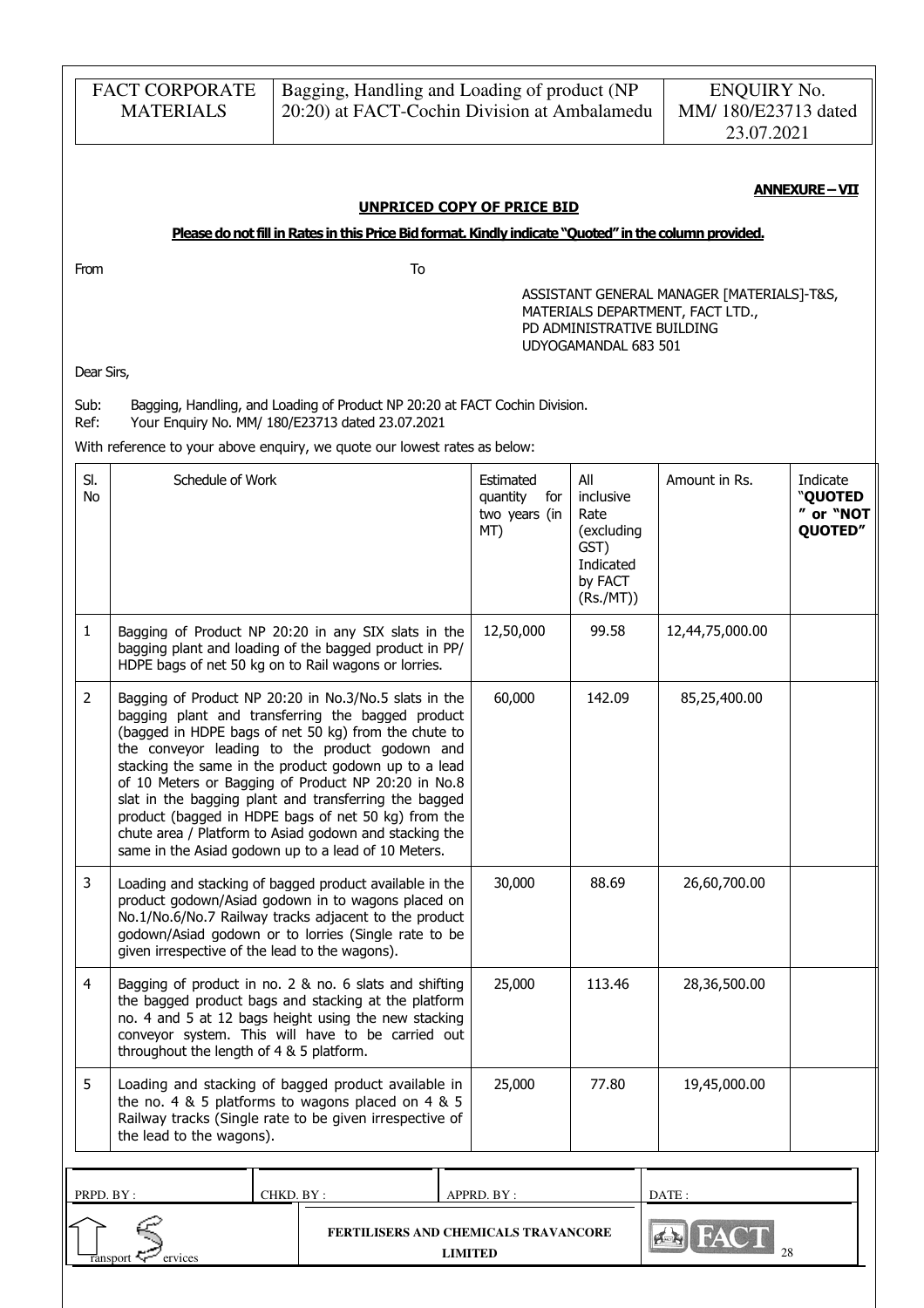| <b>FACT CORPORATE</b> | Bagging, Handling and Loading of product (NP              | ENQUIRY No.         |
|-----------------------|-----------------------------------------------------------|---------------------|
| <b>MATERIALS</b>      | <sup>1</sup> 20:20) at FACT-Cochin Division at Ambalamedu | MM/180/E23713 dated |
|                       |                                                           | 23.07.2021          |

| <b>PAC</b><br>$\cdots$<br>:stimate |  | 1,04,42,600<br>14. |  |
|------------------------------------|--|--------------------|--|
|                                    |  |                    |  |

\* FACT reserves the right to appropriate the total quantity among all items of works included in price bid, as per requirement from time to time during the contract period.

### (Indicate "QUOTED" or "NOT QUOTED"). Percentage shall not be indicated in this format).

A single (%) percentage of the total estimated value shall be quoted by the bidders. The rates of each item (Schedule of Work 1, 2, 3, 4, & 5) will be arrived at by adding or reducing the  $(+/-)$  percentage quoted by the bidder, as applicable, to/from the Rs./MT rate indicated by FACT, multiplied by the respective quantity. GST, if applicable, shall be paid extra by FACT as per statutory notification. Illustration has been given as clause 8.2 of Notice Inviting e-Tender.

In case there is no change from the rates indicated as above, bidder shall mention 0% (Zero Percentage) in the price bid format after choosing either +/-(excess/less).

GST shall be extra as applicable, as per statutory notification.

We have read and understood the Notice Inviting Tender, Instructions to Bidders and the Terms and Conditions of the enquiry referred above and hereby confirm our acceptance to the same.

Place: Name of the Bidder

Date: Signature of the Bidder Seal Seal Signature of the Bidder

| PRPD. BY:           | CHKD. BY : | APPRD. BY:                                                    | DATE: |
|---------------------|------------|---------------------------------------------------------------|-------|
| ervices<br>ransport |            | <b>FERTILISERS AND CHEMICALS TRAVANCORE</b><br><b>LIMITED</b> | 29    |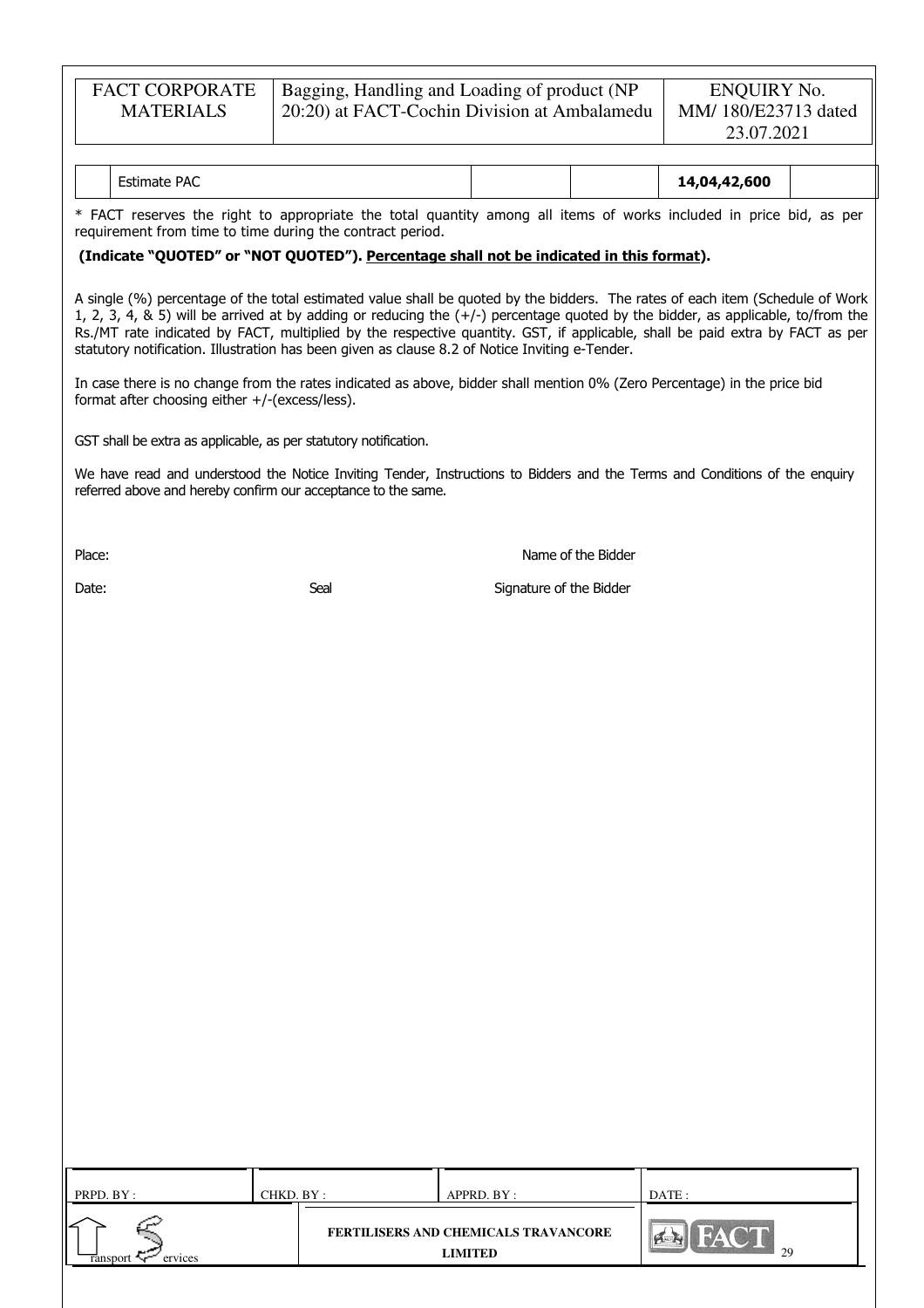| FACT CORPORATE<br><b>MATERIALS</b>     | Bagging, Handling and Loading of product (NP<br>20:20) at FACT-Cochin Division at Ambalamedu                                       | ENQUIRY No.<br>MM/ 180/E23713 dated<br>23.07.2021 |
|----------------------------------------|------------------------------------------------------------------------------------------------------------------------------------|---------------------------------------------------|
|                                        |                                                                                                                                    | <b>ANNEXURE-VIII</b>                              |
|                                        |                                                                                                                                    |                                                   |
|                                        |                                                                                                                                    |                                                   |
|                                        |                                                                                                                                    |                                                   |
|                                        | <b>PRICE BID</b> (PART-B)                                                                                                          |                                                   |
|                                        |                                                                                                                                    |                                                   |
|                                        |                                                                                                                                    |                                                   |
|                                        | Please visit https://eprocure.gov.in and search using the tender ID under FACT Tenders to see the Price Bid (BOQ-<br>EXCEL SHEET). |                                                   |
|                                        |                                                                                                                                    |                                                   |
|                                        |                                                                                                                                    |                                                   |
|                                        |                                                                                                                                    |                                                   |
|                                        |                                                                                                                                    |                                                   |
|                                        |                                                                                                                                    |                                                   |
|                                        |                                                                                                                                    |                                                   |
| PRPD. BY:                              | CHKD. BY:<br>APPRD. BY:                                                                                                            | DATE:                                             |
| $\frac{1}{\text{ransport}}$<br>ervices | FERTILISERS AND CHEMICALS TRAVANCORE<br><b>LIMITED</b>                                                                             | FACT<br>30                                        |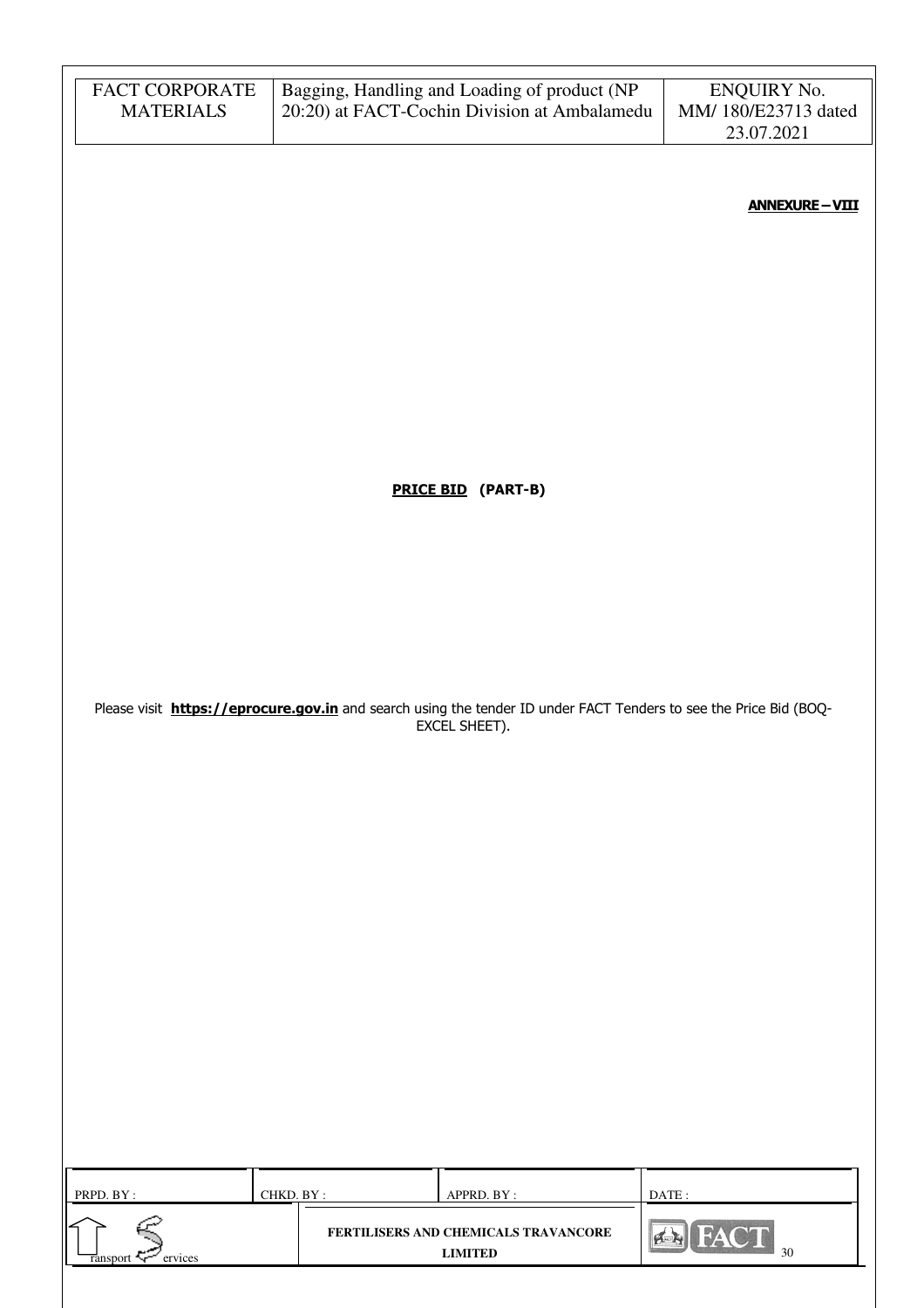### Annexure-IX

#### PROFORMA OF BANK GUARANTEE FOR FURNISHING SECURITY DEPOSIT (TO BE OBTAINED FROM A INDIAN NATIONALISED/SCHEDULED BANK ON STAMP PAPER WORTH Rs.500.)

The Fertilisers and Chemicals Travancore Ltd., Udyogamandal Cochin-683 501.

Whereas FACT, Udyogamandal P.O., Kerala (hereinafter called referred to as the Company) has placed a work order no. ............... dated ............ with M/S.........................(hereinafter called the Contractor) for the work of .......................and whereas it is one of the conditions of the said work order that the Contractor shall either remit a sum of Rs.............. (Rupees..........................only) or furnish a Bank Guarantee for Rs............ (Rupees...........................only) as security deposit for the due fulfillment of the said work order by the said Contractor.

In consideration of the Company having agreed to accept a Bank Guarantee from us towards such security deposit in lieu of the cash deposit in accordance with the terms and conditions of the above work order, we................. the Bank (hereinafter referred to as the Bank) do hereby undertake to pay the Company merely on demand any sum or sums from time to time demanded by the Company up to a maximum of Rs................. (Rupees.......................only) being the amount of the security deposit against any loss or damage caused to or suffered by or would be caused to or suffered by the Company by reason of any breach by the said Contractor of any of the terms and conditions contained in the said work order.

We, the said Bank, do hereby undertake to pay the amount so demanded by the Company without any demur merely on a demand from the Company stating that the amount claimed is due by way of loss or damage caused to or suffered or would be caused to or suffered by the Company by reason of breach by the said Contractor of any of the terms and conditions contained in the said contract. Any such demand made on the Bank shall be conclusive as regards the amount due and payable by the Bank under this guarantee.

We undertake to pay to the Company any money so demanded not withstanding any dispute or disputes raised by the said Contractor in any suit or proceeding pending before any court or Tribunal relating thereto our liability under this present being absolute and unequivocal.

The payment so made by us under this Guarantee shall be a valid discharge of our liability for payment thereunder and the said Contractor shall have no claim against us for making such payment.

We.......................... further agree that the guarantee herein contained shall remain in full force and effect during the period that would be take for the performance of the said contract and that it shall continue to be enforceable till all the dues of the Company under or by virtue of the said contract have been fully paid and its claim satisfied or discharged or till the Company certifies that the terms and conditions of the said contract have been fully and properly carried out by the said contractor and accordingly discharges this guarantee.

We............................. further agree with the said company that they shall have the fullest liberty without our consent and without affecting in any manner our obligations hereunder to vary any of the terms and conditions of the said contract or to extend time of performance by the said Contractor or to postpone for any time and from time to time any of the powers exercisable by it against the said Contractor and either to enforce or forebear from enforcing any of the terms and conditions governing the said contract or securities available to the Company and the said Bank shall not be released from its liability under these presents by any exercise by the Company of the liberty with reference to the matters aforesaid or by reason of time being given to the said Contractor or any other forbearance, act or omission on the part of the Company or any indulgence by the Company to the said Contractor or any other matter of thing whatsoever which under the law relating to sureties, but for this provision, have the effect of so relieving us.

This guarantee shall not be affected by any change in the constitution of the Bank or the Company or the said Contractor nor shall this guarantee be affected by any change in the constitution of the Company or the said Contractor by absorption with any other body or corporation and this guarantee shall be available to or enforceable by such body or corporation.

Our guarantee shall remain in force until................. Unless a claim or demand is made within six months after the expiry of the above date, all the Company's rights under the guarantee shall be deemed as waived/forfeited and we shall be relieved and discharged from all liabilities there under. Notwithstanding anything contained hereinbefore, our liability under this guarantee shall be limited to an amount not exceeding Rs.................... (Rupees.............................. only).

| PRPD. BY :               | CHKD. BY : | APPRD. BY :                                            | DATE:  |
|--------------------------|------------|--------------------------------------------------------|--------|
| ∠<br>ervices<br>ransport |            | FERTILISERS AND CHEMICALS TRAVANCORE<br><b>LIMITED</b> | $\sim$ |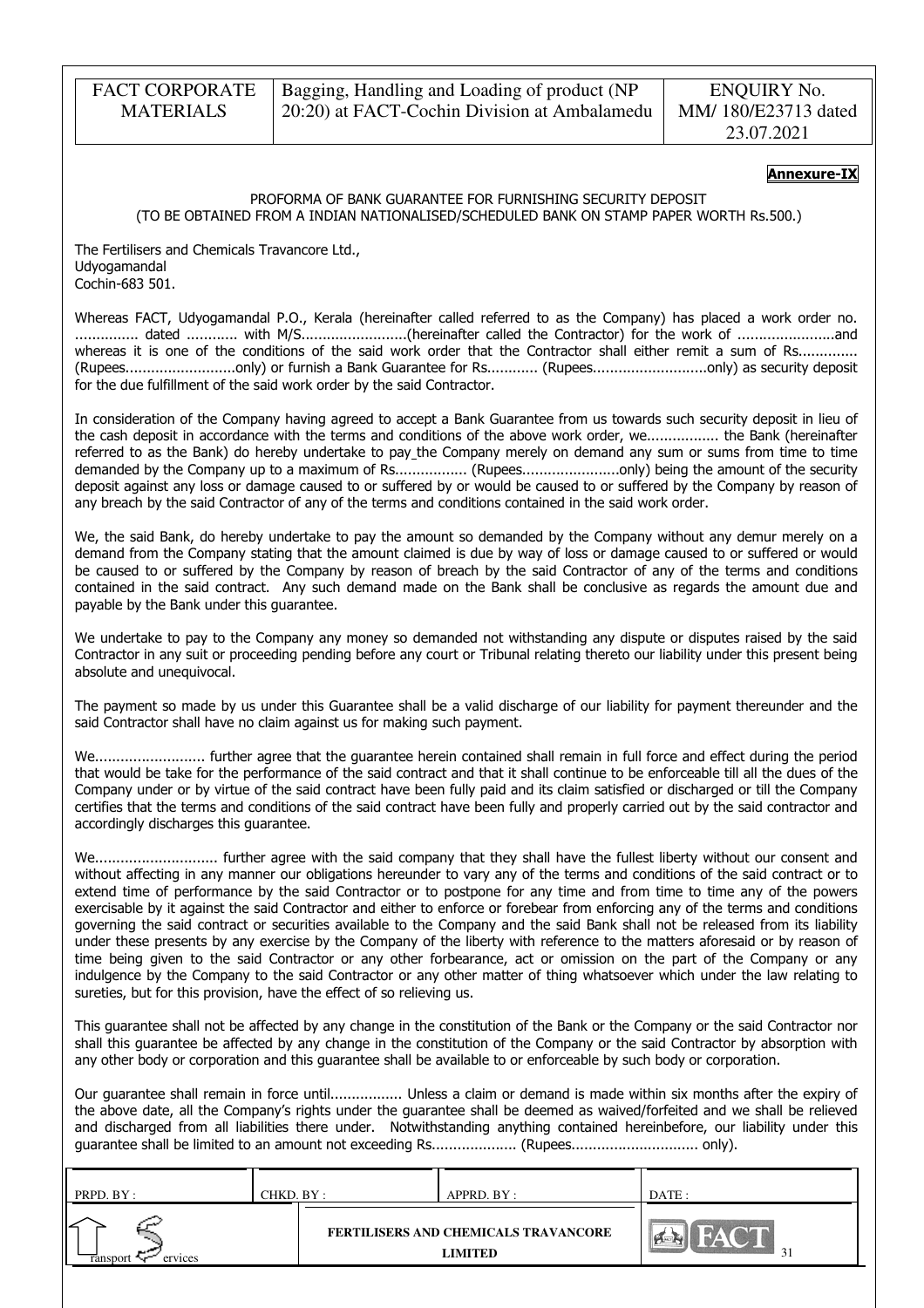| <b>FACT CORPORATE</b> | Bagging, Handling and Loading of product (NP | ENQUIRY No.         |
|-----------------------|----------------------------------------------|---------------------|
| <b>MATERIALS</b>      | 20:20) at FACT-Cochin Division at Ambalamedu | MM/180/E23713 dated |
|                       |                                              | 23.07.2021          |

Any notice by way of request, demand or otherwise hereunder may be sent by post to the Bank addressed as aforesaid and if sent by post, it shall be deemed to have been given at the time when it would be delivered in due course of post and in proving such notice when given by post, it shall be sufficient to prove that the envelope containing the notice was posted and certificate signed by an officer of the Company that the envelope was so posted shall be conclusive.

Disputes/differences, if any, relating to or arising out of this Bank Guarantee, shall be settled by courts having jurisdiction over Udyogamandal, in Kerala State, where the registered office of the company is situated and no other court shall have jurisdiction in the matter.

We........................................ Bank lastly undertakes not to revoke this guarantee during its currency except with the previous consent of the Company in writing.

Dated this ........................ day of ................................ Two Thousand and Seventeen.

| For (Name of Bank)  |   |
|---------------------|---|
| Authorised Official |   |
| Name                | ٠ |
| Designation         |   |

Place:

Full address of the Branch issuing this guarantee:

| PRPD. BY: | CHKD. BY : | APPRD. BY :                          | DATE : |
|-----------|------------|--------------------------------------|--------|
| ervices   |            | FERTILISERS AND CHEMICALS TRAVANCORE | 32     |
| ransport  |            | <b>LIMITED</b>                       | ے ر    |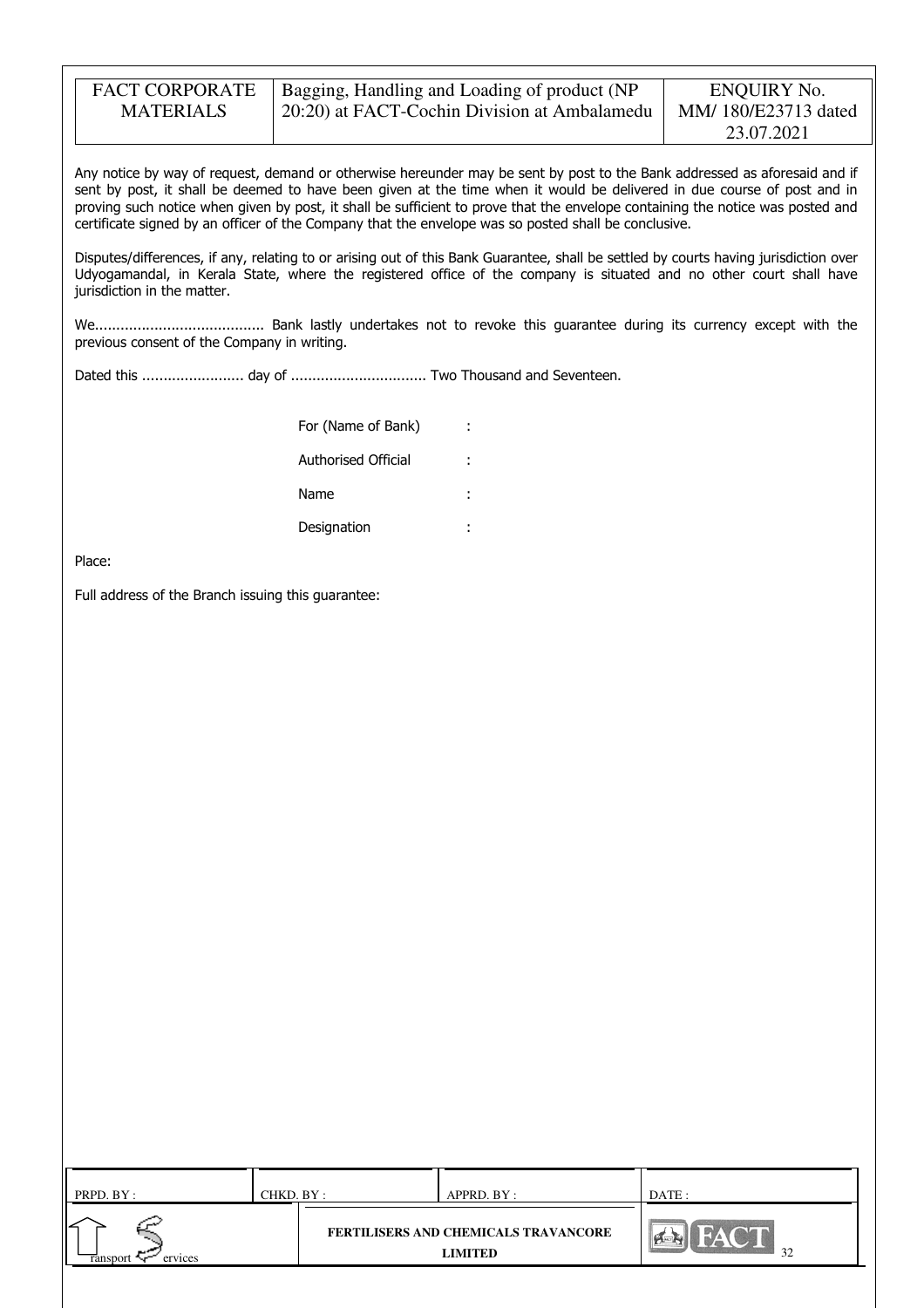### ANNEXURE-X

### AGREEMENT

(Proforma of Agreement to be executed in Rs 200/- Non Judicial stamp paper)

ARTICLES OF AGREEMENT made this day the …. Between THE FERTILISERS AND CHEMICALS TRAVANCORE LIMITED, a Company registered under the Travancore Companies ACT IV of 1114(Malayalam Era) and having its registered office at Eloor, Udyogamandal P O Ernakulam District, Kerala State(hereinafter called the FACT) on the one part and M/s…. (hereinafter called the Contractor) which expression shall where the context so admits or applies be deemed to include their heirs, executors, administrators, successors interest and legal representatives as well) on the other part.

WHEREAS the Contractor has agreed with M/s FACT for the due performance of work as set forth in the Work Order No……. dt… and accompaniments upon the terms and conditions therein mentioned as accepted vide their endorsements in the aforesaid work order.

NOW THESE PRESENT WITNESS THAT in consideration of the payments to be made by M/s FACT mentioned in the aforesaid Work Order no. dt. and accompaniments thereunto the Contractor shall duly perform the said works, fulfill and keep all conditions in the work order which will be deemed and taken to be part of this contracts as if the same had been fully set-out herein and FACT hereby agree that if the Contractor shall duly perform the said works in the manner aforesaid and observe and keep the said terms and conditions, FACT will pay to the Contractor at the time and in the manner set forth in the aforesaid work order and in the Annexure thereunto as accepted by Contractor vide his endorsement in the aforesaid work order, the amount or amounts calculated at the rate mentioned and as per terms stipulated therein as payment for the work. This agreement shall be in force up to …

THE SAID CONDITIONS shall be read and construed as forming part of this Agreement and the parties thereto will respectively abide by and submit themselves to the conditions and stipulations and perform the agreement on their parts respectively.

UPON THE TERMS AND CONDITIONS of this Agreements being fulfilled and performed to the satisfaction of Officer of the Company empowered by the Company in this behalf, the Security Deposit remitted by the Contractor or such position thereof as he may be entitled to under the said condition shall be returned to the contractor.

IN WITNESS thereof the Contractor, M/s……….. and The Manager Materials(TS) of M/s The Fertilisers and Chemicals Travancore Ltd, For and on behalf of the Company have hereunto set their hands this day and year first above written.

In the presence of witnesses:

**Formal Contract of the Contract of Texas Security Security Security Security Security Security Security Securi** 

| . . |  |
|-----|--|
|     |  |

2.

In the presence of witnesses: for and on behalf of the Company.

1.  $2.5$ 

| PRPD. BY :          | CHKD. BY : | APPRD. BY :                                            | DATE:    |
|---------------------|------------|--------------------------------------------------------|----------|
| ervices<br>ransport |            | <b>FERTILISERS AND CHEMICALS TRAVANCORE</b><br>LIMITED | $\Omega$ |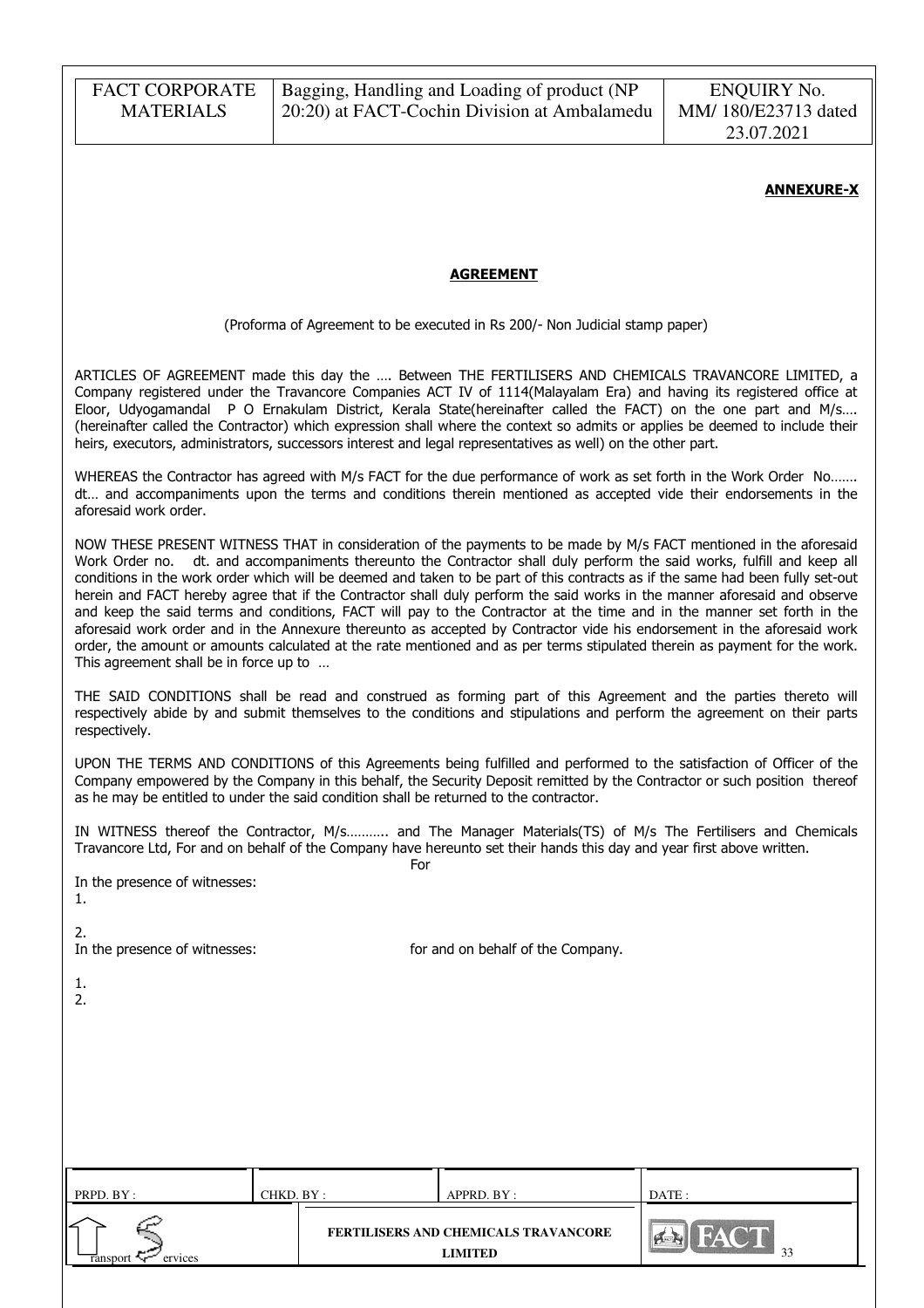| <b>FACT CORPORATE</b><br><b>MATERIALS</b>                         |                                                     | Bagging, Handling and Loading of product (NP<br>20:20) at FACT-Cochin Division at Ambalamedu                                                                | <b>ENQUIRY No.</b><br>MM/ 180/E23713 dated<br>23.07.2021                                                                                                                                                                                                                                             |
|-------------------------------------------------------------------|-----------------------------------------------------|-------------------------------------------------------------------------------------------------------------------------------------------------------------|------------------------------------------------------------------------------------------------------------------------------------------------------------------------------------------------------------------------------------------------------------------------------------------------------|
|                                                                   |                                                     |                                                                                                                                                             | <b>ANNEXURE-XI</b>                                                                                                                                                                                                                                                                                   |
|                                                                   |                                                     | <b>Bid-Security Declaration</b>                                                                                                                             |                                                                                                                                                                                                                                                                                                      |
| To: AGM(Mat)T&S<br>FACT-PD Admin building-<br>UDYOGAMANDAL-683501 |                                                     |                                                                                                                                                             |                                                                                                                                                                                                                                                                                                      |
| Reference:                                                        |                                                     | (1) Enquiry No.MM/180/E23713 dated 23.07.2021 of FACT.                                                                                                      |                                                                                                                                                                                                                                                                                                      |
|                                                                   |                                                     |                                                                                                                                                             |                                                                                                                                                                                                                                                                                                      |
| Security Declaration in lieu of Earnest Money Deposit.            |                                                     |                                                                                                                                                             | I/We understand that, as per Clause of Tender/bid conditions, bids must be supported by a Bid                                                                                                                                                                                                        |
| rights to claim damages or any other legal recourse) if,          |                                                     |                                                                                                                                                             | I/We hereby accept that I/We may be disqualified from bidding for any contract with you for a period of<br>Three years from the date of disqualification as may be notified by you (without prejudice to FACT's                                                                                      |
|                                                                   | terms and conditions and within the specified time. | 1) I am /We are in a breach of any of the obligations under the bid conditions,<br>validity period specified in the form of Bid or extended period, if any. | 2) I/We have withdrawn or unilaterally modified/amended/revised, my/our Bid during the bid<br>3) On acceptance of our bid by FACT, I/we failed to deposit the prescribed Security Deposit or fails<br>to execute the agreement or fails to commence the execution of the work in accordance with the |
| Signature:                                                        |                                                     |                                                                                                                                                             |                                                                                                                                                                                                                                                                                                      |
|                                                                   |                                                     | Name & designation of the authorized person signing the Bid-Securing Declaration Form:                                                                      |                                                                                                                                                                                                                                                                                                      |
| Bidder)                                                           |                                                     |                                                                                                                                                             | Duly authorized to sign the bid for and on behalf of: ______________________ (complete name of                                                                                                                                                                                                       |
|                                                                   |                                                     | Dated on ______________ day of ____________________ month, __________ year.                                                                                 |                                                                                                                                                                                                                                                                                                      |
| Joint Venture that submits the bid).                              |                                                     |                                                                                                                                                             | (Note: In case of a Joint Venture, the Bid Security Declaration must be in the name of all partners to the                                                                                                                                                                                           |
| PRPD. BY:                                                         | CHKD. BY:                                           | APPRD. BY:                                                                                                                                                  | DATE:                                                                                                                                                                                                                                                                                                |
| ervices<br>ınsport                                                |                                                     | FERTILISERS AND CHEMICALS TRAVANCORE<br><b>LIMITED</b>                                                                                                      | 34                                                                                                                                                                                                                                                                                                   |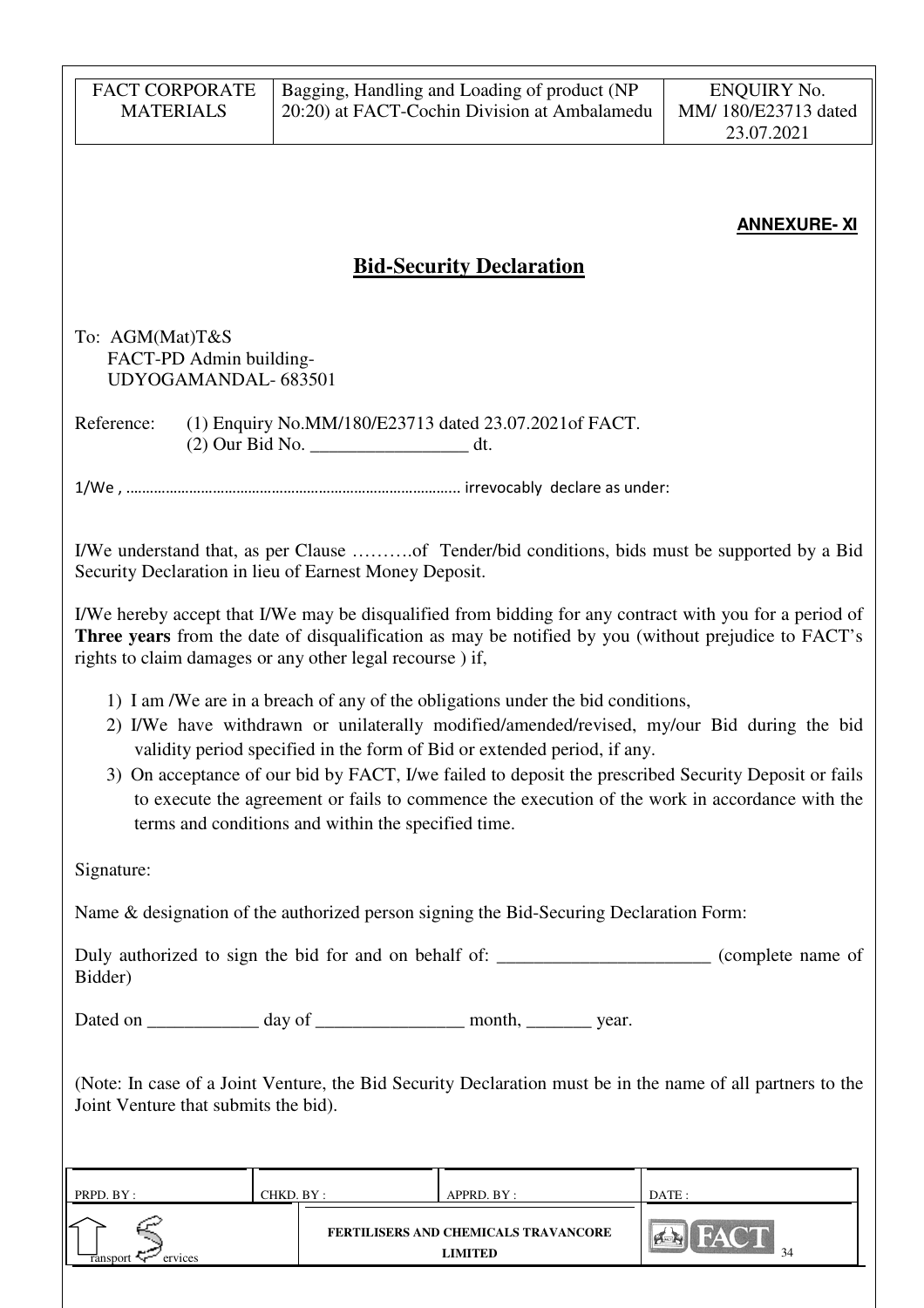| <b>FACT CORPORATE</b> | Bagging, Handling and Loading of product (NP | ENQUIRY No.         |
|-----------------------|----------------------------------------------|---------------------|
| <b>MATERIALS</b>      | 20:20) at FACT-Cochin Division at Ambalamedu | MM/180/E23713 dated |
|                       |                                              | 23.07.2021          |

### **ANNEXURE- XII**

### **(To be executed on** ₹ 500**/- Non-judicial Stamp Paper)**

## **INTEGRITY PACT**

### **Between**

The Fetilizers and Chemicals Travancore Limited (FACT), a company formed and registered under the Travancore Companies Act IX to 1114 (Companies Act, 2013) and having its registered office at Eloor, Udyogamandal-683501, Kochi, Ernakulam District, Kerala, hereinafter referred to as "The Principal".

 **And**

.................................. hereinafter referred to as "The Bidder/ Contractor".

### **Preamble**

The Principal intends to award, under laid down organization procedures, contract/s for .......................... The Principal values full compliance with all relevant laws and regulations, and the principles of economic use of resources, and of fairness / transparency in its relations with its Bidder(s) and or/Contractor(s).

In order to achieve these goals, the Principal will appoint an Internal External Monitor (EIM), who will monitor the tender process and execution of the contact for compliance with the principle mentioned above.

## **Section 1 - Commitments of the Principal**

(1) The Principal commits itself to take all measures necessary to prevent corruption and to observe the following principles:

a) No employee of the Principal, personally or through family members, will in connection with the tender, or the execution of the contract, demand, take a promise for or accept, for self or third person, any material or immaterial benefit which the person is not legally entitled to.

b) The Principal will, during the tender process, treat all Bidder(s) with equity and reason. The Principal will in particular, before and during the tender process, provide to all Bidder(s) the same information and will not provide to any Bidder(s) confidential / additional information through which the Bidder(s) could obtain an advantage in relation to the tender process or the contract execution.

c) The Principal will exclude from the process all known prejudiced/interested persons.

| PRPD. BY :          | CHKD. BY : | APPRD. BY :                                            | DATE: |
|---------------------|------------|--------------------------------------------------------|-------|
| ervices<br>ransport |            | FERTILISERS AND CHEMICALS TRAVANCORE<br><b>LIMITED</b> | 35    |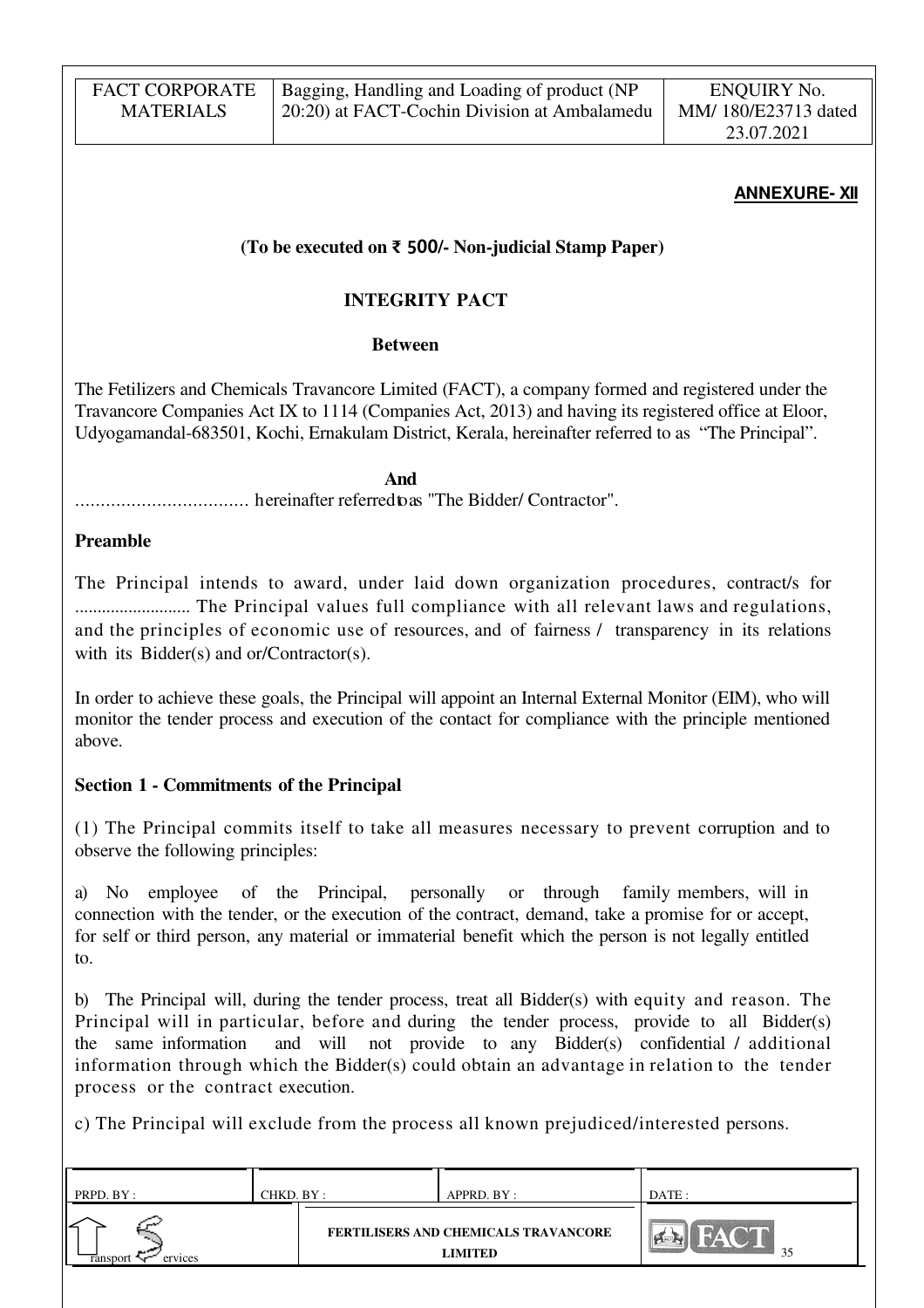| <b>FACT CORPORATE</b> | Bagging, Handling and Loading of product (NP | ENQUIRY No.         |
|-----------------------|----------------------------------------------|---------------------|
| <b>MATERIALS</b>      | 20:20) at FACT-Cochin Division at Ambalamedu | MM/180/E23713 dated |
|                       |                                              | 23.07.2021          |

(2) If the Principal obtains information on the conduct of any of its employees which is a criminal offence under the India Penal Code / Prevention of Corruption Act, or if there be a substantive suspicion in this regard, the Principal will inform the Vigilance Officer and in addition can initiate disciplinary actions.

## **Section 2 - Commitments of the Bidder(s) / Contractor(s)**

(1)The Bidder(s) / Contractor(s) commits themselves to take all measures necessary to prevent corruption. He commits himself to observe the following principles during his participation in the tender process and during the contract execution.

a) The Bidder(s) / Contractor(s) will not, directly or through any other person or firm, offer, promise or give to any of the Principal's employees involved in the tender process or the execution of the contract or to any third person, any material or immaterial benefit which he/she is not legally entitled to, i n order to obtain in exchange, any advantage of any kind whatsoever during the tender process or during the execution of the contract.

b) The Bidder(s) / Contractor(s) will not enter with other Bidders into any undisclosed agreement or understanding, whether formal or informal. This applies in particular to prices, specifications, certifications, subsidiary contracts, submission or non-submission of bids or any other actions to restrict competitiveness or to introduce cartelisation in the bidding process.

c) The Bidder(s) / Contractor(s) will not commit any offence under the relevant IPC/PC Act; further the Bidder(s)/Contractor(s) will not use improperly, for purposes of competition or personal gain, or pass on to others, any information or document provided by the Principal as part of the business relationship, regarding plans, technical proposals and business details, including information contained or transmitted electronically.

d) The Bidder(s) / Contractor(s) of foreign origin shall disclose the name and address of the Agents / Representatives in India, if any. Similarly, The Bidder(s) / Contractor(s) of Indian Nationality shall furnish the name and address of the foreign principals, if any. All the payments made to the India agent/representative have to be in Indian rupees only.

e) The Bidder(s) / Contractor(s) will, when presenting his bid, disclose any and all payments he has made, is committed to, or intends to make to agents, brokers or any other intermediaries in connection with the award of the contract.

(2) The Bidder(s) / Contractor(s) will not instigate third persons to commit offences outlined above or be an accessory to such offences.

## **Section 3 - Disqualification from tender process and exclusion from future contracts**

If the Bidder(s)/Contractor(s), before award or during the execution of has committed a transgression through a violation of Section 2 above or in any other form such as to put his reliability or credibility in question, the Principal is entitled to disqualify the Bidder(s)/

| PRPD. BY:           | CHKD. BY : | APPRD. BY :                                            | DATE : |
|---------------------|------------|--------------------------------------------------------|--------|
| ervices<br>ransport |            | <b>FERTILISERS AND CHEMICALS TRAVANCORE</b><br>LIMITED | 36     |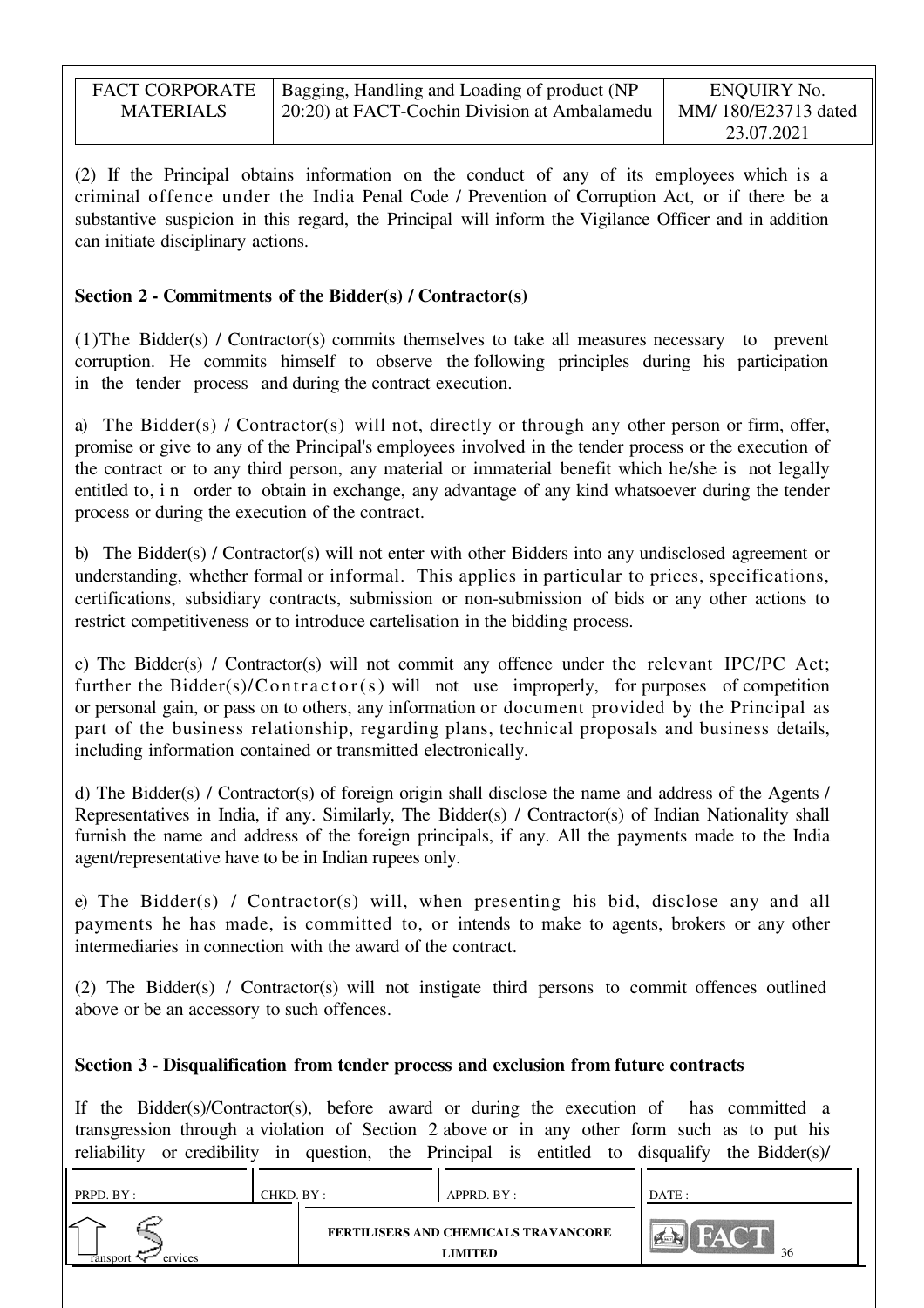| <b>FACT CORPORATE</b> | Bagging, Handling and Loading of product (NP | ENQUIRY No.         |
|-----------------------|----------------------------------------------|---------------------|
| <b>MATERIALS</b>      | 20:20) at FACT-Cochin Division at Ambalamedu | MM/180/E23713 dated |
|                       |                                              | 23.07.2021          |

Contractor(s) from the tender process or to terminate the contract, if already signed, for such reason.

## **Section 4 - Compensation for Damages**

(1) If the Principal has disqualified the Bidder(s) from the tender process prior to the award according to Section 3, the Principal is entitled to demand and recover the damages equivalent to Earnest Money Deposit/Bid Security.

(2) If the Principal has terminated the contract according to Section 3, or if the Principal is entitled to terminate the contract according to Section 3, the Principal shall be entitled to demand and recover from the Contractor liquidated damages of the contract value or the amount equivalent to Performance Bank Guarantee.

## **Section 5 - Previous Transgression**

(1) The Bidder declares that no previous transgression occurred in the last 3 years with any other Company in India conforming to the anti-corruption approach including Public Sector Enterprise in India that could justify his exclusion from the tender process.

(2) If the Bidder makes incorrect statement on this subject, he can be disqualified from the tender process and appropriate action can be taken including termination of contract, if already awarded, for such reason.

## **Section 6 - Equal treatment of all Bidders / Contractors / Subcontractors**

(1)The Bidder(s)/Contractor(s) undertakes(s) to demand from all subcontractors a commitment in conformity with this Integrity Pact, and to submit it to the Principal before contract signing.

(2) The Principal will enter into agreements with identical conditions as this one with all Bidders, Contractors/Suppliers and Subcontractors.

(3) The Principal will disqualify from the tender process all Bidders who do not sign this Pact or violate its provisions.

## **Section 7 – Criminal charges against violating Bidder(s) / Contractor(s) /Subcontractor(s)**

If the Principal obtains knowledge of conduct of a Bidder, Contractor or Subcontractor, or of an employee or a representative or an associate of a Bidder, Contractor, or Subcontractor which constitutes corruption, or if the Principal has substantive suspicion in this regard, the Principal will inform the same to the Chief Vigilance Officer.

## **Section 8 - Independent External Monitor/Monitors**

(1)The Principal appoints competent and credible Independent External Monitor for this Pact. The task of the Monitor is to review independently and objectively, whether and to what extent the

| PRPD. BY :                 | CHKD. BY : | APPRD. BY :                                            | DATE: |
|----------------------------|------------|--------------------------------------------------------|-------|
| ervices<br><b>Tansport</b> |            | <b>FERTILISERS AND CHEMICALS TRAVANCORE</b><br>LIMITED | 27    |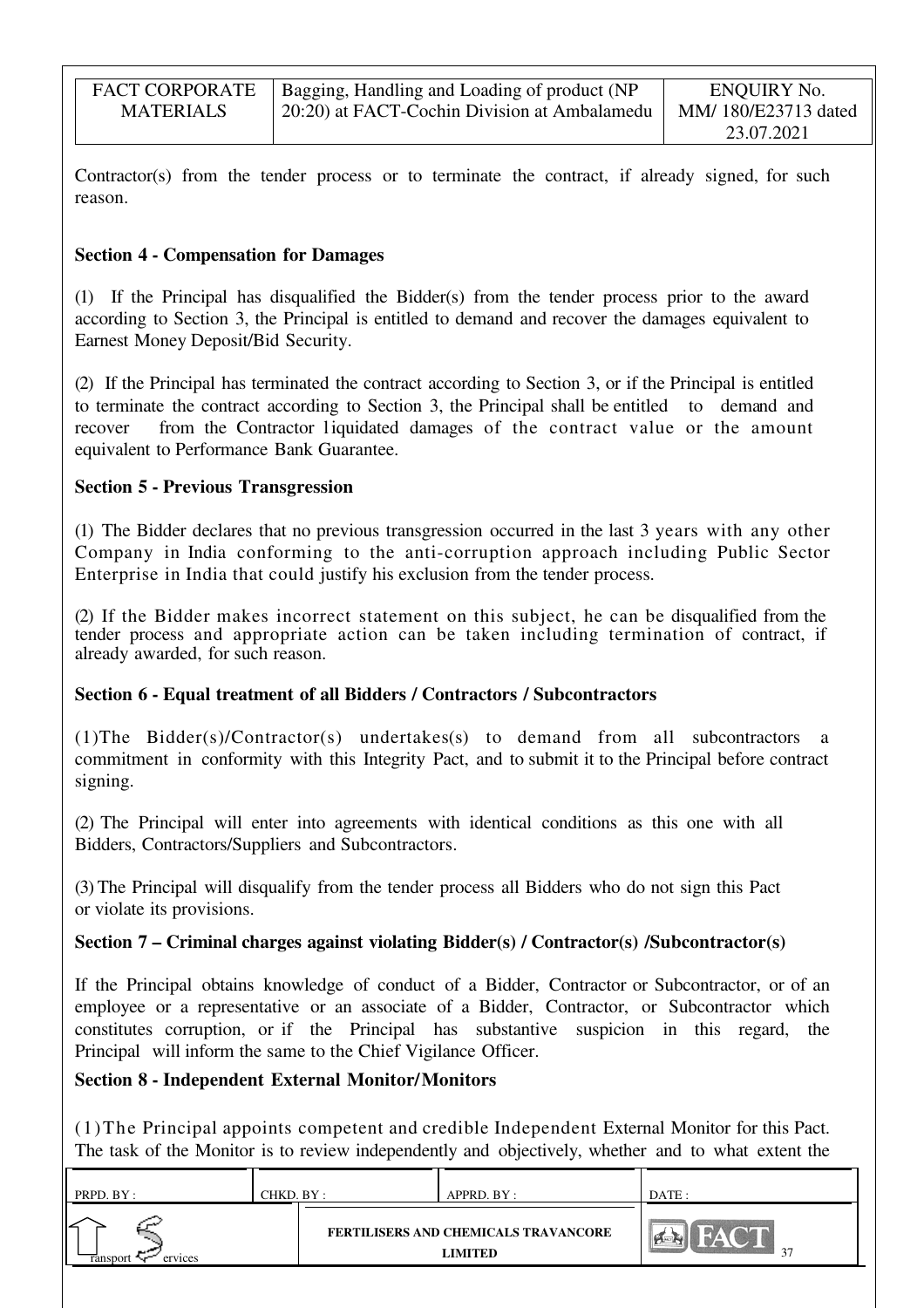| <b>FACT CORPORATE</b> | Bagging, Handling and Loading of product (NP | ENQUIRY No.         |
|-----------------------|----------------------------------------------|---------------------|
| <b>MATERIALS</b>      | 20:20) at FACT-Cochin Division at Ambalamedu | MM/180/E23713 dated |
|                       |                                              | 23.07.2021          |

parties comply with the obligations under this agreement.

(2) The Monitor is not subject to instructions by the representatives of the parties and performs his functions neutrally and independently. It will be obligatory for him to treat the obligations and document of the Bidder(s)/Contractor(s) as confidential. He reports to the Chairperson and managing Director, FACT.

(3) The Bidder(s)/Contractor(s) accepts that the Monitor has the right to access without restriction to all Project documentation of the Principal including that provided by the Contractor. The Contractor will also grant the Monitor, upon his request and demonstration of a valid interest, unrestricted and unconditional access to this project documentation. The same is applicable to Subcontractors. The Monitor is under contractual obligation to treat the information and documents of the Bidder(s)/Contractor(s)/ Subcontractor(s) with confidentially.

(4) The Principal will provide to the Monitor sufficient information about all meetings among the parties related to the Project provided such meetings could have an impact on the contractual relations between the Principal and the Contractor. The parties offer to the Monitor the option to participate in such meetings.

(5) As soon as the Monitor notices, or believes to notice, a violation of this agreement, he will so inform the Management of the Principal and request the Management to discontinue or to take corrective action, or to take other relevant action. The Monitor can in this regard submit non-binding recommendation. Beyond this, the Monitor has no right to demand from the parties that they act in a specific manner, refrain from action or tolerate action.

(6) The Monitor will submit a written report to the Chairman and Managing Director, FACT within 8 to 10 weeks from the date of reference or intimation to him by the Principal and, should the occasion arise, submit proposals for correcting problematic situations.

(7) Monitor shall be entitled to compensation on the same terms as being extended to / provided to Independent Director on FACT Board.

(8) If the M o n i t o r has reported to the Chairman and Managing Director, FACT, a substantiated suspicion of an offence under relevant IPC/PC Act, and the Chairman and Managing Director, FACT has not, within reasonable time, taken visible action to proceed against such offence or reported it to the Chief Vigilance Officer, the Monitor may also transmit this information directly to the Central Vigilance Commissioner.

(9) The word 'Monitor' would include both singular and plural.

### **Section 9 - Pact Duration**

This Pact begins when both parties have legally signed it. It expires for the Contractor 12 months after the last payment under the contract, and for all other Bidders 6 months after the contract has been awarded.

| PRPD. BY :               | CHKD. BY : | APPRD. BY :                                            | DATE : |
|--------------------------|------------|--------------------------------------------------------|--------|
| ↙<br>ervices<br>ransport |            | FERTILISERS AND CHEMICALS TRAVANCORE<br><b>LIMITED</b> | 38     |